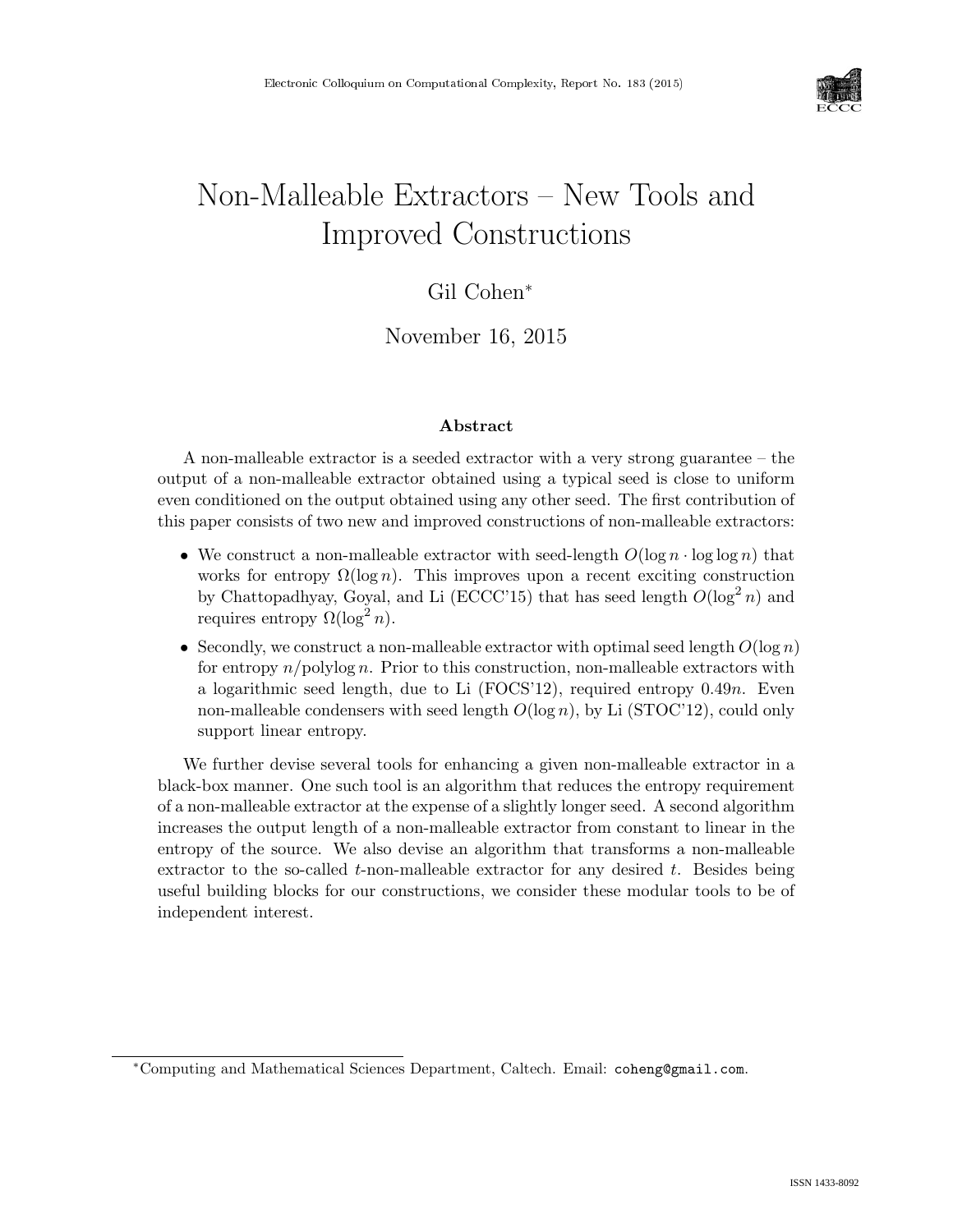## Contents

| 1                       |                       | Introduction                                                                                                         | 1              |  |  |  |  |  |
|-------------------------|-----------------------|----------------------------------------------------------------------------------------------------------------------|----------------|--|--|--|--|--|
|                         | 1.1                   | Non-malleable extractors $\dots \dots \dots \dots \dots \dots \dots \dots \dots \dots \dots \dots \dots \dots \dots$ | $\overline{2}$ |  |  |  |  |  |
| $\overline{\mathbf{2}}$ |                       | <b>Our Contribution</b>                                                                                              | $\overline{4}$ |  |  |  |  |  |
|                         | 2.1                   |                                                                                                                      | $\overline{4}$ |  |  |  |  |  |
|                         | 2.2                   |                                                                                                                      | $\overline{4}$ |  |  |  |  |  |
|                         | 2.3                   |                                                                                                                      | $\overline{5}$ |  |  |  |  |  |
|                         | $2.4\,$               | From non-malleable extractors to $t$ -non-malleable extractors $\ldots \ldots \ldots \ldots$                         | $\overline{5}$ |  |  |  |  |  |
| $\bf{3}$                | <b>Proof Overview</b> |                                                                                                                      |                |  |  |  |  |  |
|                         | 3.1                   |                                                                                                                      | 6              |  |  |  |  |  |
|                         | 3.2                   |                                                                                                                      | $\overline{7}$ |  |  |  |  |  |
|                         | 3.3                   | The $[CGL15]$ reduction from non-malleable extractors to advice generators $\ldots$ .                                | $\overline{7}$ |  |  |  |  |  |
|                         | 3.4                   |                                                                                                                      | 8              |  |  |  |  |  |
|                         | 3.5                   | Reducing the entropy requirement of non-malleable extractors                                                         | 10             |  |  |  |  |  |
|                         | 3.6                   |                                                                                                                      | 11             |  |  |  |  |  |
|                         | 3.7                   |                                                                                                                      | 12             |  |  |  |  |  |
|                         | 3.8                   | From non-malleable extractor to $t$ -non-malleable extractors $\ldots \ldots \ldots \ldots$                          | 12             |  |  |  |  |  |
| 4                       | Preliminaries         |                                                                                                                      |                |  |  |  |  |  |
|                         | 4.1                   |                                                                                                                      | 13             |  |  |  |  |  |
|                         | 4.2                   |                                                                                                                      | 14             |  |  |  |  |  |
|                         | 4.3                   | Correlation breakers with advice                                                                                     | 14             |  |  |  |  |  |
|                         | 4.4                   | An equivalent definition for $t$ -non-malleable extractors $\ldots \ldots \ldots \ldots \ldots$                      | 15             |  |  |  |  |  |
| $\bf{5}$                |                       | A New Reduction From Non-Malleable Extractors to Advice Generators                                                   | 16             |  |  |  |  |  |
| 6                       |                       | Reducing the Entropy Requirement of Non-Malleable Extractors                                                         | 19             |  |  |  |  |  |
|                         | 6.1                   | From non-malleable extractors to advice generators for lower entropy $\dots \dots$                                   | 20             |  |  |  |  |  |
|                         | 6.2                   |                                                                                                                      | 22             |  |  |  |  |  |
| $\overline{\mathbf{7}}$ |                       | Increasing the Output Length of a Non-Malleable Extractor                                                            | 23             |  |  |  |  |  |
| 8                       |                       | Proof of Theorem 2.1                                                                                                 | 25             |  |  |  |  |  |
|                         |                       |                                                                                                                      | $25\,$         |  |  |  |  |  |
|                         |                       | 9 Proof of Theorem 2.2                                                                                               | 27             |  |  |  |  |  |
|                         |                       | 10 From Non-Malleable Extractors to t-Non-Malleable Extractors                                                       | 28             |  |  |  |  |  |
|                         |                       | <b>11 Summary and Open Problems</b>                                                                                  | 33             |  |  |  |  |  |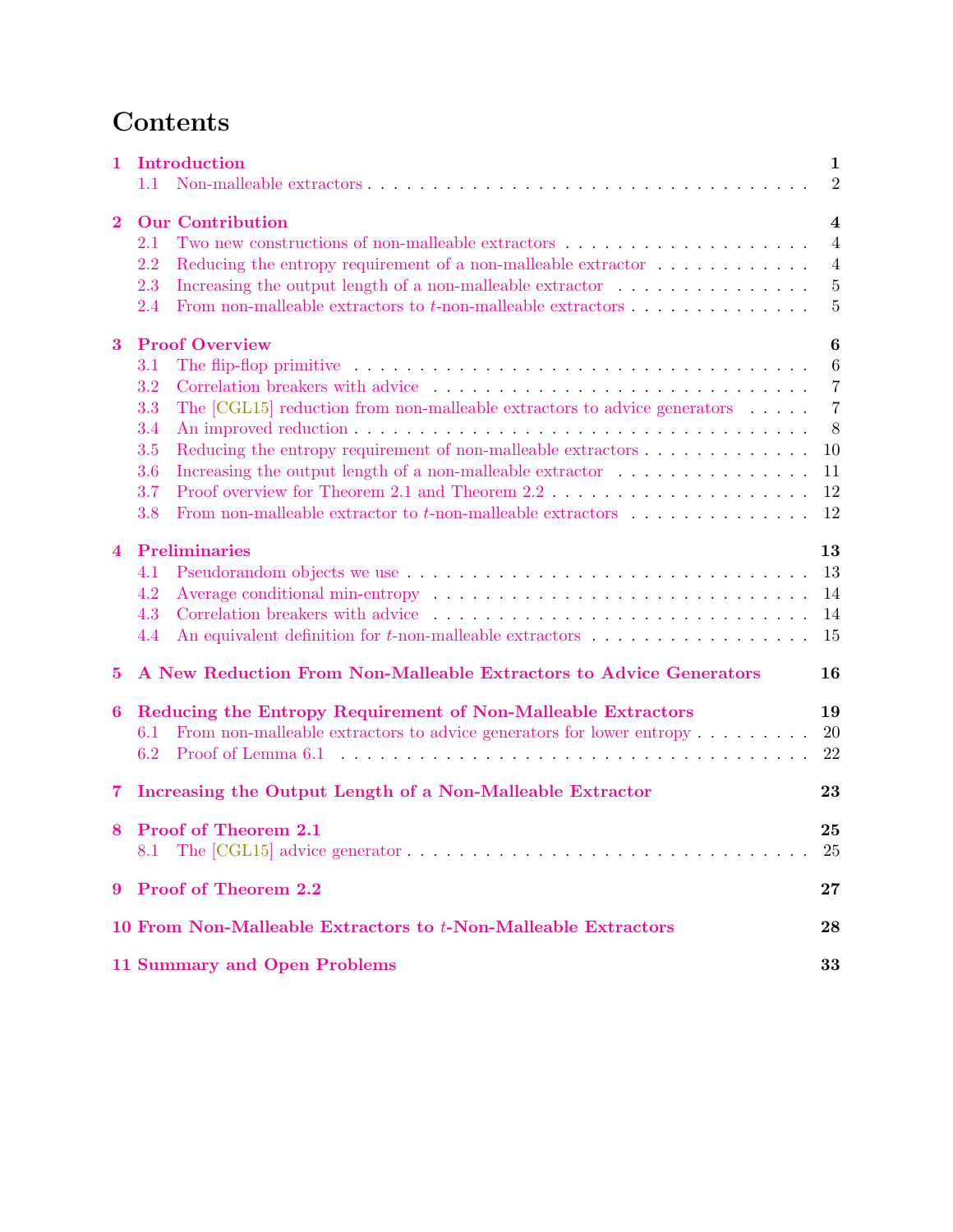### <span id="page-2-0"></span>1 Introduction

A non-malleable extractor is a seeded extractor with a very strong property – the output of a non-malleable extractor obtained using a typical seed is close to uniform even given the output obtained using any other seed. Constructing non-malleable extractors gained a significant attention in the literature, with original motivation coming from privacy amplification protocols due to Dodis and Wichs [\[DW09\]](#page-36-0). Recently, non-malleable extractors were used as a key component in the breakthrough construction of two-source extractors by Chattopadhyay and Zuckerman  $\sqrt{CZ15}$ . Before giving the formal definition of a non-malleable extractor, we recall the more basic notion of seeded extractors (see  $[\text{Sha11}, \text{Vad11}]$  for a more elaborated discussion).

Seeded extractors, introduced by Nisan and Zuckerman [\[NZ96\]](#page--1-2), are central objects in pseudorandomness with many applications in theoretical computer science. Informally speaking, a seeded extractor is a randomized algorithm that uses only few bits of internal randomness, called the seed, to extract pure randomness from a weak random source.

For a formal treatment, we recall the notion of min-entropy, introduced by Chor and Goldreich  $[CG88]$ . A random variable X has min-entropy k if no point is sampled by X with probability larger than  $2^{-k}$ . When X is supported on n bit strings, we say that X is an  $(n, k)$ -source. With this notion of entropy, we recall the definition of a seeded extractor.

**Definition 1.1** (Seeded extractors). A function  $Ext: \{0,1\}^n \times \{0,1\}^d \rightarrow \{0,1\}^m$  is called a seeded extractor for entropy k if for any  $(n, k)$ -source X and an independent random variable Y that is uniformly distributed over  $\{0,1\}^d$ , it holds that  $\text{Ext}(X,Y) \approx U_m$ .

In the definition above, and throughout the paper,  $U_m$  stands for the uniform distribution over m bit strings. Further, by writing  $A \approx B$  we mean that A and B are two distributions that are close in statistical distance. Throughout the introduction we will be vague about how close distributions are exactly, and the reader is advised to think of  $A, B$  as being, say, 1/10-close. In some cases, constants that appear in the results described in this section hide polylog( $1/\varepsilon$ ) factors, where  $\varepsilon$  is the error guarantee.

The second input to Ext is called the *seed*. The general goal is to design efficiently computable seeded extractors with short seeds for low entropy sources, having many output bits. By a straightforward application of the probabilistic method one can prove the existence of a seeded extractor that works for any entropy  $k = \Omega(1)$  with seed length  $d = \log(n) + O(1)$ , and  $m = k - O(1)$  output bits. By now, following a long line of research initiated by [\[NZ96\]](#page--1-2) and that has accumulated to [\[GUV09,](#page-36-1) [DKSS09,](#page-35-3) [TSU12\]](#page--1-3), it is known how to construct seeded extractors with seed length  $O(\log n)$  for any entropy  $k = \Omega(1)$ , with  $m = 0.99k$  output bits.

For many applications, it is desired that the output of a seeded extractor will be close to uniform even given the seed that was used for the extraction. A seeded extractor that has this property is called strong.

**Definition 1.2** (Strong seeded extractors). A function Ext:  $\{0,1\}^n \times \{0,1\}^d \rightarrow \{0,1\}^m$  is called a strong seeded extractor for entropy k if for any  $(n, k)$ -source X and an independent random variable Y that is uniform over  $\{0,1\}^d$ , it holds that  $(\text{Ext}(X,Y), Y) \approx (U_m, Y)$ .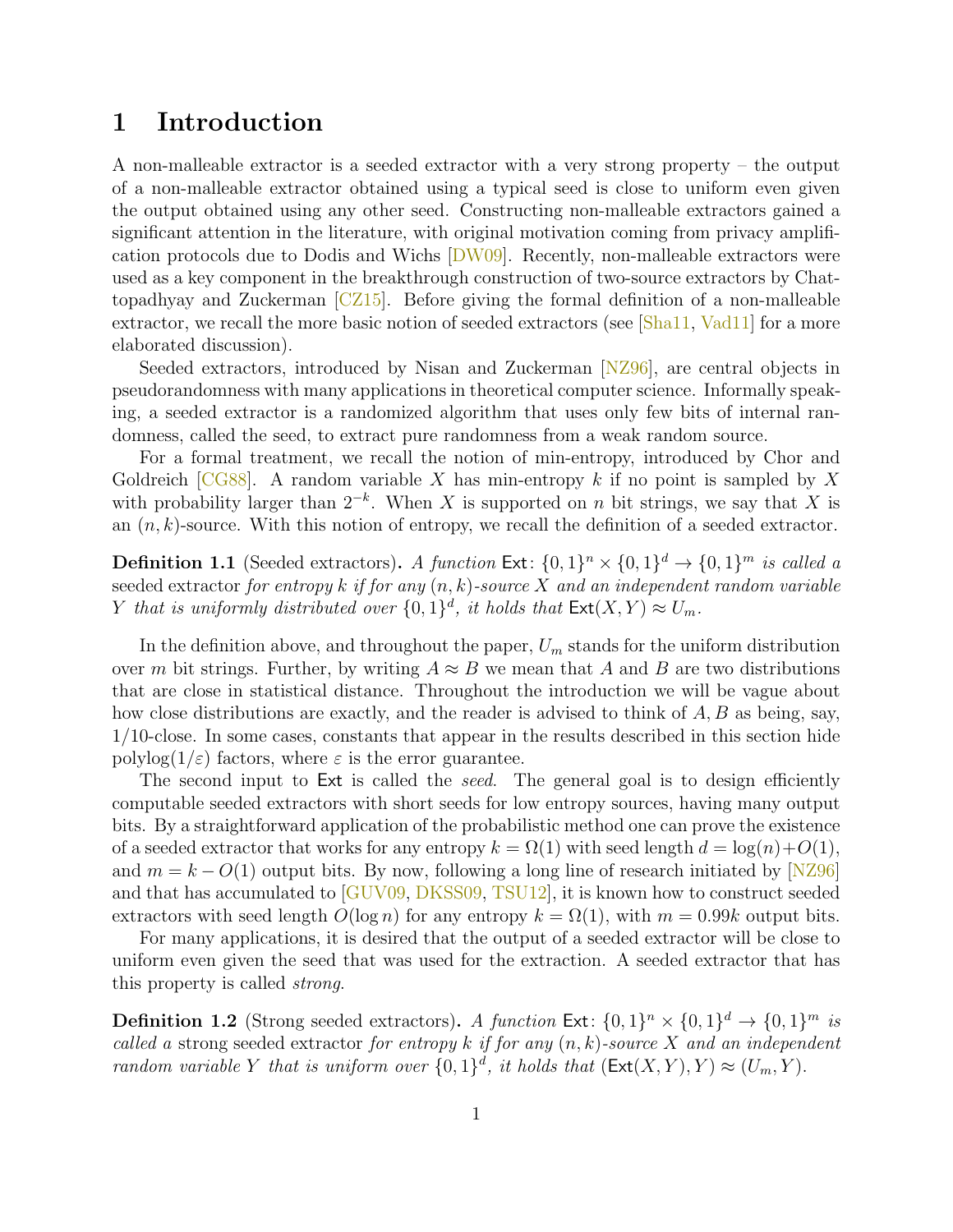In the definition above,  $U_m$  stands for a random variable that is uniformly distributed over m bit strings and is independent of Y, namely,  $(U_m, Y)$  is a product distribution. The explicit constructions mentioned above [\[GUV09,](#page-36-1) [DKSS09,](#page-35-3) [TSU12\]](#page--1-3) are in fact strong. In particular, it is known how to construct a strong seeded extractor for any entropy  $k = \Omega(1)$ with seed length  $d = O(\log n)$  and  $m = 0.99k$  output bits. Moreover, there is a black-box transformation that produces a strong seeded extractor given a seeded extractor (which not necessarily strong) with essentially the same parameters  $[RSW00]$ .

#### <span id="page-3-0"></span>1.1 Non-malleable extractors

It is straightforward to show that if  $Ext: \{0,1\}^n \times \{0,1\}^d \rightarrow \{0,1\}^m$  is a strong seeded extractor for entropy k then for any  $(n, k)$ -source X, there exists a small subset of seeds  $B \subset \{0,1\}^d$  such that for any  $y \notin B$ , it holds that  $\text{Ext}(X, y)$  is close to uniform. That is, one can associate with any source  $X$  a small set of "bad" seeds such that for any seed  $y$  that is not bad,  $\textsf{Ext}(X, y)$  is close to uniform.

This dichotomic point of view on strong seeded extractors is frequently used in the literature. Taking this view, we note that nothing in the definition of a strong seeded extractor prevents  $\textsf{Ext}(X, y)$  from being arbitrarily correlated with  $\textsf{Ext}(X, y')$  for some good seeds  $y, y'$ . Namely, there is no guarantee on the correlation (or the lack of) between the outputs of a strong seeded extractor when applied with two distinct good seeds. One can then contemplate an even stronger notion of seeded extractors in which the output  $\text{Ext}(X, y)$ is uniform even conditioned  $\text{Ext}(X, y')$  for any good seed y and for any  $y' \neq y$ . This point of view leads to the definition of non-malleable extractors. We choose to present next an equivalent definition, which is the one originally suggested by Dodis and Wichs [\[DW09\]](#page-36-0). In Lemma [4.14](#page-16-1) we show that the original definition and the dichotomic one described above are equivalent. On top being natural, we make frequent use of the dichotomic definition in our proofs.

**Definition 1.3** (Non-malleable extractors). A function  $Ext: \{0,1\}^n \times \{0,1\}^d \rightarrow \{0,1\}^m$  is called a non-malleable extractor for entropy k if for any  $(n, k)$ -source X and a function  $\mathcal{A} \colon \{0,1\}^d \to \{0,1\}^d$  with no fixed points, it holds that

$$
(\text{Ext}(X,Y),\text{Ext}(X,\mathcal{A}(Y)),Y)\approx (U_m,\text{Ext}(X,\mathcal{A}(Y)),Y),
$$

where Y is uniformly distributed over  $\{0,1\}^d$  and is independent of X.

As suggested in [\[CRS14\]](#page-35-4), one can consider the generalization to t-non-malleable extractors in which  $\mathsf{Ext}(X, y)$  is close to uniform even conditioned on  $\mathsf{Ext}(X, y^1), \ldots, \mathsf{Ext}(X, y^t)$ for any good seed y and arbitrary seeds  $y^1, \ldots, y^t \in \{0,1\}^d \setminus \{y\}$ , or equivalently, where  $Ext(X, Y)$  looks uniform even given  $Ext(X, \mathcal{A}_1(Y)), \ldots, Ext(X, \mathcal{A}_t(Y))$  for arbitrary functions  $\{\mathcal{A}_i: \{0,1\}^d \to \{0,1\}^d\}_{i=1}^t$  with no fixed points. Note that a strong seeded extractor can be viewed as a 0-non-malleable extractor. Although this generalization is useful for some applications (e.g.,  $\lfloor CZ15 \rfloor$  uses  $t = \text{polylog } n$ ), in this section we consider only the standard definition of non-malleable extractors, namely, the case  $t = 1$ . In fact, one of our contributions is an algorithm that transforms a "standard" non-malleable extractor (namely, a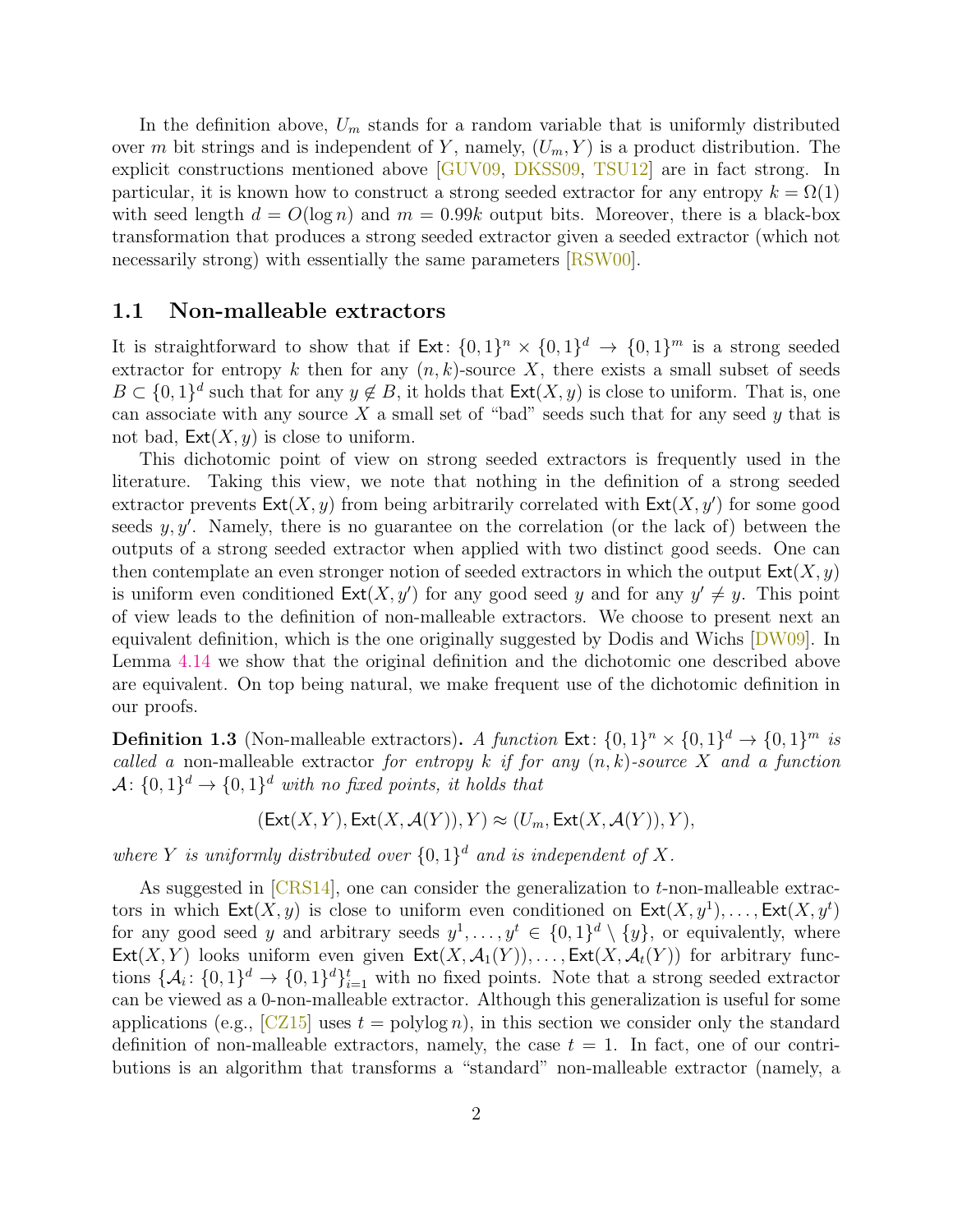| 1-non-malleable extractor) to a t-non-malleable extractor, for any desired $t > 1$ , in a black- |  |  |  |  |  |
|--------------------------------------------------------------------------------------------------|--|--|--|--|--|
| box manner (see Lemma 2.5). Thus, it is not only for simplicity that the reader can focus        |  |  |  |  |  |
| on standard non-malleable extractors.                                                            |  |  |  |  |  |

| Construction              | Seed length                   | Supported entropy                                                      |  |  |
|---------------------------|-------------------------------|------------------------------------------------------------------------|--|--|
| [DW09] (non-constructive) | $\log(n) + O(1)$              | $\Omega(\log \log n)$                                                  |  |  |
| [LWZ11]                   | $n_{\rm}$                     | $(0.5 + \delta) \cdot n$ for any constant $\delta > 0$                 |  |  |
| [CRS14, DLWZ14, Li12a]    | $O(\log n)$                   | $(0.5 + \delta) \cdot n$ for any constant $\delta > 0$                 |  |  |
| [Li12c]                   | $O(\log n)$                   | $(0.5 - \alpha) \cdot n$ for some small constant<br>$0 < \alpha < 0.5$ |  |  |
| $[{\rm CGL}15]$           | $O(\log^2 n)$                 | $\Omega(\log^2 n)$                                                     |  |  |
| Theorem 2.1               | $O(\log n \cdot \log \log n)$ | $\Omega(\log n)$                                                       |  |  |
| Theorem 2.2               | $O(\log n)$                   | $\Omega(n/\log^c n)$ for any constant $c > 0$                          |  |  |

<span id="page-4-0"></span>Table 1: Summary of explicit non-malleable extractors from the literature as well as our contribution.

Dodis and Wichs [\[DW09\]](#page-36-0), who introduced the notion of non-malleable extractors, left the problem of constructing such extractors to future research, yet showed that such extractors, with great parameters, do exist. More precisely  $[DW09]$  proved the existence of a nonmalleable extractor with seed length  $d = \log(n) + O(1)$  that supports any entropy  $k =$  $\Omega(\log \log n)$ , having  $m = k/2 - O(1)$  output bits.

Since then, several explicit constructions of non-malleable extractors appeared in the literature, as summarized in Table [1.](#page-4-0) Moreover, different objects related to non-malleable extractors were considered in the literature as well [\[Li12a,](#page-36-3) [Li12b,](#page-36-5) [Coh15a,](#page-35-6) [AHL15\]](#page-34-1). Up until the recent work of Chattopadhyay, Goyal, and Li [\[CGL15\]](#page-35-0), all constructions of non-malleable extractors worked for entropy roughly  $n/2$ . The non-malleable extractor of  $\sqrt{CGL15}$  substantially improved upon previous results by supporting min-entropy  $O(\log^2 n)$ .

Unfortunately, unlike most previous constructions, the seed length required by the nonmalleable extractor of  $[CGL15]$  is  $O(\log^2 n)$  as apposed to the desired  $O(\log n)$ . Thus, the exciting result of [\[CGL15\]](#page-35-0) sets the next natural goal at obtaining non-malleable extractors with logarithmic seed length for poly-logarithmic or even lower entropy. Besides being a natural goal, reducing the seed length to logarithmic in  $n$  is desired as in many constructions of pseudorandom objects that appear in the literature (e.g., [\[BRSW12,](#page-35-7) [Rao09,](#page--1-5) [Li11,](#page-36-6) [Li13b,](#page-36-7) [Li13a,](#page-36-8) [Coh15a,](#page-35-6) [Coh15b,](#page-35-8) [CZ15,](#page-35-1) [Li15b,](#page-36-9) [Li15a\]](#page-36-10)) one cycles over all possible seeds of a strong seeded extractor to obtain and further process all  $2<sup>d</sup>$  possible outputs. Such techniques are inefficient whenever the seed length  $d$  is super-logarithmic.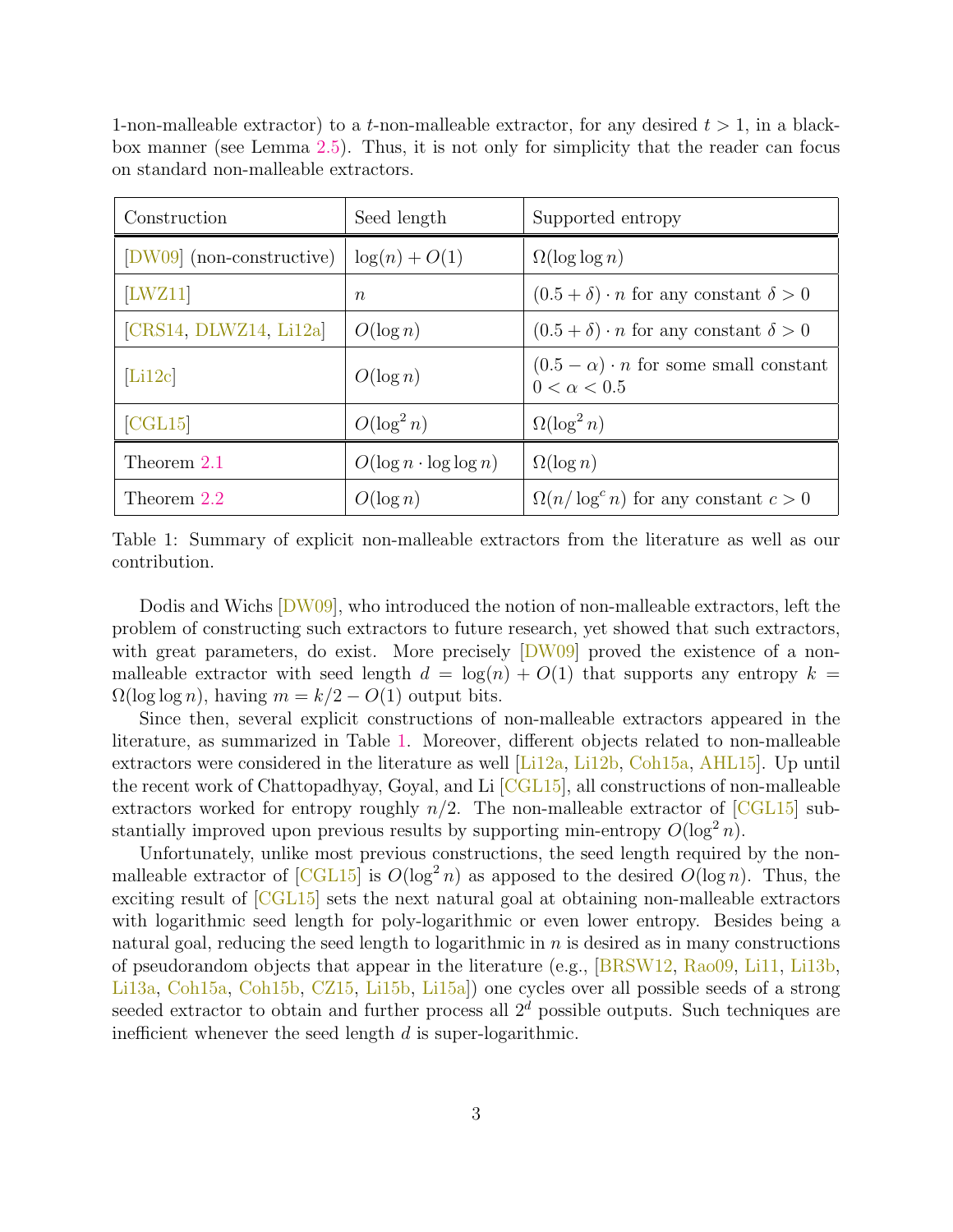### <span id="page-5-0"></span>2 Our Contribution

In this paper we give two constructions of non-malleable extractors that improve upon existing knowledge (see Theorem [2.1](#page-5-3) and Theorem [2.2\)](#page-5-4). Moreover, we devise several tools that we consider to be of independent interest. The first tool is an algorithm that reduces the entropy requirement of a given non-malleable extractor at the expense of slightly increasing its seed length (see Lemma [2.3\)](#page-6-2). Our second algorithm increases the output length of a given non-malleable extractor from constant to optimal up to constant factors, where the constants depend only on the error guarantee (see Lemma [2.4\)](#page-6-3). A third algorithm, already mentioned above, transforms a non-malleable extractor to a t-non-malleable extractor, for any desired  $t > 1$  in a black-box manner (see Lemma [2.5\)](#page-7-2). We now elaborate.

### <span id="page-5-1"></span>2.1 Two new constructions of non-malleable extractors

The first contribution of this work is a construction of a non-malleable extractor with quasilogarithmic seed length. Our extractor also has the advantage of supporting logarithmic entropy, which is lower than that supported by the extractor of  $\lbrack \text{CGL15} \rbrack$ . More precisely, we prove the following.

<span id="page-5-3"></span>**Theorem 2.1.** There exists an explicit non-malleable extractor NMExt:  $\{0,1\}^n \times \{0,1\}^d \rightarrow$  ${0,1}^m$  with seed length  $d = O(\log n \cdot \log \log n)$  for entropy  $k = \Omega(\log n)$ , having  $m = \Omega(k)$ output bits.

We note that Theorem [2.1](#page-5-3) improves upon [\[CGL15\]](#page-35-0) both in seed length and in the required entropy. In particular, the seed length is optimal up to a multiplicative factor of  $O(\log \log n)$ . Our second contribution is a construction of non-malleable extractors with optimal seed length, up to a constant factor, that work for sources with entropy  $n$ /polylog n. Prior to this construction, the lowest entropy supported by a non-malleable extractor with a logarithmic seed length was  $0.49n$  [Li<sub>12c</sub>]. Furthermore, even non-malleable condensers with logarithmic seed length [Li<sub>12a</sub>] did not support sub-linear entropy.

<span id="page-5-4"></span>**Theorem 2.2.** For any constant  $c > 0$  there exists an explicit non-malleable extractor NMExt:  $\{0,1\}^n \times \{0,1\}^d \to \{0,1\}^m$  with seed length  $d = O(\log n)$  for entropy  $k = \Omega(n/\log^c n)$ , having  $\Omega(k)$  output bits.

In fact, the parameter  $c$  in Theorem [2.2](#page-5-4) can be taken to be slightly super-constant so that the resulted non-malleable extractor can support entropy  $k = n/(\log n)^{\omega(1)}$ . This, however, will increase the seed length as it has exponential dependence in  $c$ .

### <span id="page-5-2"></span>2.2 Reducing the entropy requirement of a non-malleable extractor

A tool that we develop for proving Theorem [2.1](#page-5-3) and Theorem [2.2,](#page-5-4) which we find to be of independent interest, is an algorithm that reduces the entropy requirement of a non-malleable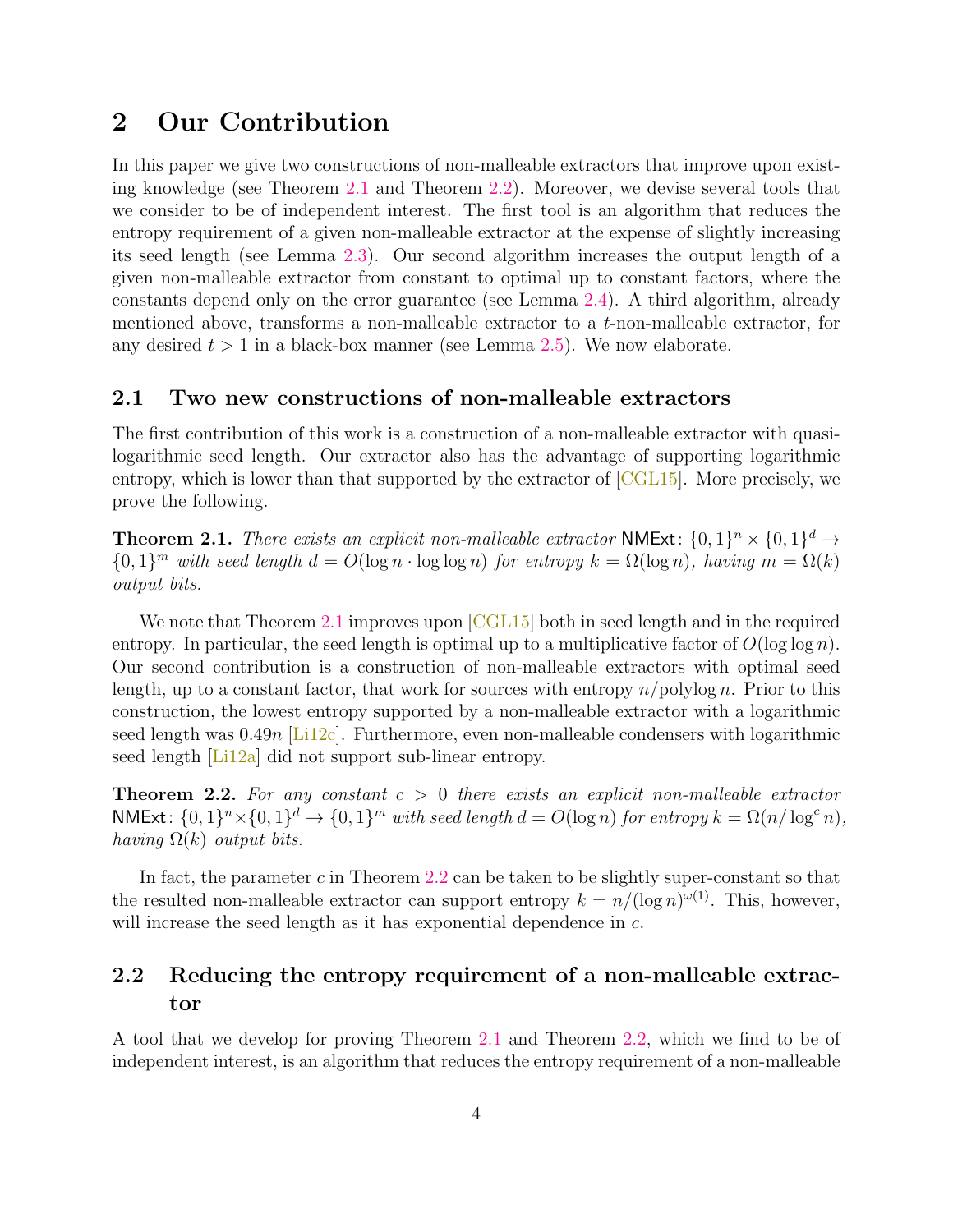extractor at the expense of slightly increasing its seed length. We state here a special case that is used in order to prove Theorem [2.2.](#page-5-4)

<span id="page-6-2"></span>**Lemma 2.3.** There exist constants  $0 < \alpha < 1 < c$  and an efficient algorithm that given a non-malleable extractor with seed length d for entropy  $k = \Omega(d^{1+\alpha})$  having c output bits, produces a non-malleable extractor with seed length  $O(d)$  for a lower entropy  $k' = k/d^{\alpha}$ .

For a more general and formal statement, see Lemma [6.1.](#page-20-1) We are not aware of such an "entropy-seed tradeoff" being considered in previous works on seeded extractors. What is known is how to increase the output length at the expense of a longer seed. Next we consider this transformation in the context of non-malleable extractors.

### <span id="page-6-0"></span>2.3 Increasing the output length of a non-malleable extractor

A second tool we develop is a general method for increasing the output length of nonmalleable extractors. In fact, the algorithm in the following lemma is able to increase the output length from a constant (more precisely, from  $\Omega(\log(1/\varepsilon))$ , where  $\varepsilon$  is the desired error guarantee) to linear in the entropy.

<span id="page-6-3"></span>Lemma 2.4. There exists a constant c and an efficient algorithm that given a non-malleable extractor with seed length d for entropy  $k = \Omega(\log n)$  and c output bits, produces a nonmalleable extractor with seed length  $O(d)$  for the same entropy k having  $\Omega(k)$  output bits.

A more formal statement and its proof are given in Section [7.](#page-24-0) Increasing the output length of seeded extractors is a useful tool introduced already by Nisan and Zuckerman [\[NZ96\]](#page--1-2). Using the framework set in  $[NZ96]$ , Li  $[Li12a]$  showed how to increase the output length of non-malleable extractors. However, the latter only works for high entropy sources and requires the output length one starts with to depend on the input length  $n$ . Our technique does not follow the method of Nisan and Zuckerman and involves new ideas which allows us to obtain our result.

#### <span id="page-6-1"></span>2.4 From non-malleable extractors to t-non-malleable extractors

As mentioned, for some applications one requires an even stronger notion of non-malleability, where the output of the non-malleable extractor obtained using a typical seed is uniform even conditioned on the outputs obtained using any other t seeds for some desired parameter  $t \geq 1$ .

Several known constructions of non-malleable extractors are in fact t-non-malleable. Usually proving that a non-malleable extractor is a t-non-malleable extractor for some  $t > 1$  is straightforward yet requires to make some changes in the proof. In other cases (e.g.,  $[Li12c]$ ) one needs to make some changes in the construction itself rather than in the analysis alone.

Our next result is a black-box reduction from t-non-malleable extractors to standard (namely,  $t = 1$ ) non-malleable extractors. Having such a reduction allows one to focus only on constructing non-malleable extractors.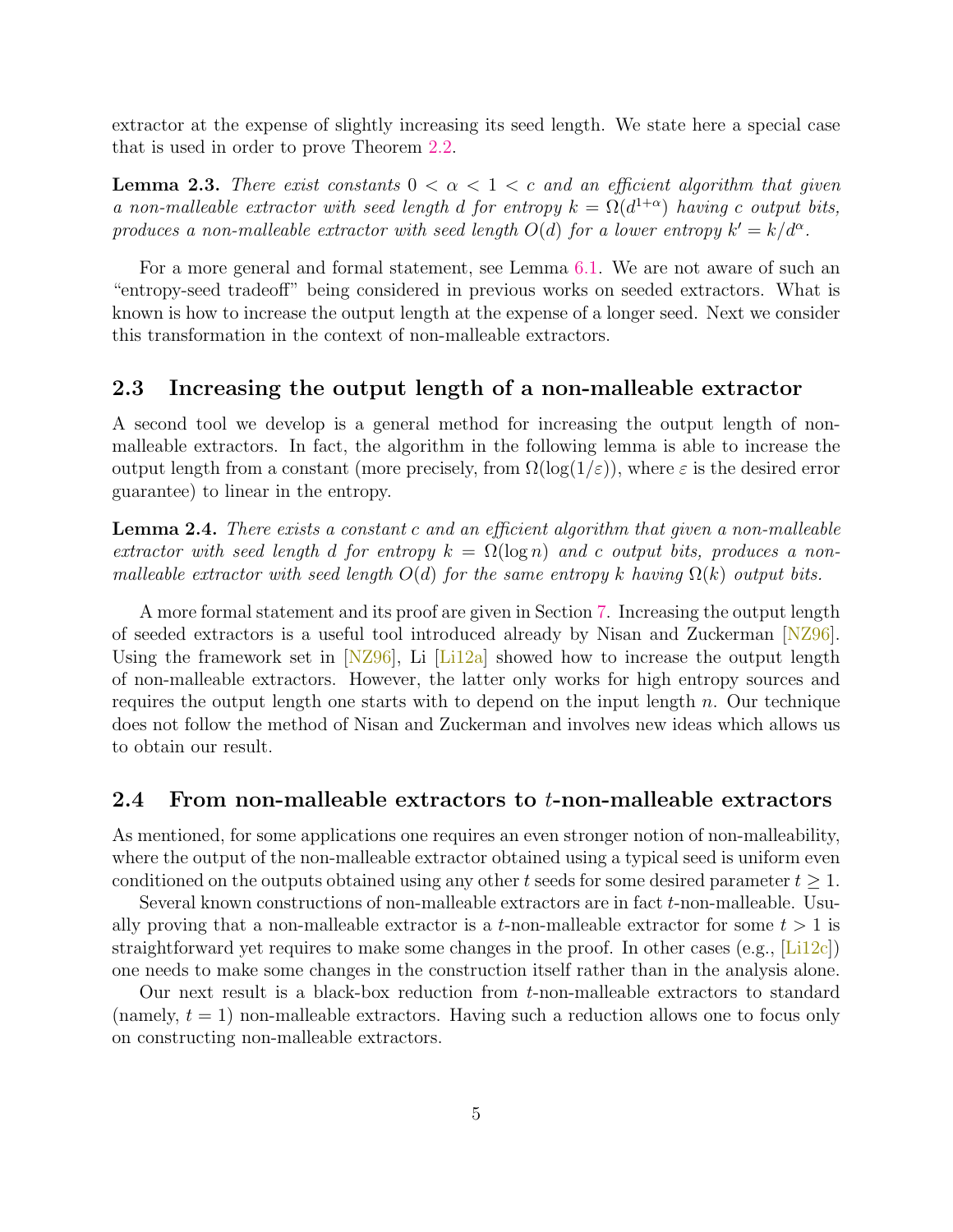<span id="page-7-2"></span>**Lemma 2.5.** There exists a constant c and an efficient algorithm that given an integer  $t \geq 1$ and a non-malleable extractor for entropy k with seed length d and c output bits, such that  $k = \Omega(\log n + t \cdot \log(t))$ , produces a t-non-malleable extractor for entropy k with seed length  $O(t^2d)$ .

A more general and formal statement and its proof appear in Section [10.](#page-29-0)

### <span id="page-7-0"></span>3 Proof Overview

In this section we give an informal proof overview for our results. Our techniques build on novel ideas from [\[CGL15\]](#page-35-0) which in turn make use of the flip-flop primitive that was introduced in  $[Coh15a]$ . To get a broad perspective, we believe it is instructive to start by describing this primitive.

### <span id="page-7-1"></span>3.1 The flip-flop primitive

Informally speaking, the flip-flop primitive uses a weak-source of randomness to break correlations between random variables. To this end, the flip-flop also requires an "advice bit". More precisely, a flip-flop is a function

$$
\mathsf{FF} \colon \{0,1\}^n \times \{0,1\}^{\ell} \times \{0,1\} \to \{0,1\}^m
$$

with the following property. Assume that  $Y, Y'$  are two arbitrarily correlated random variables on  $\ell$  bit strings such that Y is uniform, and let X be an  $(n, k)$ -source that is independent of the joint distribution  $(Y, Y')$ . Then, the guarantee of the flip-flop primitive is that  $\mathsf{FF}(X, Y, 0)$  looks uniform even conditioned on  $\mathsf{FF}(X, Y', 1)$ . Similarly,  $\mathsf{FF}(X, Y, 1)$  looks uniform even conditioned on  $\mathsf{FF}(X, Y', 0)$ . So, informally speaking, as long as the advice bit, that is passed as the third argument to the flip-flop primitive, is different in the two applications, the flip-flop can use the weak-source  $X$  to break the correlation  $Y'$  has with  $Y$ . As mentioned, we think of the third input bit as an advice.

The construction of  $FF$ , which is implicit in  $[Coh15a]$ , is based on alternating extraction – a technique that was introduced by Dziembowski and Pietrzak [\[DP07\]](#page-36-11) and has found several applications in the literature since then  $\text{DW}09$ , Li<sub>13a</sub>, L<sub>i15c</sub>. We will treat FF as an atomic operation and will not get into the details of its construction here. We remark that the construction and its analysis are not very complicated. Nevertheless, we believe that thinking of FF as an atomic operation is the right level of abstraction for this discussion.

Quantitatively speaking, in  $[Coh15a]$ , an explicit construction of FF was given for any n as long as  $\ell = \Omega(\log n)$  and  $k = \Omega(\log \ell)$ , with  $m = \Omega(\ell)$  output bits. In particular, if one is willing to output  $O(\log n)$  bits (which usually suffices for the purpose of compositions with other pseudo-random objects), the required entropy from  $X$  is surprisingly low, namely, one only needs  $k = \Omega(\log \log n)$ .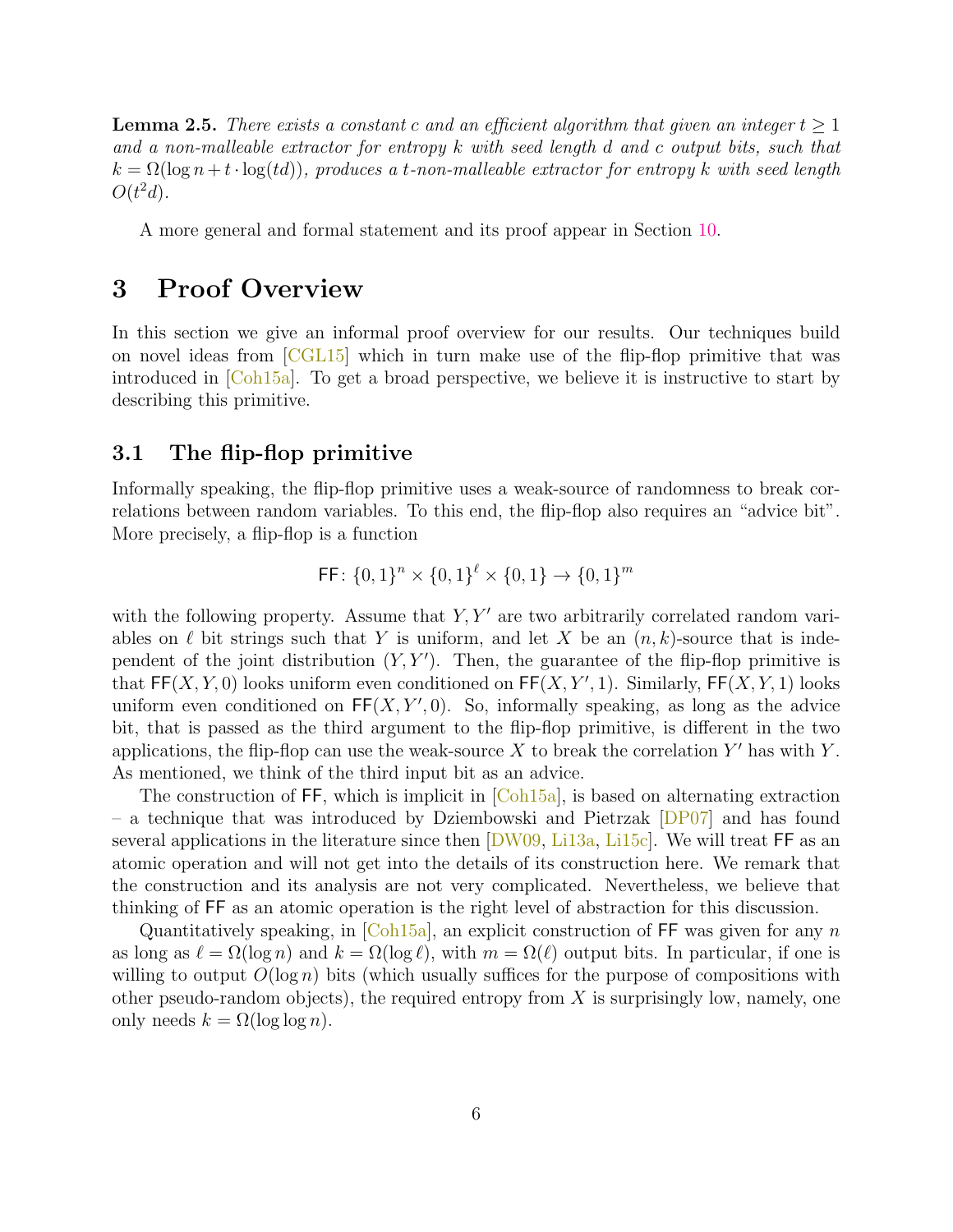### <span id="page-8-0"></span>3.2 Correlation breakers with advice

Informally speaking, the flip-flop primitive breaks the correlation between random variables as above, using a weak-source of randomness and an advice bit. At this point, it is not at all clear where do we expect this advice to come from when designing a non-malleable extractor. In fact, following [\[CGL15\]](#page-35-0), in the construction of our non-malleable extractors we will not be able to generate an advice bit but rather an advice string. More formally, we say that a function

$$
AdvCB: \{0, 1\}^n \times \{0, 1\}^{\ell} \times \{0, 1\}^a \to \{0, 1\}^m
$$

is called a *correlation breaker with advice* if for any two  $\ell$ -bit random variables  $Y, Y'$  such that Y is uniform and for any independent  $(n, k)$ -source X, it holds that  $\mathsf{FF}(X, Y, \alpha)$  looks uniform even conditioned on  $\mathsf{FF}(X, Y', \alpha')$  for any distinct  $\alpha, \alpha' \in \{0, 1\}^a$  (for a formal definition the reader is referred to Definition [4.11\)](#page-16-2).

Note that a correlation breaker with advice of length  $a = 1$  is exactly the flip-flop primitive. Clearly, it is easier to generate long advices than shorter ones. Nevertheless, one can implement an AdvCB using the flip-flop primitive. We will not delve into the details of the reduction here, and will be satisfied by stating that this reduction, as was done implicity in  $[Ch15a, CGL15]$  $[Ch15a, CGL15]$ , works for every n, a with  $\ell = \Omega(a \cdot \log(an)), k = \Omega(a \cdot \log(a \log n))$ , and has  $m = \Omega(\log n)$  output bits (see Theorem [4.12](#page-16-3) for a formal statement).

In fact, as in [\[CGL15\]](#page-35-0), we will need a somewhat stronger guarantee. Namely, not only  $\mathsf{AdvCB}(X, Y, \alpha)$  should be uniform even conditioned on  $\mathsf{AdvCB}(X, Y', \alpha')$  with the notation set as above, but rather  $\mathsf{AdvCB}(X, Y, \alpha)$  should look uniform even after given  $\mathsf{AdvCB}(X', Y', \alpha')$ , where X' may correlate arbitrarily with the  $(n, k)$ -source X, as long as the joint distribution  $(X, X')$  is independent of the joint distribution  $(Y, Y')$ .

### <span id="page-8-1"></span>3.3 The [\[CGL15\]](#page-35-0) reduction from non-malleable extractors to advice generators

In this section we introduce the notion of an *advice generator* that is implicit in  $\lfloor$ CGL15 $\rfloor$ , and present the novel reduction by [\[CGL15\]](#page-35-0) from non-malleable extractors to advice generators. In the following section we introduce our improved reduction. We start by defining the notion of an *advice generator* (for a formal treatment, see Definition [5.1\)](#page-18-0). A function

$$
AdvGen: \{0, 1\}^n \times \{0, 1\}^d \to \{0, 1\}^d
$$

is called an advice generator if for any X, Y as above and for any function  $\mathcal{A}$ :  $\{0,1\}^d \to$  $\{0,1\}^d$  with no fixed points, it holds that  $\mathsf{AdvGen}(x, y) \neq \mathsf{AdvGen}(x, \mathcal{A}(y))$  with high probability over  $x \sim X$ ,  $y \sim Y$ . The general idea in [\[CGL15\]](#page-35-0) is to compute an advice using  $x, y$ and feed that advice to a correlation breaker with advice. Namely, given an advice generator AdvGen and a correlation breaker with advice AdvCB, the non-malleable extractor is defined as

<span id="page-8-2"></span>
$$
NMExt(x, y) = AdvCB(x, y, AdvGen(x, y)).
$$
\n(3.1)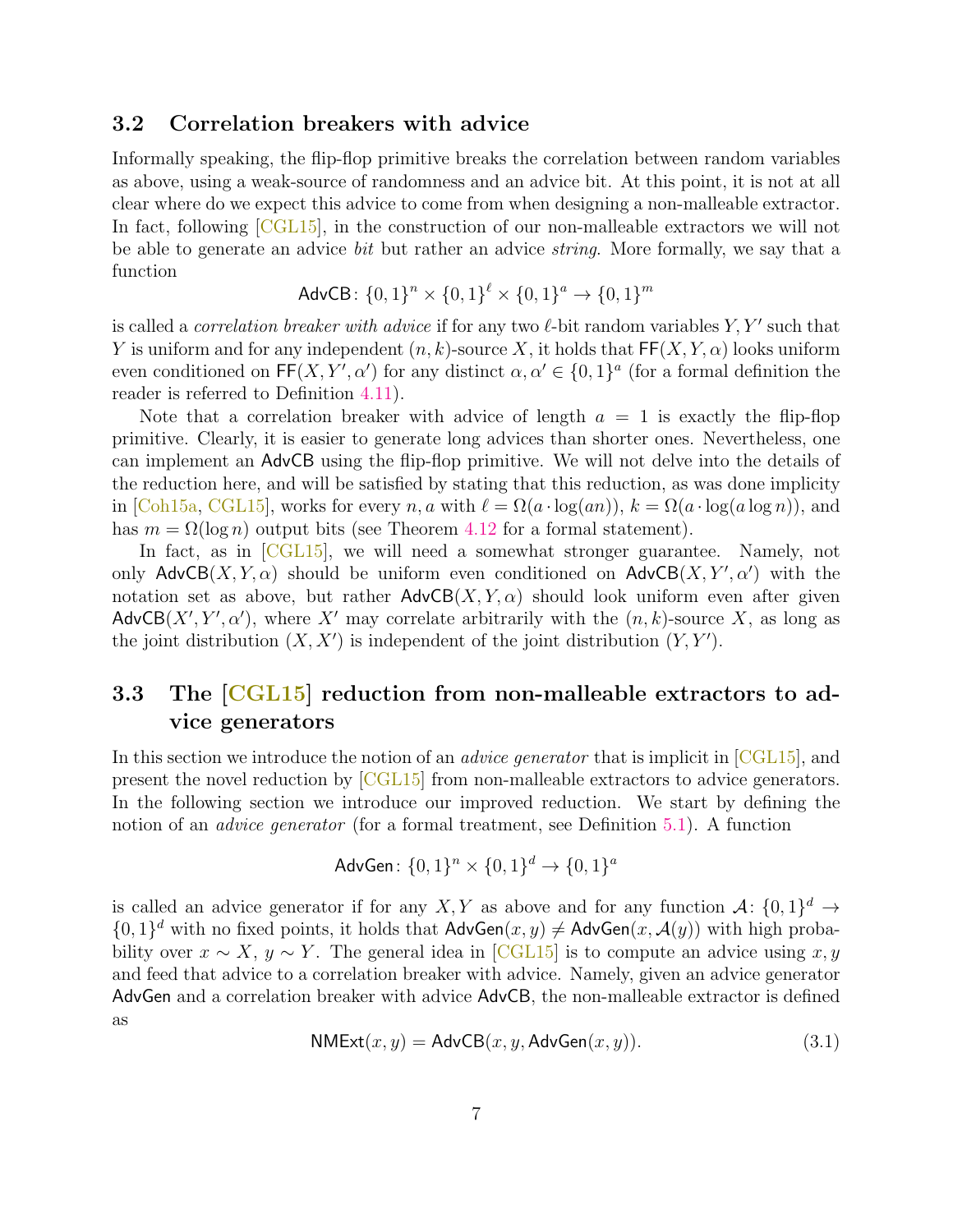Indeed, with high probability, the advices  $\mathsf{AdvGen}(X, Y)$  and  $\mathsf{AdvGen}(X, \mathcal{A}(Y))$  are distinct, and so one may carelessly conclude that  $\mathsf{AdvCB}$  guarantees that  $\mathsf{NMExt}(X, Y)$  is uniform even conditioned on  $NMExt(X, \mathcal{A}(Y))$ . Of course, the problem with this argument is that there are correlations between the advices and between  $X, Y$ .

To salvage the argument above, one needs to make sure that even conditioned on the fixings of the advices  $\mathsf{AdvGen}(X, Y)$ ,  $\mathsf{AdvGen}(X, \mathcal{A}(Y))$ , it holds that X and Y remain independent. So there is a strong limitation on the type of computation that can be carried by AdvGen. Even having such a guarantee there are a couple of problems with such a general method for constructing a non-malleable extractor. First, we must make sure that conditioned on the fixings of  $\mathsf{AdvGen}(X, Y)$ ,  $\mathsf{AdvGen}(X, \mathcal{A}(Y))$ , it holds that X has enough entropy as required by  $\mathsf{AdvCB}.$  Typically, this is a non-issue. Second, we need Y to remain uniform even after these fixings. Nevertheless, by constructing an advice generator that has a suitable interplay with AdvCB, a construction having the general form above was used by [\[CGL15\]](#page-35-0) for their construction of non-malleable extractors.

Quantitatively speaking, [\[CGL15\]](#page-35-0) constructed an advice generator with advice length  $a = O(\log n)$  (see Section [8.1\)](#page-26-1) that, using the reduction above, can be shown to yield a nonmalleable extractor for min-entropy  $\Omega(\log^2 n)$  with seed length  $O(\log^2 n)$ . In the next section we describe our improved reduction from non-malleable extractors to advice generators.

### <span id="page-9-0"></span>3.4 An improved reduction

We now present a different way of constructing a non-malleable extractor given an advice generator. Our reduction will enable us to obtain non-malleable extractors with shorter seeds that work for lower min-entropies compared to  $\lfloor$ CGL15.

A building block that we use is the seeded extractor of Raz [\[Raz05\]](#page--1-6) that works with weak-seeds. This is a strong seeded extractor  $\text{Raz}$ :  $\{0,1\}^n \times \{0,1\}^d \to \{0,1\}^m$  that has the same guarantee as standard strong seeded extractors even if the seed is not uniform, but rather has min-entropy 0.6d. Raz  $[Raz05]$  gave an explicit construction of such an extractor with seed length  $d = O(\log n)$  that supports any entropy  $k = \Omega(d)$ . See Theorem [4.3](#page-14-2) for a formal statement.

With this building block, we are ready to define our reduction. First, we divide the seed y to 3 parts  $y = y_1 \circ y_2 \circ y_3$ , where  $y_i$  has length  $d_i$ . We only assume that  $d_1$  is very small compared to d (taking  $d_1 \leq d/1000$  will do) and set  $9d_2 = d_3$ . Our reduction make use of an advice generator  $\mathsf{AdvGen}: \{0,1\}^n \times \{0,1\}^d \to \{0,1\}^a$  that has the following extra guarantee. For any function  $\mathcal{A}$ :  $\{0,1\}^d \to \{0,1\}^d$  with no fixed points, it holds that with high probability over the fixing of  $\mathsf{AdvGen}(X, Y)$ ,  $\mathsf{AdvGen}(X, \mathcal{A}(Y))$ :

- The random variables  $X, Y$  remain independent;
- $X$  has not lost more than, say, half of its min-entropy;
- The random variable  $Y_2 \circ Y_3$  has min-entropy rate 0.99.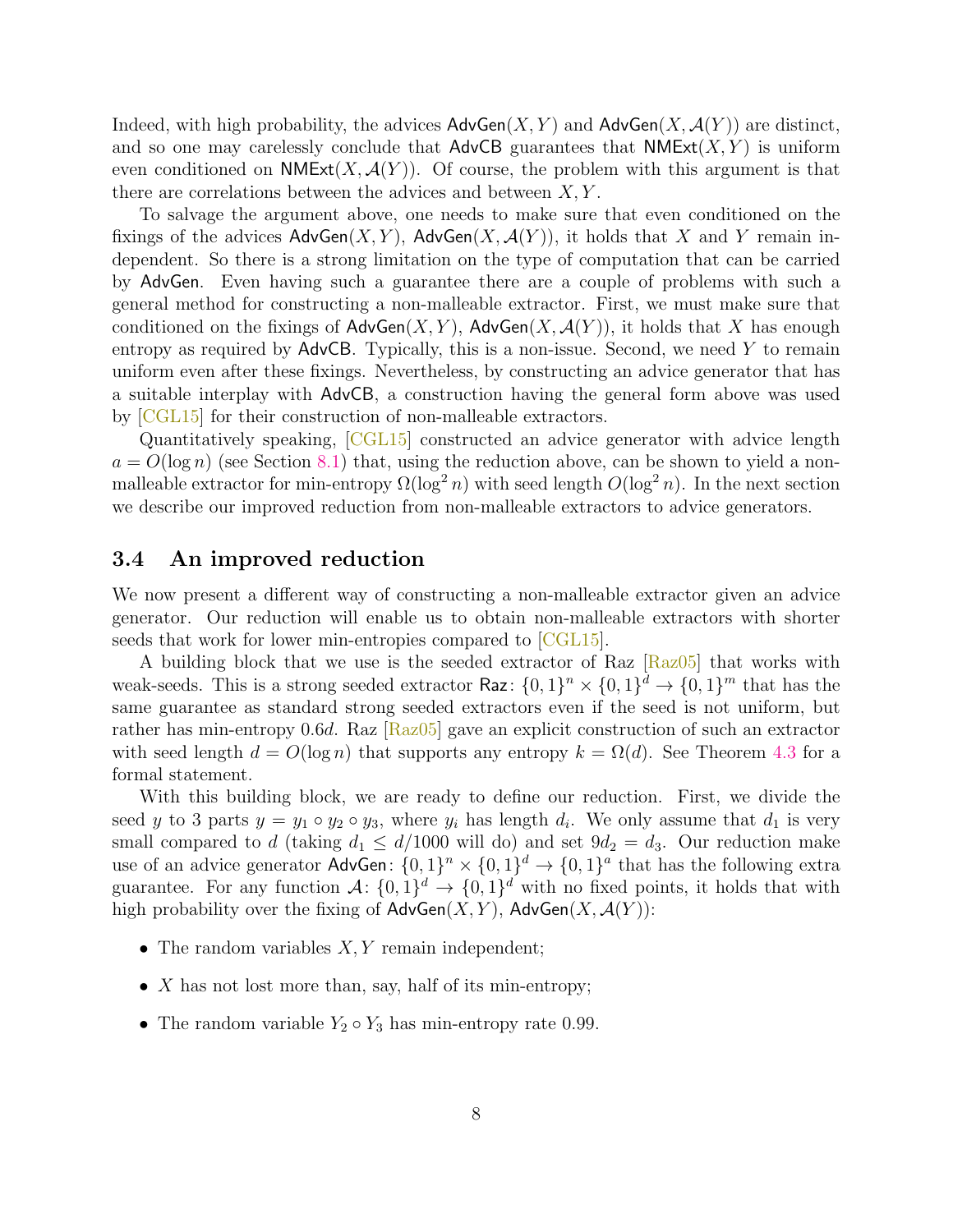Given any such "nice" advice generator, we define our non-malleable extractor by

<span id="page-10-0"></span>
$$
\mathsf{NMExt}(x, y) = \mathsf{AdvCB}\left(y_3, \mathsf{Raz}(x, y_2), \mathsf{AdvGen}(x, y)\right). \tag{3.2}
$$

It is worthwhile to compare the above definition with the reduction given by Equation [\(3.1\)](#page-8-2). The most important difference being the "switch" that was done between the roles of the source and the seed. Namely, the seed Y to the non-malleable extractor takes the role of a source in AdvCB as (a suffix of) it is being passed as the first argument, whereas the seed to AdvCB is this function Raz $(X, Y_2)$  of both X and Y. This switch is what makes the reduction more efficient in the sense that the resulted non-malleable extractor has a shorter seed and can support a lower entropy. Informally speaking, the reason for this is that  $Y_3$  makes a much shorter source than  $X$  as the latter consists of  $n$  bits whereas we will end up setting Y to have length which is logarithmic in  $n$ .

#### 3.4.1 Analyzing the reduction

We now give a sketch of the analysis for the reduction given by Equation  $(3.2)$ . First, according to the definition of AdvGen, by aggregating a small error, we may assume that  $\alpha =$  AdvGen $(X, Y)$  and  $\alpha' =$  AdvGen $(X, \mathcal{A}(Y))$  are distinct fixed strings. Further, the three extra properties of AdvGen hold.

By the third property,  $Y_2 \circ Y_3$  has min-entropy rate 0.99. Since  $d_2 = (d_2 + d_3)/10$ , we argue that with high probability over  $Y_3$ , it holds that  $Y_2$  has min-entropy rate 0.9. To see why a claim of this sort should be true, think of the special case where 0.99 fraction of the bits of  $Y_2 \circ Y_3$  are distributed uniformly and independently at random, and the remaining 0.01 fraction of the bits behave adversarially. Since  $Y_2$  is a block of density 0.1 in  $Y_2 \circ Y_3$ , even in the worst case where  $Y_2$  contains all the "bad" bits, their fraction within  $Y_2$  is at most  $0.01/0.1 = 0.1$ , and so 0.9 fraction of the bits in  $Y_2$  are uniform and independent of each other, leaving  $Y_2$  with min-entropy rate of 0.9. A somewhat more careful argument can be carried out to handle the more general case where we only assume that the min-entropy rate of  $Y_2 \circ Y_3$  is 0.99.

Once we have established that  $Y_2$  has min-entropy rate 0.9, we have that  $\textsf{Raz}(X, Y_2)$  is close to uniform. For this we use the guarantees that the entropy of  $X$  remained high after the fixings of the advices, and that these fixings have not introduced correlations between X and Y<sub>2</sub>. In fact, since Raz is strong, with high probability over the fixing of  $y_2 \sim Y_2$  we have that Raz $(X, y_2)$  is close to uniform. Since Raz $(X, y_2)$  is a deterministic function of X, we can further fix  $\mathcal{A}(Y)_2$  without affecting Raz $(X, y_2)$  and without introducing correlations between X, Y. One can then show that these fixings of  $Y_2$  and  $\mathcal{A}(Y)_2$  can only reduce the min-entropy of  $Y_3$  by roughly  $2d_2$ , and so the min-entropy of  $Y_3$  is at least  $0.99(d_2 + d_3) - 2d_2 > 0.8d_3$ . Namely,  $Y_3$  is a  $(d_3, 0.8d_3)$ -source.

Note that by now,  $\mathsf{Raz}(X, Y_2)$  and  $\mathsf{Raz}(X, \mathcal{A}(Y)_2)$  are deterministic functions of X whereas  $Y_3, \mathcal{A}(Y)_3$  are independent of X. Further, Raz $(X, y_2)$  is close to uniform and  $Y_3$  is has minentropy rate 0.8. Thus, the hypothesis of AdvCB is met and we conclude that  $NMExt(X, Y)$ looks uniform even conditioned on  $\mathsf{NMExt}(X,\mathcal{A}(Y))$ , as desired.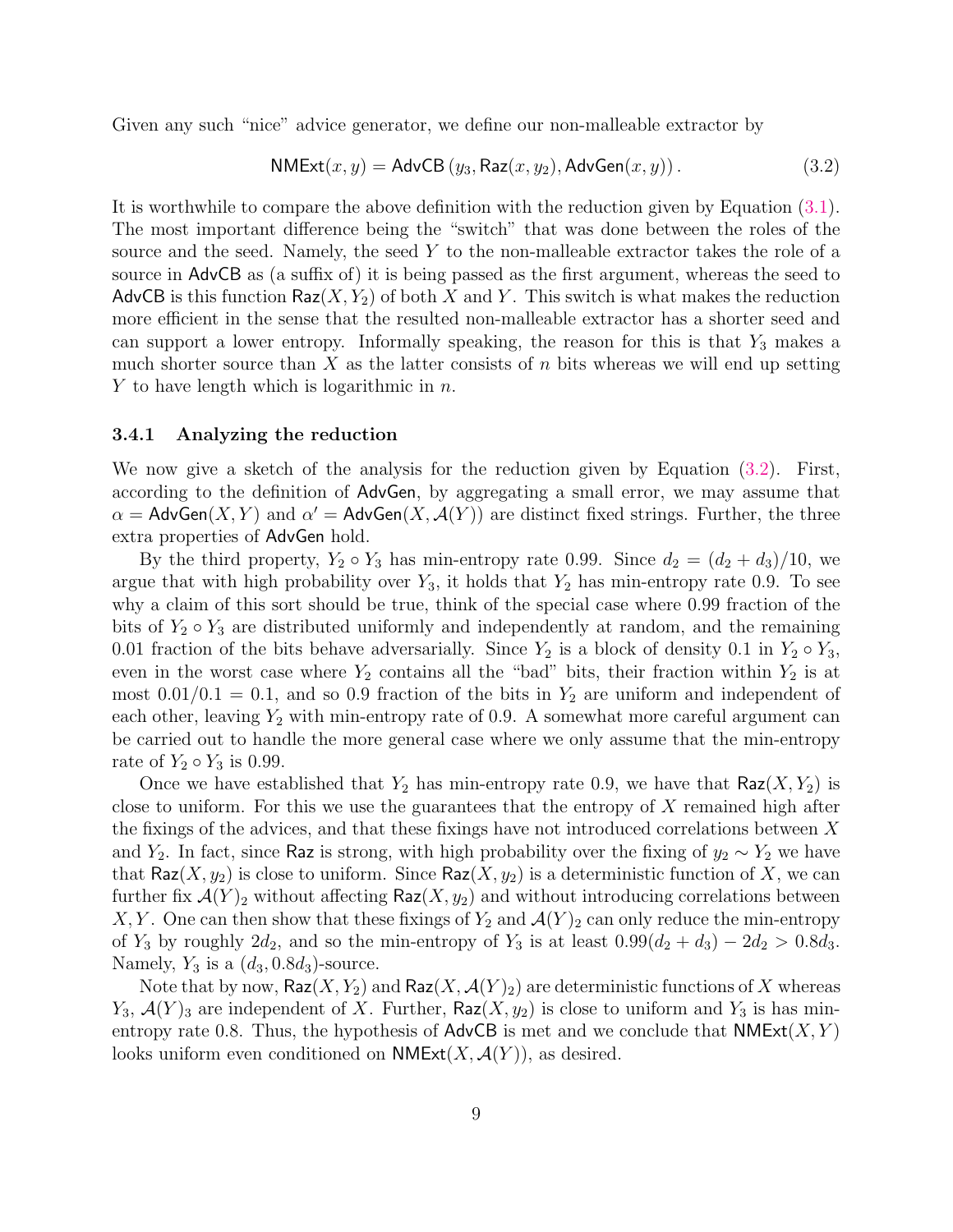### <span id="page-11-0"></span>3.5 Reducing the entropy requirement of non-malleable extractors

In this section we describe another contribution of this paper stated as Lemma [2.3,](#page-6-2) which is a black-box transformation that given a non-malleable extractor with seed length d for entropy  $k = \Omega(d^{1+\alpha})$ , produces a non-malleable extractor for a lower entropy  $k' = k/d^{\alpha}$  with seed length  $O(d)$ . Here  $\alpha > 0$  is some small universal constant. Our reduction is composed of two steps. In the first step we construct an advice generator for entropy  $k'$  given a non-malleable extractor for entropy k. We then apply our reduction from Section [3.4](#page-9-0) to obtain a non-malleable extractor for entropy  $k'$  using the advice generator.

To describe this "reversed" reduction, namely, the reduction from advice generators to non-malleable extractors with higher entropy, we make use of several building blocks, the first of which is a somewhere condenser. Informally speaking, this is a sequence of functions  $\{\textsf{Cond}_i\colon \{0,1\}^n \to \{0,1\}^n\}_{i=1}^r$  with the following property. Let  $\delta > 0$ . Then, for any  $(n, \delta k)$ source X there exists  $g \in [r]$  such that  $\text{Cond}_g(X)$  is an  $(n, k)$ -source. It is known [\[BKS](#page-35-9)<sup>+</sup>05, Zuc07 how to construct such a somewhere condenser with  $r = \text{poly}(1/\delta)$  (see Theorem [4.5\)](#page-15-2). Building on [\[CGL15\]](#page-35-0), we also make use of a strong seeded extractor Ext and a binary error correcting code ECC with relative distance, say, 1/4 having a constant rate.

Given these building blocks, say we are given a non-malleable extractor NMExt:  $\{0,1\}^n \times$  $\{0,1\}^{d_1} \to \{0,1\}^{\log m}$  for entropy k, where m will be set later on. Our advice generator is defined as follows. Split the seed y to two substrings  $y = y_1 \circ y_2$ , where  $y_1$  is of length  $d_1$ and  $d_2 = 100d_1$ . We define

$$
\mathsf{AdvGen}(x, y) = \mathsf{NMExt}(\mathsf{Cond}_1(x), y_1) \circ \cdots \circ \mathsf{NMExt}(\mathsf{Cond}_r(x), y_1) \circ \mathsf{ECC}(y_2)_{\mathsf{Ext}(x, y_1)},
$$

where we interpret the output of  $\text{Ext}(x, y_1)$  as a size log m subset of the index set  $[D_2]$  and use  $\mathsf{ECC}(y_2)_{\mathsf{Ext}(x,y_1)}$  to denote the projection of the string  $\mathsf{ECC}(y_2)$  on to that set of indices. Note that for this we need the output of Ext to consists of  $O(\log m \cdot \log d_1)$  bits.

The construction above is influenced by the advice generator construction of [\[CGL15\]](#page-35-0). In particular, with the notation set above, the advice generator of  $\sqrt{CGL15}$  can be written as  $\mathsf{AdvGen}(x, y) = y_1 \circ \mathsf{ECC}(y_2)_{\mathsf{Ext}(x, y_1)}$  (see Section [8.1\)](#page-26-1).

#### 3.5.1 Analyzing the entropy reduction transformation

In this section we give an informal analysis showing that the function AdvGen is indeed an advice generator for entropy  $\delta k$ . To this end we consider an  $(n, \delta k)$ -source X and a function  $\mathcal{A} \colon \{0,1\}^d \to \{0,1\}^d$  with no fixed points. We start by fixing  $y_1 \sim Y_1$  and  $y_1' \sim \mathcal{A}(Y)_1$  and consider two cases according to whether or not  $y_1 = y'_1$ .

**Case 1** –  $y_1 = y'_1$ . In this case, following [\[CGL15\]](#page-35-0), we show that with high probability  $\mathsf{ECC}(Y_2)_{\mathsf{Ext}(X,y_1)} \neq \mathsf{ECC}(\mathcal{A}(Y)_2)_{\mathsf{Ext}(x,y_1)}$ , which in particular will guarantee that with high probability  $\mathsf{AdvGen}(X, Y) \neq \mathsf{AdvGen}(X, \mathcal{A}(Y))$  in this case. To see why this is true, note that since  $y_1 = y'_1$  we have that  $Y_2 \neq \mathcal{A}(Y)_2$  and so the two codewords  $\mathsf{ECC}(Y_2)$ ,  $\mathsf{ECC}(\mathcal{A}(Y)_2)$ agree on at most 3/4 of the indices. In particular, by projecting each of these codewords to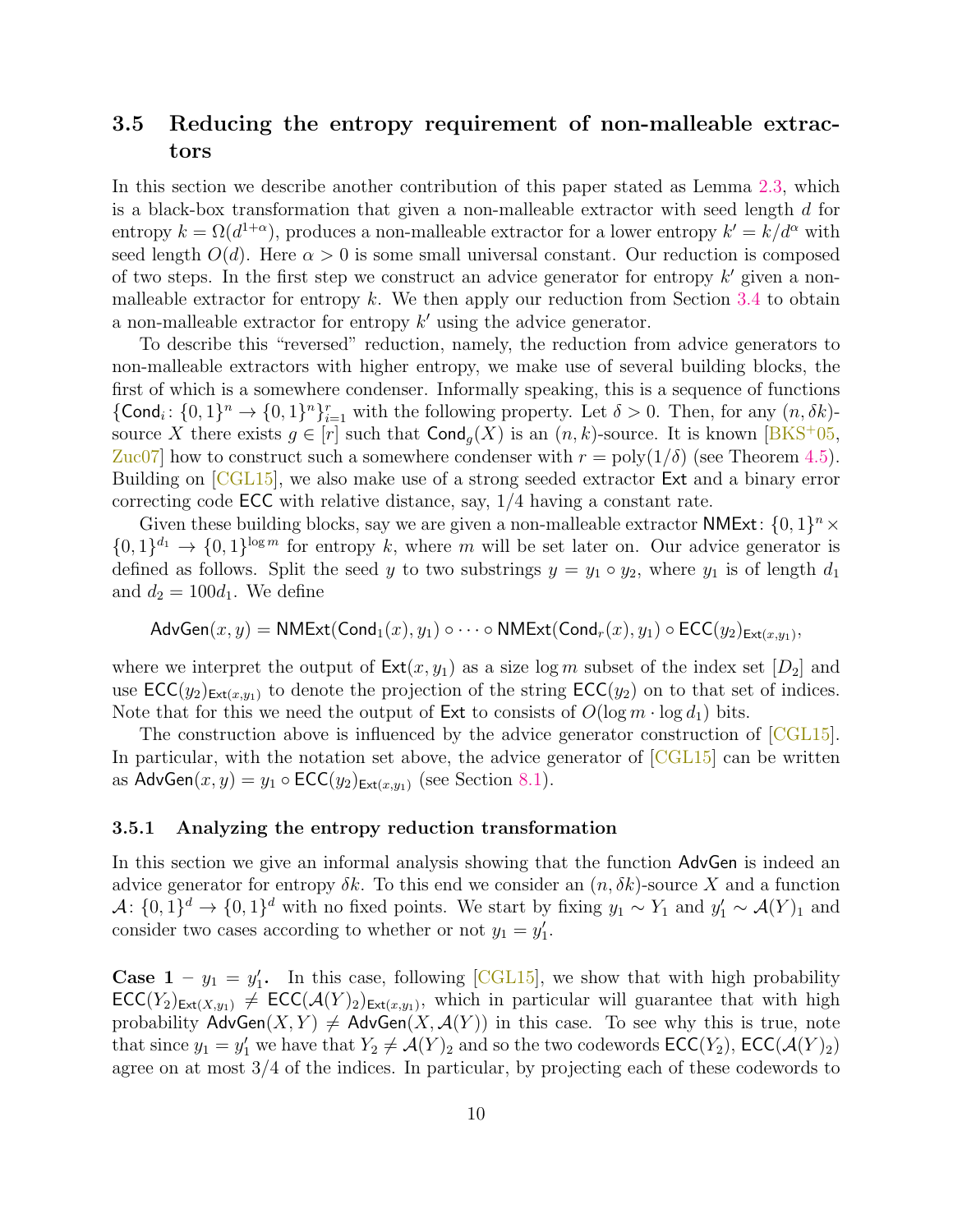a random set of indices of size  $\log m$ , we will get the same string with a probability bound that decrease polynomially with  $1/m$ . Of course, we do not (and cannot) sample a truly uniform projection. Nevertheless, as Ext is a strong seeded extractor, for most fixings of  $y_1$ it holds that  $Ext(X, y_1)$  is close to a random subset of  $[D_2]$  which suffices for the argument above to go through.

**Case 2** –  $y_1 \neq y'_1$ . For analyzing this case, we recall that **NMExt** is a non-malleable extractor for entropy k and that there is some  $g \in [r]$  for which  $\text{Cond}_q(X)$  has min-entropy k. Using the dichotomic point of view on non-malleable extractors (see Lemma [4.14\)](#page-16-1), one can show that  $\mathsf{NMExt}(\mathsf{Cond}_g(X), y_1)$  is close to uniform even conditioned on  $\mathsf{NMExt}(\mathsf{Cond}_g(X), y_1')$  for most choices of  $y_1$ . In particular, the probability that the two strings **NMExt**( $\text{Cond}_q(X), y_1$ ),  $NMExt(Cond<sub>g</sub>(X), y<sub>1</sub>)$  are equal is polynomially small in m.

By taking  $m = poly(1/\varepsilon)$  we can bound the error of AdvGen by  $\varepsilon$ . This choice of m yields an advice length  $a = O(r \cdot \log(1/\varepsilon)) = \text{poly}(1/\delta) \cdot \log(1/\varepsilon)$ .

So far we gave an informal proof showing that AdvGen is an advice generator for entropy  $\delta k$ . Recall that to use the advice generator in our reduction from Section [3.4,](#page-9-0) AdvGen must have some extra guarantees. Perhaps the most subtle of which is that conditioned on the fixings of  $\mathsf{AdvGen}(X, Y)$ ,  $\mathsf{AdvGen}(X, \mathcal{A}(Y))$ , the random variables  $X, Y$  must remain independent. We assure the reader that this is the case with our construction due to the "alternating" fashion of the computation involving AdvGen, though we will skip the details in this proof overview and refer the reader to Section [6.](#page-20-0)

#### <span id="page-12-0"></span>3.6 Increasing the output length of a non-malleable extractor

In this section we briefly describe our algorithm that increases the output length of a given non-malleable extractor described in Lemma [2.4.](#page-6-3) Being a bit more formal, for a desired error guarantee  $\varepsilon$ , we show how to increase the output length of a non-malleable extractor **NME**xt from  $O(\log(1/\varepsilon))$  to  $\Omega(k/\log(1/\varepsilon))$ . Here, k is the entropy supported by **NMExt**. As with our entropy reduction transformation described in Section [3.5,](#page-11-0) here too the general idea is to use the given non-malleable extractor NMExt so to obtain an advice generator AdvGen which in turn will be used to construct the desired non-malleable extractor NMExt' using our reduction from Section [3.4.](#page-9-0) More precisely, borrowing notation from previous sections, we define  $\lambda$  MMF<sub>1</sub>(x,  $\lambda$  ECC( $\lambda$ )

$$
AdvGen(x, y) = \mathsf{NMExt}(x, y_1) \circ \mathsf{ECC}(y_2)_{\mathsf{Ext}(x, y_1)}.
$$

A similar argument to the one used in Section [3.5](#page-11-0) shows that AdvGen is an advice generator for entropy  $k$  (in fact, this is a special case of the argument from Section [3.5\)](#page-11-0). In particular, we show that if one aims for an error guarantee  $\varepsilon$ , it suffices that the output length of NMExt consists of  $O(\log(1/\varepsilon))$  bits. At this point we can apply the reduction from Section [3.4](#page-9-0) to AdvGen. This results in a non-malleable extractor NMExt' that supports the same entropy k, though it has the advantage of having output length  $\Omega(k/\log(1/\varepsilon)).$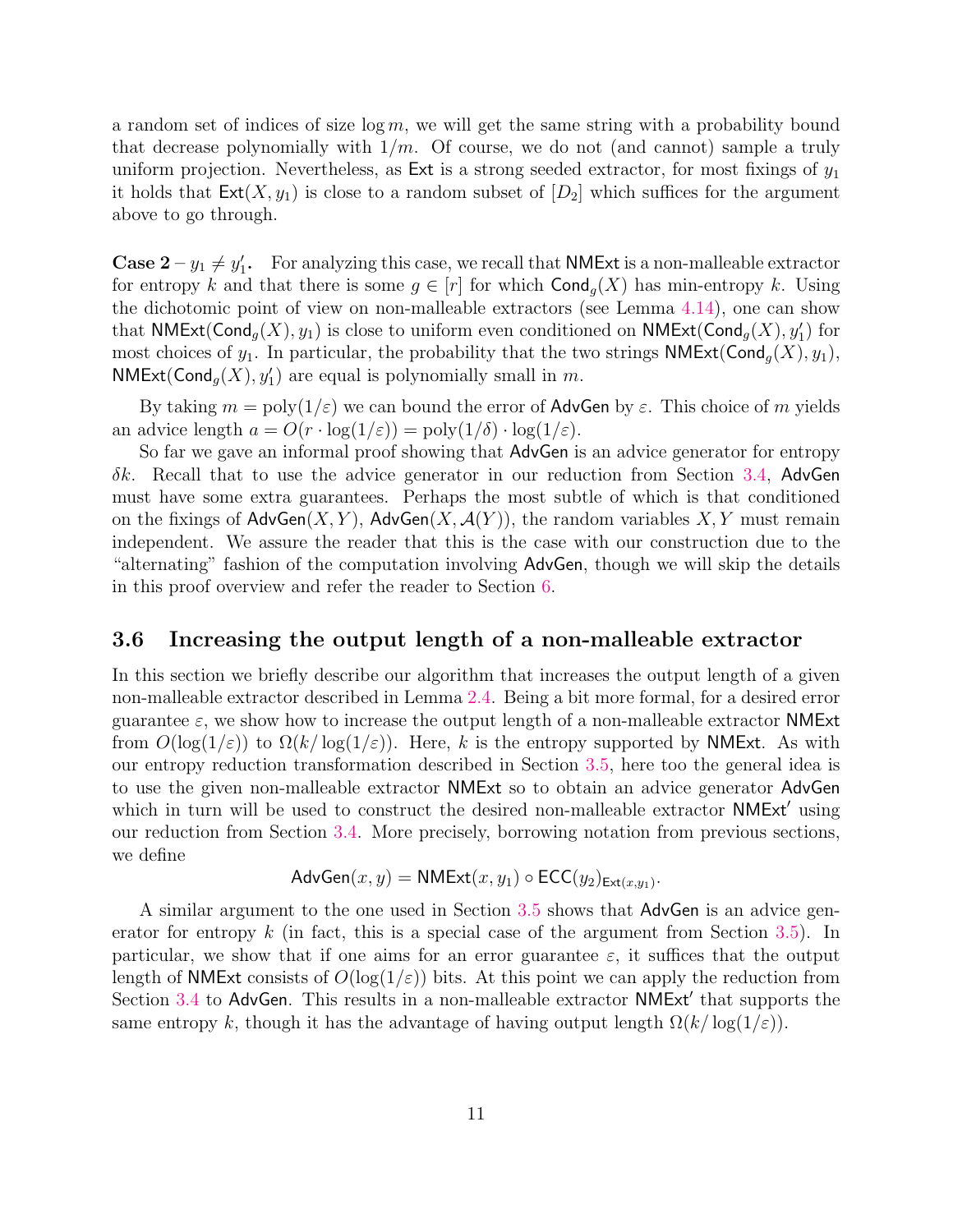#### <span id="page-13-0"></span>3.7 Proof overview for Theorem [2.1](#page-5-3) and Theorem [2.2](#page-5-4)

In this section we give an overview for the proofs of Theorem [2.1](#page-5-3) and Theorem [2.2,](#page-5-4) starting with the first theorem. As our starting point, we apply our improved reduction given in Section [3.4](#page-9-0) with the advice generator of [\[CGL15\]](#page-35-0). This already yields a non-malleable extractor with seed length  $O(\log n \cdot \log \log n)$  that supports entropy  $\Omega(\log n \cdot \log \log n)$ . Our second step is to apply the entropy reduction transformation so to obtain a second non-malleable extractor that supports a lower entropy. By choosing the parameters correctly, one can show that the resulted non-malleable extractor can support entropy  $\Omega(\log n)$  while maintaining a seed of length  $O(\log n \cdot \log \log n)$ . As our final step we apply the transformation for increasing the output length that was described in the previous section to yield Theorem [2.1.](#page-5-3)

For the proof of Theorem [2.2,](#page-5-4) our starting point is any of the constructions of nonmalleable extractors for entropy 0.6n with seed length  $O(\log n)$  (e.g., the one given in The-orem [4.6\)](#page-15-3) and denote this non-malleable extractor by  $NMExt<sub>0</sub>$ . We now apply the entropy reduction transformation described in Section [3.5](#page-11-0) to  $NMExt_0$  so to obtain a new non-malleable extractor, which we denote by  $NMExt_1$ . Working out the parameters,  $NMExt_1$  can be shown to support entropy  $n/(\log n)^\alpha$  for some small universal constant  $\alpha > 0$ . Further, NMExt<sub>1</sub> has seed length  $d_1 = O(d) = O(\log n)$ .

We continue by applying the entropy reduction transformation again, this time to  $NMExt_1$ and obtain a new non-malleable extractor **NMExt**<sub>2</sub> that has seed length  $O(d_1) = O(\log n)$ and supports entropy  $n/(\log n)^{2\alpha}$ . By repeating this process, we construct a sequence of non-malleable extractors where each extractor supports lower entropy than its predecessor. After r steps, we obtain a non-malleable extractor  $\mathsf{NMExt}_r$  that supports entropy  $n/(\log n)^{\alpha r}$ and has seed length  $2^{O(r)} \cdot \log n$ . The proof of Theorem [2.2](#page-5-4) follows by taking  $r = c/\alpha$ , where c is the desired constant.

#### <span id="page-13-1"></span>3.8 From non-malleable extractor to t-non-malleable extractors

We turn to say a few words about our reduction from non-malleable extractors to  $t$ -nonmalleable extractors for any  $t > 1$  stated in Lemma [2.5.](#page-7-2) Recall that our construction of non-malleable extractors from Section [3.4](#page-9-0) consists of two steps. First, we construct a "nice" advice generator. Second, the generated advice is passed to a correlation breaker with advice.

One can generalize the notions of advice generators and correlation breakers with advice to t-advice generators and t-correlation breakers with advice in the natural way for any  $t \geq 1$ . One can then show that the idea presented in Section [3.4](#page-9-0) of constructing nonmalleable extractors based on advice generators and correlation breakers with advice can be extended to any  $t > 1$ . Namely, given a t-advice generator and t-correlation breaker with advice, one can obtain a t-non-malleable extractor using the exact same reduction (see Lemma [10.4\)](#page-30-0).

We already know how to construct a *t*-correlation breaker with advice (see Theorem [4.12\)](#page-16-3) for any  $t \geq 1$ . A key observation we make is that for any  $t \geq 1$  one can construct a t-advice generator using a standard non-malleable extractor. This allows us to reduce the problem of constructing t-non-malleable extractors to the problem of constructing non-malleable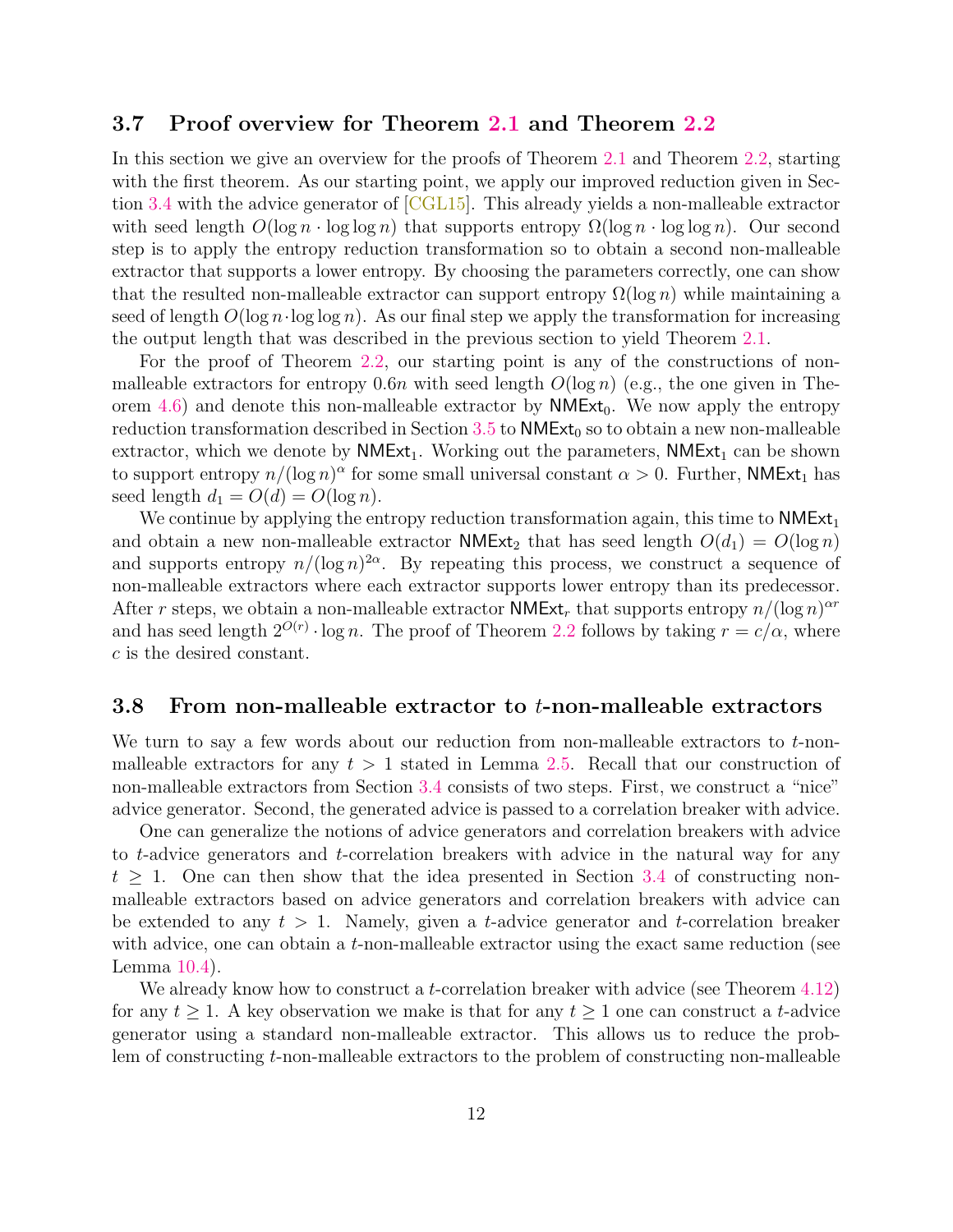extractors. For further details see Section [10.](#page-29-0)

### <span id="page-14-0"></span>4 Preliminaries

Unless stated otherwise, the logarithm in this paper is always taken base 2. For every natural number  $n \geq 1$ , define  $[n] = \{1, 2, ..., n\}$ . Throughout the paper we avoid the use of floor and ceiling in order not to make the equations cumbersome.

Random variables and distributions. We sometimes abuse notation and syntactically treat random variables and their distribution as equal, specifically, we denote by  $U_m$  a random variable that is uniformly distributed over  $\{0,1\}^m$ . Furthermore, if  $U_m$  appears in a joint distribution  $(U_m, X)$  then  $U_m$  is independent of X. When m is clear from context, we omit it from the subscript and write U.

Let X, Y be two random variables. We say that Y is a *deterministic function of* X if the value of X determines the value of Y. Namely, there exists a function f such that  $Y = f(X)$ . Let  $X, Y, Z_1, \ldots, Z_r$  be random variables. We use the following shorthand notation and write  $(X, Z_1, \ldots, Z_r) \approx_{\varepsilon} (Y, \cdot)$  for  $(X, Z_1, \ldots, Z_r) \approx_{\varepsilon} (Y, Z_1, \ldots, Z_r)$ .

**Statistical distance.** The *statistical distance* between two distributions  $X, Y$  on the same domain D is defined by  $\mathsf{SD}(X, Y) = \max_{A \subseteq D} \{|\Pr[X \in A] - \Pr[Y \in A]| \}$ . If  $\mathsf{SD}(X, Y) \leq \varepsilon$ we write  $X \approx_{\varepsilon} Y$  and say that X and Y are  $\varepsilon$ -close.

**Min-entropy.** The *min-entropy* of a random variable X, denoted by  $H_{\infty}(X)$ , is defined by  $H_{\infty}(X) = \min_{x \in \text{supp}(X)} \log_2(1/\Pr[X = x])$ . If X is supported on  $\{0, 1\}^n$ , we define the *min-entropy rate* of X by  $H_{\infty}(X)/n$ . In such case, if X has min-entropy k or more, we say that X is an  $(n, k)$ -source.

#### <span id="page-14-1"></span>4.1 Pseudorandom objects we use

**Definition 4.1** (Seeded extractors). A function  $Ext: \{0,1\}^n \times \{0,1\}^d \rightarrow \{0,1\}^m$  is called a seeded extractor for entropy k, with error  $\varepsilon$ , if for any  $(n, k)$ -source X it holds that  $\textsf{Ext}(X, S) \approx_{\varepsilon} U_m$ , where S is uniformly distributed over  $\{0, 1\}^d$  and is independent of X. We say that Ext is a strong seeded-extractor if  $(\text{Ext}(X, S), S) \approx_{\varepsilon} (U_m, U_d)$ .

Throughout the paper we make use of the following explicit pseudorandom objects.

<span id="page-14-3"></span>**Theorem 4.2** (GUV09)). There exists a universal constant  $c > 0$  such that the following holds. For all positive integers n, k and  $\varepsilon > 0$ , there exists an efficiently-computable strong seeded-extractor  $Ext: \{0,1\}^n \times \{0,1\}^d \rightarrow \{0,1\}^m$  for entropy k, with error  $\varepsilon$ , seed length  $d = c \cdot \log(n/\varepsilon)$ , and  $m = 0.99 \cdot k$  output bits.

<span id="page-14-2"></span>**Theorem 4.3** ( $[Raz05]$ ). For all integers n, k, d and for any  $\varepsilon > 0$  such that  $d = \Omega(\log(n/\varepsilon))$ and  $k = \Omega(d)$ , there exists an efficiently-computable function Raz:  $\{0,1\}^n \times \{0,1\}^d \rightarrow$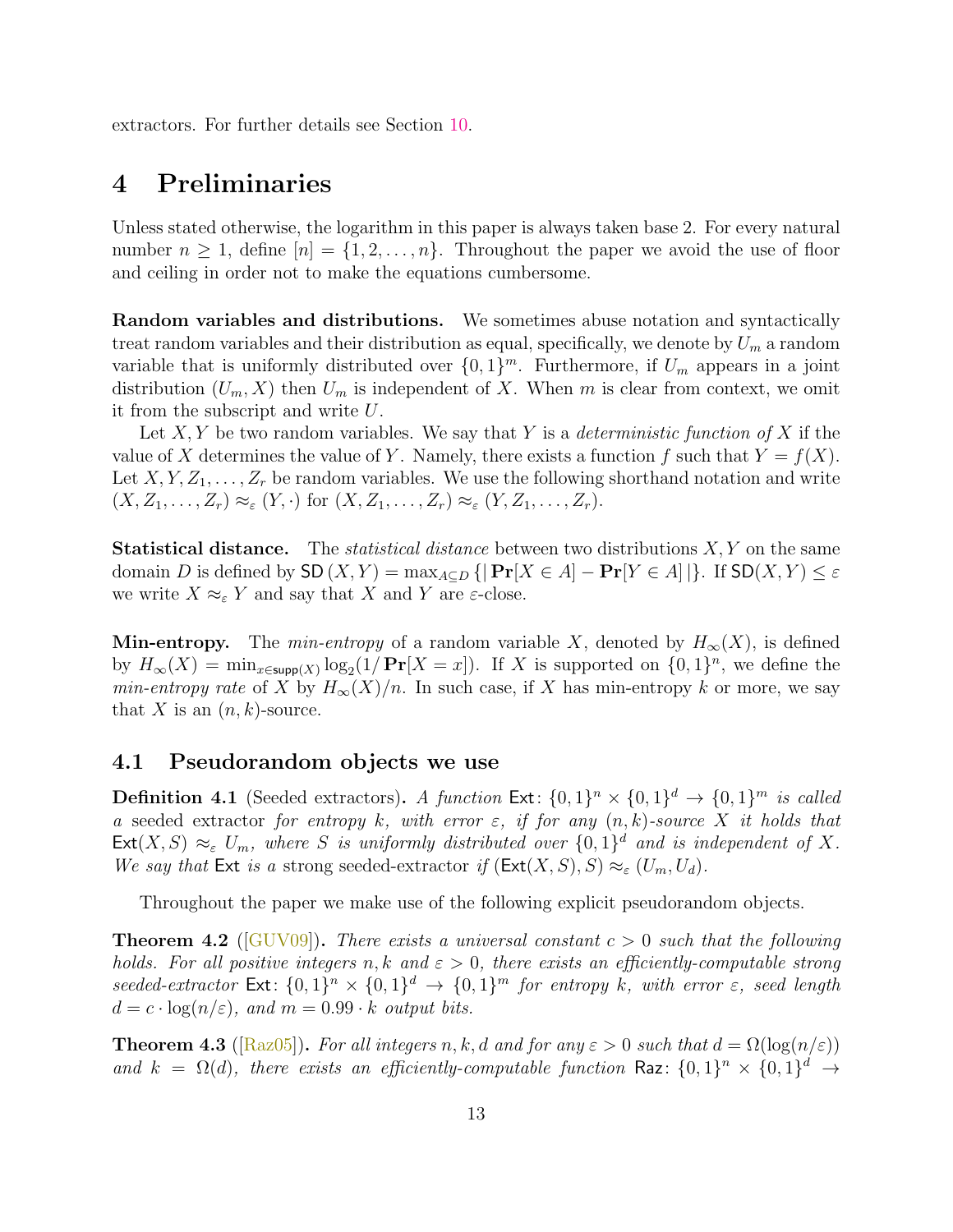${0,1}^{k/2}$  with the following property. Let X be an  $(n, k)$ -source, and let Y be an independent  $(d, 0.6d)$ -source. Then,  $(\text{Raz}(X, Y), Y) \approx_{\varepsilon} (U, Y)$ .

<span id="page-15-7"></span>Theorem 4.4. There exists a universal constant c such that the following holds. For all integers n, there exists an explicit error correcting code  $\mathsf{ECC}$ :  $\{0,1\}^n \to \{0,1\}^{cn}$  with relative distance 1/4.

<span id="page-15-2"></span>**Theorem 4.5** ( $\text{[BKS+05, Zuc07]}$  $\text{[BKS+05, Zuc07]}$  $\text{[BKS+05, Zuc07]}$  $\text{[BKS+05, Zuc07]}$  $\text{[BKS+05, Zuc07]}$ ). For any integer n and any  $\delta > 0$  there exists a sequence of efficiently computable functions  $\{\text{Cond}_i: \{0,1\}^n \to \{0,1\}^m\}_{i=1}^{\Delta}$  with  $\Delta = \text{poly}(1/\delta)$  and  $m = n \cdot \text{poly}(\delta)$  such that the following holds. For any  $(n, \delta n)$ -source X, the joint distribution of  $\{\textsf{Cond}_i(X)\}_{i=1}^r$  is  $2^{-\Omega(\delta^2 n)}$ -close to a convex combination such that for any participant  $(Y_1, \ldots, Y_r)$  in the combination, there exists  $g \in [\Delta]$  such that  $Y_q$  has min-entropy rate 0.6.

<span id="page-15-3"></span>**Theorem 4.6** ([\[CRS14\]](#page-35-4)). For all integers n, m, t such that  $n = \Omega(mt)$  and for any  $\varepsilon > 0$ there exists a poly(n)-time computable t-non-malleable extractor CRS:  $\{0,1\}^n \times \{0,1\}^d \rightarrow$  ${0,1}^m$  for  $(n,0.6n)$ -sources, with error  $2^{-m}$  and seed length  $d = tm + 2 \log n$ .

#### <span id="page-15-0"></span>4.2 Average conditional min-entropy

We make use of the notion of average min-entropy and some basic properties of it.

**Definition 4.7.** Let  $X, W$  be two random variables. The average conditional min-entropy of X given W is defined as  $H_{\infty}(X \mid W) = -\log_2 (\mathbf{E}_{w \sim W} [\max_x \mathbf{Pr}[X = x \mid W = w]]).$ 

<span id="page-15-4"></span>**Lemma 4.8** ( $\text{[DORS08]}$  $\text{[DORS08]}$  $\text{[DORS08]}$ ). Let X, Y, Z be random variables such that Y has support size at  $most \ 2^{\ell}$ . Then,  $\widetilde{H}_{\infty}(X \mid (Y, Z)) \geq \widetilde{H}_{\infty}(X \mid Z) - \ell$ . In particular,  $\widetilde{H}_{\infty}(X \mid Y) \geq H_{\infty}(X) - \ell$ .

<span id="page-15-5"></span>**Lemma 4.9** ([\[DORS08\]](#page-35-10)). For any two random variables X, Y and any  $\varepsilon > 0$ , it holds that

$$
\Pr_{y \sim Y} \left[ H_{\infty}(X \mid Y = y) < \widetilde{H}_{\infty}(X \mid Y) - \log(1/\varepsilon) \right] \le \varepsilon.
$$

We further make use of the following simple lemma.

<span id="page-15-6"></span>**Lemma 4.10.** Let  $X, Y, Z$  be random variables such that for any  $y \in \text{supp}(Y)$ , the random variables  $(X \mid Y = y)$  and  $(Z \mid Y = y)$  are independent. Assume that X is supported on  ${0,1}^n$ . Then, SD  $((X,Y,Z),(U_n,Y,Z)) =$  SD  $((X,Y),(U_n,Y))$ .

#### <span id="page-15-1"></span>4.3 Correlation breakers with advice

In this section we introduce the notion of correlation breakers with advice which is a variant of local correlation breakers  $[Coh15a]$  that is implicit in  $[CGL15]$ . We then state the parameters of the explicit construction obtained by following the proof of [\[CGL15\]](#page-35-0).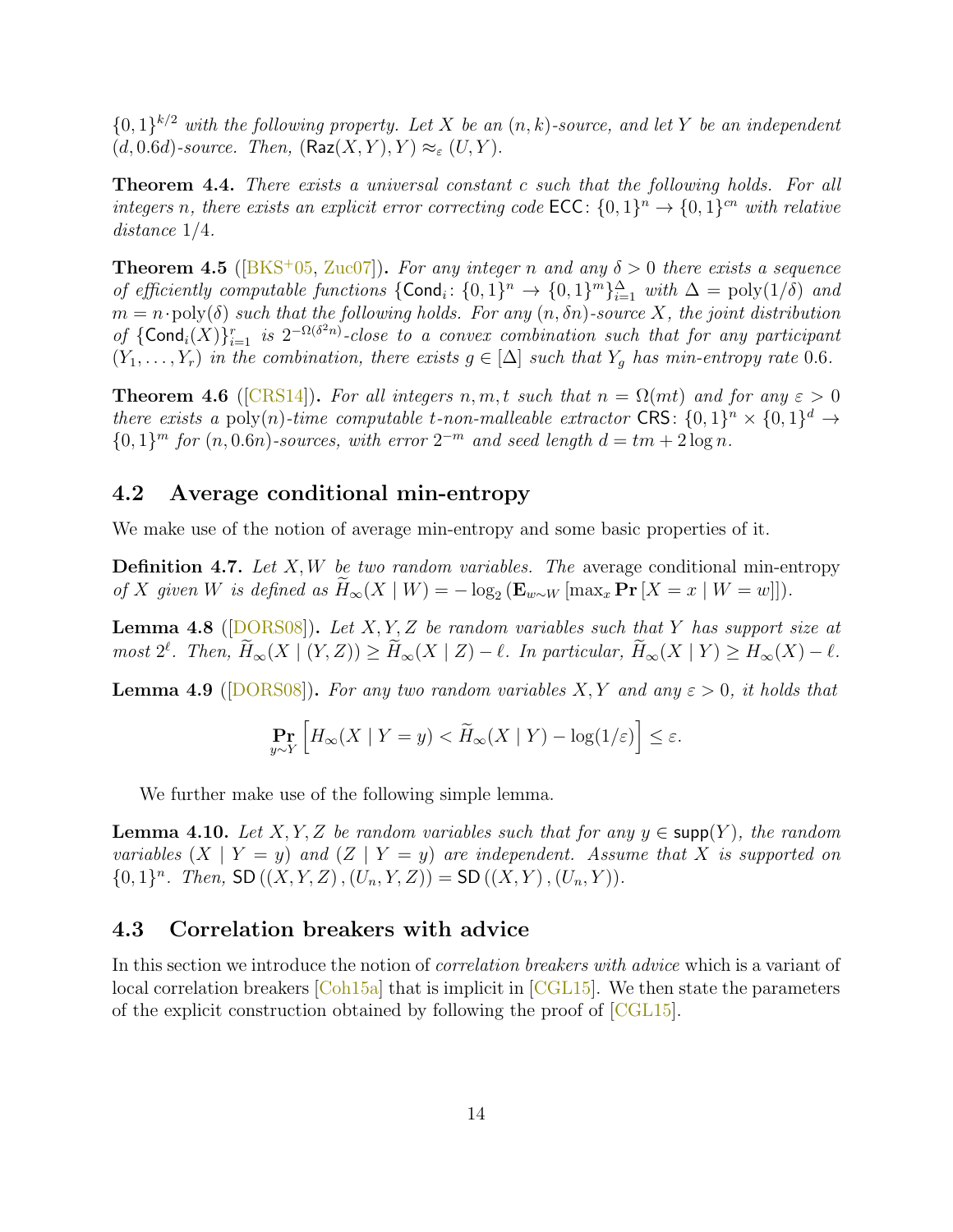<span id="page-16-2"></span>**Definition 4.11.** For an integer  $t \geq 1$  a t-correlation-breaker with advice for entropy k and error  $\varepsilon$  is a function

$$
AdvCB: \{0, 1\}^{w} \times \{0, 1\}^{\ell} \times \{0, 1\}^{a} \rightarrow \{0, 1\}^{m}
$$

with the following property. Let  $X^0, X^1, \ldots, X^t$  be random variables distributed over  $\{0,1\}^w$ such that  $X^0$  has min-entropy k. Let  $Y^0, Y^1, \ldots, Y^t$  be random variables over  $\{0,1\}^{\ell}$  that are jointly independent of  $(X^0, X^1, ..., X^t)$  such that  $Y^0$  is uniform. Then, for any strings  $s^0, s^1, \ldots, s^t \in \{0,1\}^a$  such that  $s^0 \notin \{s^1, \ldots, s^t\}$ , it holds that

$$
(\mathsf{AdvCB}(X^0, Y^0, s^0), \{\mathsf{AdvCB}(X^i, Y^i, s^i)\}_{i=1}^t) \approx_{\varepsilon} (U_m, \cdot).
$$

The third argument to the function AdvCB is called the advice.

<span id="page-16-3"></span>**Theorem 4.12.** For all integers  $\ell, w, a, t$  and for any  $\varepsilon \in (0, 1)$  such that

<span id="page-16-4"></span>
$$
\ell = \Omega \left( at \cdot \log \left( \frac{aw}{\varepsilon} \right) \right),\tag{4.1}
$$

there exists a poly $(\ell, w)$ -time computable t-correlation-breaker with advice AdvCB:  $\{0, 1\}^w \times$  $\{0,1\}^{\ell} \times \{0,1\}^{\alpha} \rightarrow \{0,1\}^m$ , for entropy

<span id="page-16-5"></span>
$$
k = \Omega\left(at \cdot \log\left(\frac{a\ell}{\varepsilon}\right)\right),\tag{4.2}
$$

with error  $\varepsilon$  and  $m = \Omega(\ell/(at))$  output bits.

#### <span id="page-16-0"></span>4.4 An equivalent definition for t-non-malleable extractors

In this section we give an equivalent definition for t-non-malleable extractors. We make use of this equivalence in some of our proofs, and in general, we find this alternative definition to be more convenient to work with than the original definition of non-malleable extractors.

**Definition 4.13** (Dichotomic t-non-malleable extractors). A function Ext:  $\{0,1\}^n \times \{0,1\}^d \rightarrow$  $\{0,1\}^m$  is called a dichotomic t-non-malleable extractor for entropy k with error  $\varepsilon$  if for any  $(n, k)$ -source X there exists a set  $B \subset \{0, 1\}^d$  of size at most  $\varepsilon \cdot 2^d$  such that the following holds. For any  $y \notin B$  and any  $y^1, \ldots, y^t \in \{0,1\}^d \setminus \{y\}$  it holds that

$$
\left(\mathsf{Ext}(X,y), \left\{\mathsf{Ext}(X,y^i)\right\}_{i=1}^t\right) \approx_{\varepsilon} (U_m,\cdot).
$$

The following simple lemma that shows the equivalence between the definition of nonmalleable extractors and dichotomic non-malleable extractors, up to some loss in the error guarantee, builds on ideas by [\[CZ15\]](#page-35-1).

<span id="page-16-1"></span>**Lemma 4.14.** Let  $Ext: \{0,1\}^n \times \{0,1\}^d \rightarrow \{0,1\}^m$  be some function.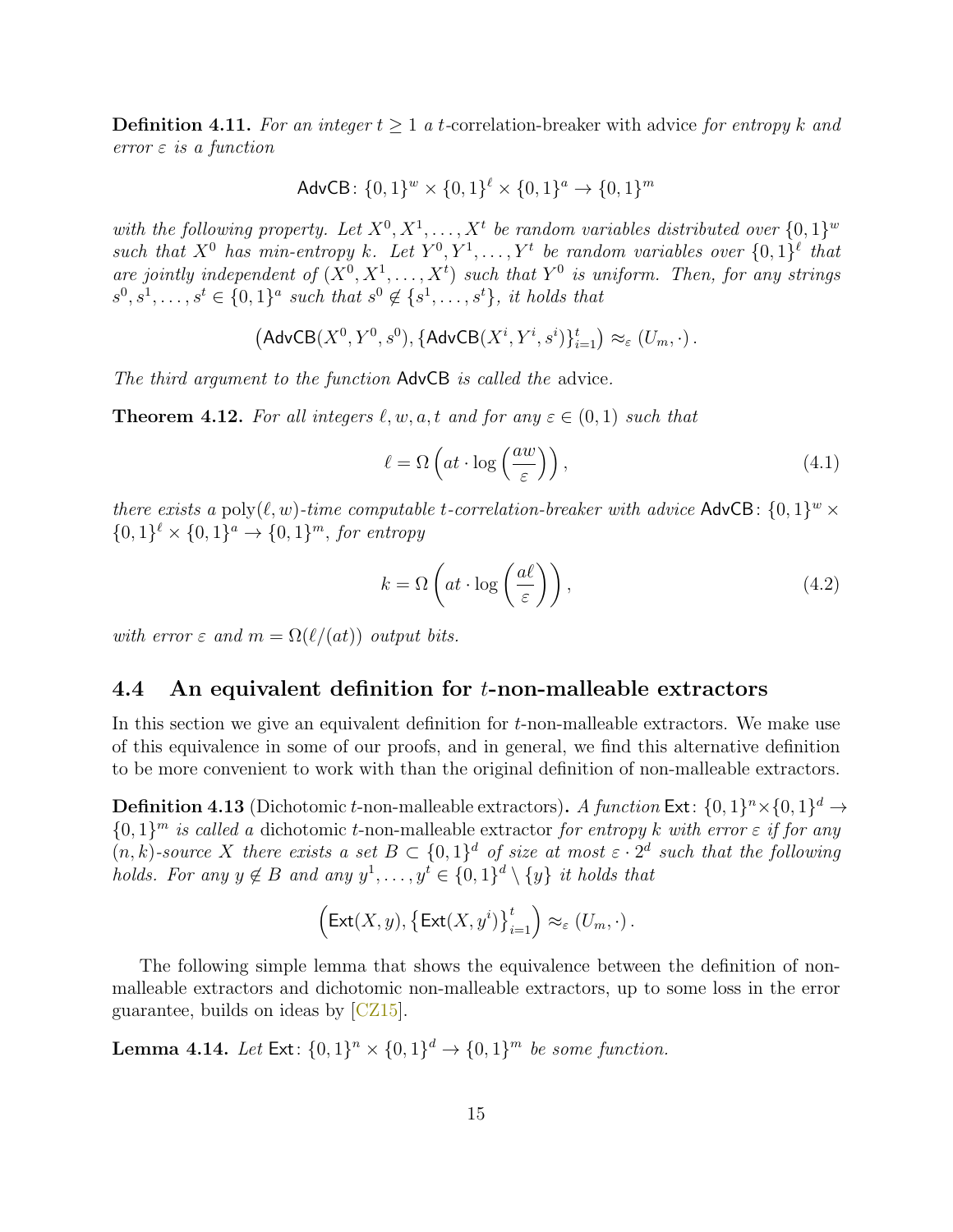- If Ext is a t-non-malleable extractor for entropy k with error  $\varepsilon$  then Ext is a dichotomic  $t$ -non-malleable extractor for entropy k with error  $\sqrt{\varepsilon}$ .
- If Ext is a dichotomic t-non-malleable extractor for entropy k with error  $\varepsilon$  then Ext is a t-non-malleable extractor for entropy k with error  $2\varepsilon$ .

*Proof.* We start by proving the first item. Let X be an  $(n, k)$ -source. Define B to be the set of all  $y \in \{0,1\}^d$  for which there exist  $y^1, \ldots, y^t \in \{0,1\}^d \setminus \{y\}$  such that

<span id="page-17-1"></span>
$$
\left(\text{Ext}(X,y), \{\text{Ext}(X,y^i)\}_{i=1}^t\right) \not\approx_{\sqrt{\varepsilon}} (U_m, \cdot). \tag{4.3}
$$

We want to prove that  $\beta \triangleq |B|/2^d \leq \sqrt{\ }$  $\overline{\varepsilon}$ . To this end, for every  $i \in [t]$  define the function  $\mathcal{A}_i: \{0,1\}^d \to \{0,1\}^d$  as follows. For  $y \notin B$  define  $A_i(y)$  arbitrarily, only ensuring that there are no fixed points. For  $y \in B$ , let  $y^1, \ldots, y^t \in \{0,1\}^d \setminus \{y\}$  be a sequence of seeds for which Equation [\(4.3\)](#page-17-1) holds, and set  $A_i(y) = y^i$ . Note that by the definition of B,

$$
\left(\mathsf{Ext}(X,Y),\{\mathsf{Ext}(X,\mathcal{A}_i(Y))\}_{i=1}^t\right)\not\approx_{\beta\cdot\sqrt{\varepsilon}}(U_m,\cdot)\,.
$$

On the other hand, as Ext is a t-non-malleable extractor with error  $\varepsilon$ 

 $\big( \mathsf{Ext}(X,Y), \{\mathsf{Ext}(X,\mathcal{A}_i(Y))\}_{i=1}^t \big) \approx_{\varepsilon} (U_m, \cdot)$ ,

which concludes the proof of the first item.

As for the second item, let  $A_1, \ldots, A_t: \{0,1\}^d \to \{0,1\}^d$  be functions with no fixed points, and let X be an  $(n, k)$ -source. As Ext is a dichotomic t-non-malleable extractor for entropy k with error  $\varepsilon$ , there exists a set  $B \subset \{0,1\}^d$  of size  $|B| \leq \varepsilon \cdot 2^d$  such that for any  $y \notin B$  it holds that

$$
\big(\mathsf{Ext}(X,y),\{\mathsf{Ext}(X,\mathcal{A}_i(y))\}_{i=1}^t\big)\approx_{\varepsilon} (U_m,\cdot)\,.
$$

As  $|B| \leq \varepsilon \cdot 2^d$  we conclude that

$$
\big(\mathsf{Ext}(X,Y),\{\mathsf{Ext}(X,\mathcal{A}_i(Y))\}_{i=1}^t\big)\approx_{2\varepsilon} (U_m,\cdot)\,,
$$

which concludes the proof of the second item.

## <span id="page-17-0"></span>5 A New Reduction From Non-Malleable Extractors to Advice Generators

In this section we describe our reduction from non-malleable extractors to advice generators. Most of our results make use of this reduction by plugging in different advice generators (some of which are constructed using other non-malleable extractors). We start by giving a formal definition of advice generators.

 $\Box$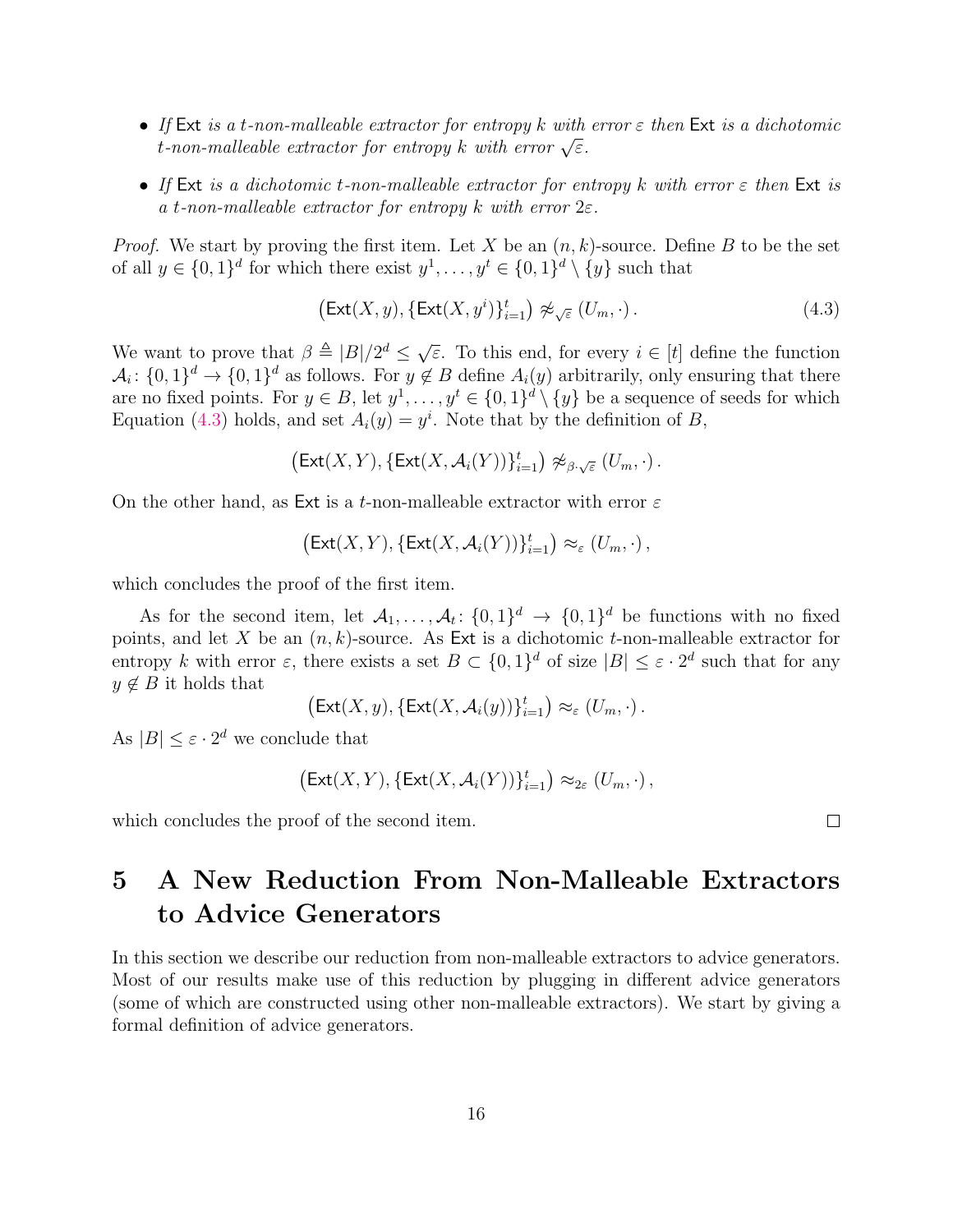<span id="page-18-0"></span>**Definition 5.1** (Advice generators). A function AdvGen:  $\{0,1\}^n \times \{0,1\}^d \rightarrow \{0,1\}^a$  is called an advice generator for entropy k with error  $\varepsilon$  if the following holds. For any  $(n, k)$ source X, an independent random variable Y that is uniform over  $\{0,1\}^d$ , and a function  $\mathcal{A} \colon \{0,1\}^d \to \{0,1\}^d$  with no fixed points, it holds that

$$
\Pr_{\substack{x \sim X \\ y \sim Y}} \left[ \mathsf{AdvGen}(x, y) = \mathsf{AdvGen}(x, \mathcal{A}(y)) \right] \le \varepsilon.
$$

The second input to AdvGen is called the seed.

For our reduction to work, some extra guarantee is needed from the advice generator. Informally speaking, it is required that even conditioned on the fixings of the advices, the random variables  $X, Y$  remain independent and have a sufficient amount of entropy. The formal guarantee is encapsulated in the following definition.

**Definition 5.2** (Nice advice generators). An advice generator AdvGen:  $\{0,1\}^n \times \{0,1\}^d \rightarrow$  ${0,1}^a$  for entropy k with error  $\varepsilon$  is said to be  $d_1$ -nice if the following holds. Let X be an  $(n, k)$ -source, let Y be a random variable that is independent of X and is uniformly distributed over  $\{0,1\}^d$ , and let  $\mathcal{A}$ :  $\{0,1\}^d \to \{0,1\}^d$  be a function with no fixed points. Then, except with probability  $\varepsilon$  over the fixings of  $\mathsf{AdvGen}(X, Y)$ ,  $\mathsf{AdvGen}(X, \mathcal{A}(Y))$  it holds that:

- $X, Y$  are independent.
- $H_{\infty}(X) \geq 0.99k$ .
- The length  $d d_1$  suffix of Y has min-entropy rate 0.99.

In the following lemma we present our reduction from non-malleable extractors to nice advice generators.

<span id="page-18-1"></span>**Lemma 5.3.** There exist universal constants  $0 < c < 1 < c'$ , c'' such that the following holds. Let AdvGen:  $\{0,1\}^n \times \{0,1\}^d \rightarrow \{0,1\}^a$  be an explicit advice generator for entropy k with error  $\varepsilon$  that is d<sub>1</sub>-nice, with  $d_1 \leq d/2$ . Then, for any integer m such that

$$
m \leq c \cdot k/a
$$
  
\n
$$
d \geq c' \cdot \max\left(a \cdot \log\left(\frac{am}{\varepsilon}\right), \log(n/\varepsilon)\right),
$$
  
\n
$$
k \geq c'' \cdot \max\left(a \cdot \log\left(\frac{ad}{\varepsilon}\right), \log(n/\varepsilon)\right),
$$

there exists an explicit non-malleable extractor **NMExt**:  $\{0,1\}^n \times \{0,1\}^d \rightarrow \{0,1\}^m$  for entropy k, with error  $O(\sqrt{\varepsilon})$ .

*Proof.* We start by describing the construction of **NME**xt and then turn to the analysis. Given a string  $y \in \{0,1\}^d$ , we partition y to three consecutive substrings  $y = y_1 \circ y_2 \circ y_3$ , where  $|y_1| = d_1$ ,  $|y_2| = d_2 = \Omega(\log(n/\varepsilon))$  is a sufficient length for a seed of the extractor from Theorem [4.3](#page-14-2) set with error  $\varepsilon$ , and  $|y_3| = d_3 = 9d_2$ . By choosing a sufficiently large constant  $c'$ ,  $d$  is large enough so to satisfy these properties. We make use of the following building blocks: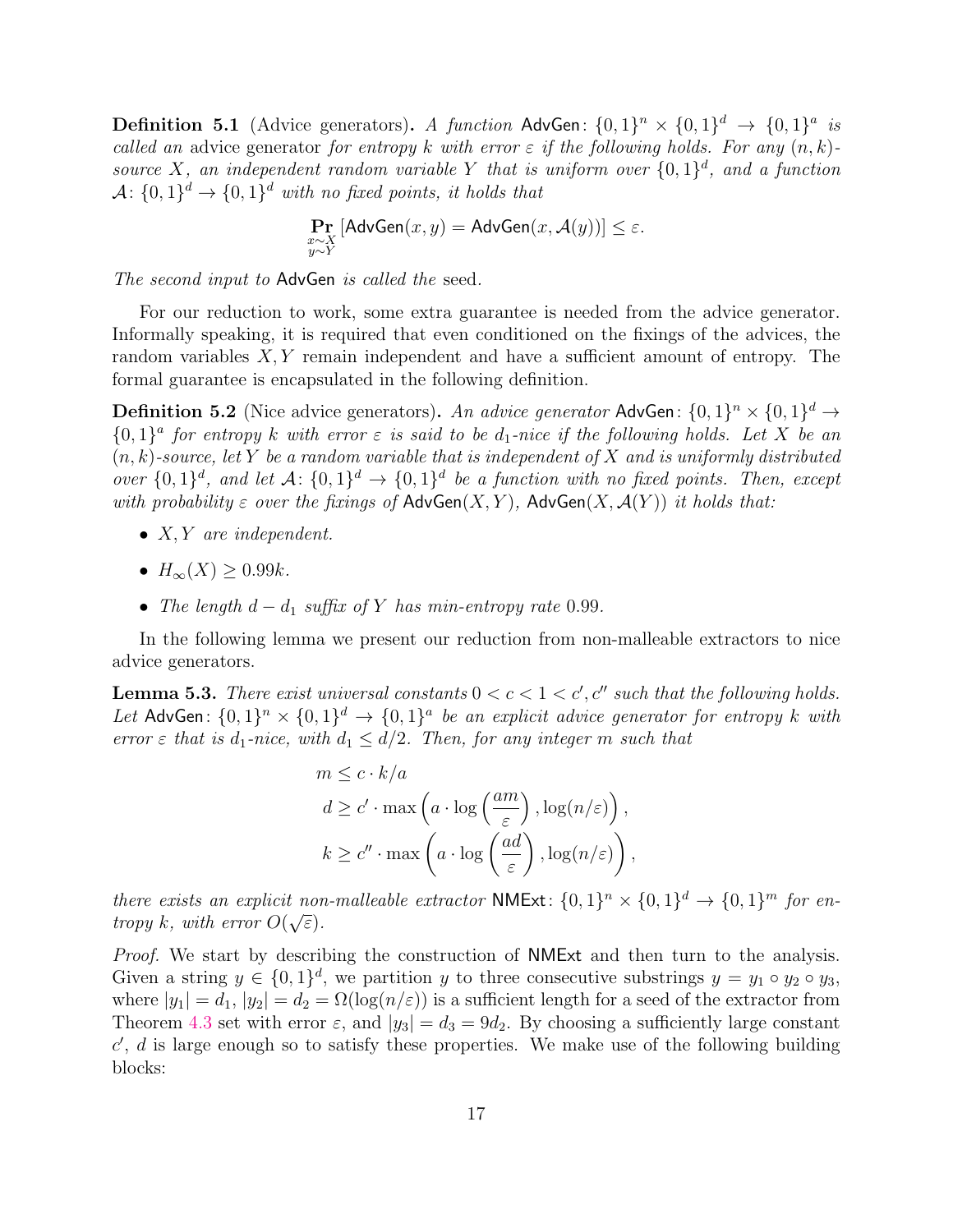• Let Raz:  $\{0,1\}^n \times \{0,1\}^d \to \{0,1\}^{\ell}$  be the extractor from Theorem [4.3,](#page-14-2) where

 $\ell = c''' \cdot \max{(am, a \log(ad/\varepsilon))}$ 

for some suitable constant  $c'''$  to be chosen next. By our choice of  $d_2$ , the error of Raz is bounded above by  $\varepsilon$ .

• Let AdvCB:  $\{0,1\}^{d_3} \times \{0,1\}^{\ell} \times \{0,1\}^a \to \{0,1\}^m$  be the correlation breaker with advice from Theorem [4.12](#page-16-3) set with error  $\varepsilon$ . By Theorem [4.12,](#page-16-3) the constant  $c'''$  can be chosen such that the output length of  $\mathsf{AdvCB}$  is indeed m.

With the notation set and using the building blocks above, we define

$$
\mathsf{NMExt}(x,y) = \mathsf{AdvCB}\left(y_3, \mathsf{Raz}(x,y_2), \mathsf{AdvGen}(x,y)\right).
$$

We now turn to the analysis. Let X be an  $(n, k)$ -source, let Y be an independent random variable that is uniformly distributed over  $\{0,1\}^d$ , and let  $\mathcal{A}$ :  $\{0,1\}^d \to \{0,1\}^d$  be a function with no fixed points. As AdvGen is a  $d_1$ -nice advice generator with error  $\varepsilon$ , we have that except with probability  $\varepsilon$  over the fixings  $\alpha \sim \text{AdvGen}(X, Y)$ ,  $\alpha' \sim \text{AdvGen}(X, \mathcal{A}(Y))$ , it holds that

- $\alpha \neq \alpha'$ .
- $X, Y$  remain independent.
- $H_{\infty}(X) \geq 0.99k$ .
- The length  $d d_1$  suffix of Y has min-entropy rate 0.99.

We condition on such fixing. Next, we argue that except with probability  $\varepsilon$  over  $y_3 \sim Y_3$  it holds that  $Y_2 | (Y_3 = y_3)$  has min-entropy rate at least 0.6. To see this, apply Lemma [4.8](#page-15-4) to obtain

$$
\widetilde{H}_{\infty}(Y_2 \circ Y_3 \mid Y_3) \ge H_{\infty}(Y_2 \circ Y_3) - |Y_3| \ge 0.99(d_2 + d_3) - d_3 = 0.9d_2.
$$

Thus, by Lemma [4.9,](#page-15-5) except with probability  $\varepsilon$  over  $y_3 \sim Y_3$  it holds that

$$
H_{\infty}(Y_2 \mid Y_3 = y_3) = H_{\infty}(Y_2 \circ Y_3 \mid Y_3 = y_3) \ge 0.9d_2 - \log(1/\varepsilon) \ge 0.6d_2.
$$

Therefore, except with probability  $\varepsilon$  over the fixing of  $Y_3$ , the min-entropy rate of  $Y_2$  is bounded below by 0.6. For the remaining of the proof we assume that the min-entropy rate of  $Y_2$  is at least 0.6, and aggregate an additional error of  $\varepsilon$  to the total error.

By setting the constant  $c''$  to be large enough, we can guarantee that  $H_{\infty}(X) \geq 0.99k \geq 2\ell$ and that  $H_{\infty}(X) = \Omega(d_2)$ . Since  $Y_2$  is a  $(d_2, 0.6d_2)$ -source with  $d_2 = \Omega(\log(n/\varepsilon))$ , we can apply Theorem [4.3](#page-14-2) and conclude that

$$
(\mathsf{Raz}(X,Y_2),Y_2)\approx_{\varepsilon} (U_{\ell},Y_2).
$$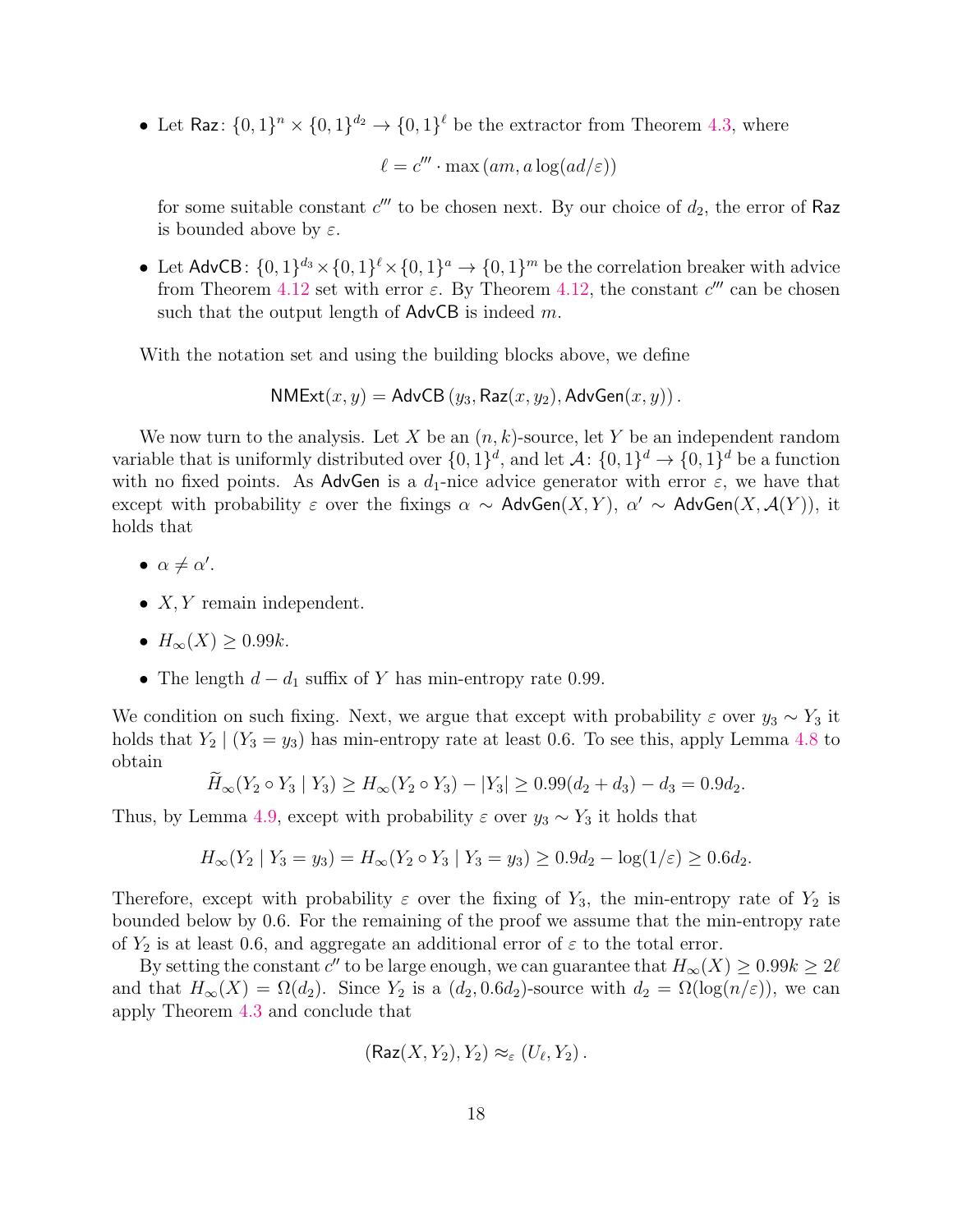As  $\textsf{Raz}(X, Y_2)$  is independent of  $\mathcal{A}(Y)_2$  conditioned on the fixing of  $Y_2$ , Lemma [4.10](#page-15-6) implies that

$$
(\mathsf{Raz}(X,Y_2),Y_2,\mathcal{A}(Y)_2)\approx_{\varepsilon} (U_{\ell},\cdot).
$$

Thus, except with probability  $\sqrt{\varepsilon}$  over the fixings of  $Y_2$ ,  $\mathcal{A}(Y)_2$  it holds that Raz $(X, Y_2)$  is  $\sqrt{\varepsilon}$ -close to uniform. As for the entropy loss of  $Y_3$  incurred by these fixings,

$$
\widetilde{H}_{\infty}(Y_3 | Y_2, \mathcal{A}(Y)_2) = \widetilde{H}_{\infty}(Y_2 \circ Y_3 | Y_2, \mathcal{A}(Y)_2) \ge 0.99(d_2 + d_3) - 2d_2 \ge 0.8d_3,
$$

and so by Lemma [4.9,](#page-15-5) except with probability  $\varepsilon$  over the fixings of  $Y_2$ ,  $\mathcal{A}(Y)_2$ , it holds that  $Y_3$  has min-entropy rate larger than 0.5. √

To summarize, except with probability O(  $\epsilon$ ) over all fixings done so far, we have that

- The joint distribution of  $\textsf{Raz}(X, Y_2)$ ,  $\textsf{Raz}(X, \mathcal{A}(Y)_2)$  is independent of the joint distribution of  $Y_3, \mathcal{A}(Y)_3$ .
- The min-entropy of  $Y_3$  is bounded below by

<span id="page-20-2"></span>
$$
\frac{d_3}{2} \ge \frac{9d}{20} = \Omega\left(a \cdot \log\left(\frac{am}{\varepsilon}\right)\right) = \Omega\left(a \cdot \log\left(\frac{a\ell}{\varepsilon}\right)\right),\tag{5.1}
$$

where we used the lemma hypothesis on d for the second inequality and that  $d \geq 2d_1$ for the first inequality. The last equality follows by our choice of  $\ell$ .

• Raz $(X, Y_2)$  is  $O(Y)$ √  $\overline{\varepsilon}$ )-close to uniform.

Therefore, we can apply Theorem [4.12](#page-16-3) and conclude that

 $(\mathsf{NMExt}(X,Y),\mathsf{NMExt}(X,\mathcal{A}(Y)),Y)\approx_{O(\sqrt{\varepsilon})}(U_m,\cdot).$ 

Note that the hypothesis of Theorem [4.12](#page-16-3) holds. In particular, Equation [\(4.1\)](#page-16-4) holds by our choice of  $\ell$ , and Equation [\(4.2\)](#page-16-5) follows by Equation [\(5.1\)](#page-20-2). This concludes the proof.  $\Box$ 

## <span id="page-20-0"></span>6 Reducing the Entropy Requirement of Non-Malleable Extractors

In this section we prove the following lemma which is a formal restatement of Lemma [2.3.](#page-6-2)

<span id="page-20-1"></span>**Lemma 6.1.** There exists a universal constant  $\alpha > 0$  such that the following holds. Let NMExt:  $\{0,1\}^n \times \{0,1\}^d \to \{0,1\}^{\log(1/\varepsilon)}$  be an explicit non-malleable extractor with error  $\varepsilon$ for entropy  $k$ . Let  $m$  be any integer. Assume that

$$
k = \Omega(d^{\alpha} \cdot \log(n/\varepsilon)),
$$
  
\n
$$
d = \Omega\left(\log^4(1/\varepsilon) \cdot \log^2 m\right),
$$
  
\n
$$
m = O\left(\sqrt{k}/\log(1/\varepsilon)\right).
$$

Then, there exists an explicit non-malleable extractor **NMExt'**:  $\{0, 1\}^n \times \{0, 1\}^{d'} \rightarrow \{0, 1\}^m$ for entropy  $k' = k/d^{\alpha}$  with seed length  $d' = O(d)$  and error  $O(\varepsilon^{1/4})$ .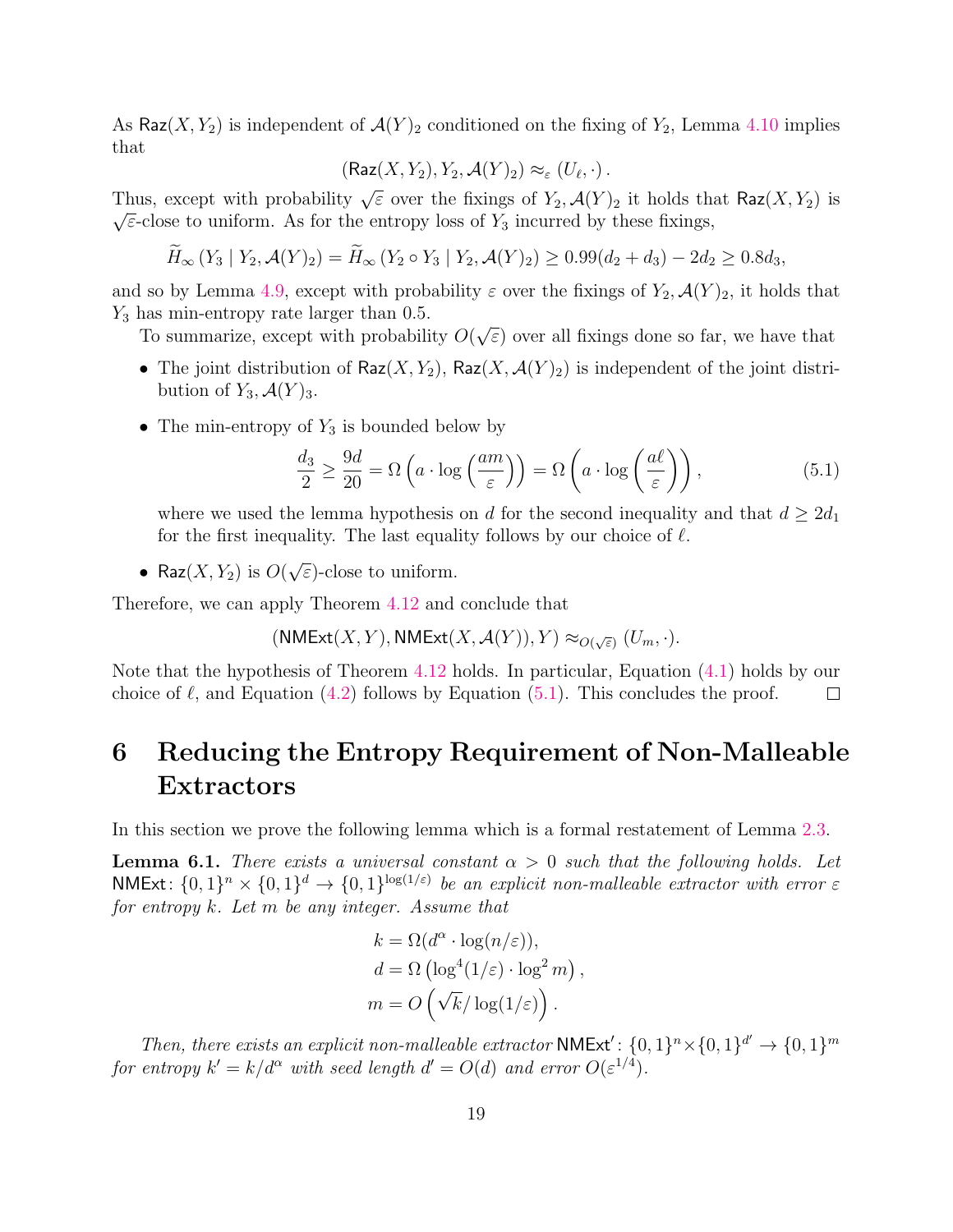The proof of Lemma [6.1](#page-20-1) consists of two steps. First, we show how to construct an advice generator for entropy  $k'$  given a non-malleable extractor for entropy  $k > k'$ . This is done in the next subsection. Then, we apply Lemma [5.3](#page-18-1) to obtain a non-malleable extractor for entropy  $k'$  using this advice generator. This second step is covered in Section [6.2.](#page-23-0)

### <span id="page-21-0"></span>6.1 From non-malleable extractors to advice generators for lower entropy

In this section we prove the following lemma.

<span id="page-21-2"></span>**Lemma 6.2.** There exists a universal constant  $c > 1$  such that the following holds. Let NMExt:  $\{0,1\}^n \times \{0,1\}^{d_1} \rightarrow \{0,1\}^{\log(1/\varepsilon)}$  be an explicit non-malleable extractor for entropy k with error  $\varepsilon$ . Let  $\delta > 0$ , and set  $\Delta = \delta^{-c}$ . Assume that

<span id="page-21-1"></span>
$$
\delta k = \Omega((\Delta + \log d_1) \cdot \log(1/\varepsilon)).\tag{6.1}
$$

Then, there exists an explicit  $d_1$ -nice advice generator AdvGen:  $\{0,1\}^n \times \{0,1\}^d \rightarrow \{0,1\}^a$ for entropy  $\delta k$  with error  $O(\sqrt{\varepsilon}) + 2^{-\Omega(\delta^2 n)}$ , seed length  $d = O(d_1)$ , and  $a = O(\Delta \cdot \log(1/\varepsilon))$ output bits.

*Proof.* Let  $d_2 = 1000d_1$  and set  $d = d_1 + d_2$ . For the construction of AdvGen we make use of the following building blocks:

- Let  $\{\text{Cond}_i: \{0,1\}^n \to \{0,1\}^u\}_{i=1}^{\Delta}$  be the sequence of efficiently computable functions given by Theorem [4.5](#page-15-2) when applied with n and  $\delta$ . By Theorem [4.5,](#page-15-2)  $u = n \cdot \text{poly}(\delta)$  and  $\Delta = \delta^{-c}$  for some universal constant c. This constant will be the constant c introduced in the statement of the lemma.
- Let  $\mathsf{ECC}$ :  $\{0,1\}^{d_2} \to$ :  $\{0,1\}^{D_2}$  be the error correcting code from Theorem [4.4](#page-15-7) set with relative distance 1/4. By Theorem [4.4,](#page-15-7)  $D_2 = O(d_2)$ .
- Let  $r = \log_{4/3}(1/\varepsilon)$  and set  $m = r \cdot \log_2 D_2$ . Let  $\text{Ext} : \{0, 1\}^n \times \{0, 1\}^{d_1} \to \{0, 1\}^m$  be the extractor from Theorem [4.2.](#page-14-3) Note that we use a seed of the same length  $d_1$  as was used for the non-malleable extractor NMExt. This suffices for us since by Theorem [4.2,](#page-14-3) a seed of that length is sufficient for Ext to have error  $\varepsilon$ . By identifying  $\{0,1\}^m$  with  $[D_2]^r$ , we interpret the output of Ext as an r-tuple in  $[D_2]$ .

Set  $a = \Delta \cdot \log_2(1/\varepsilon) + \log_{4/3}(1/\varepsilon)$ . We define the function AdvGen:  $\{0,1\}^n \times \{0,1\}^d \to$  $\{0,1\}^a$  as follows:

$$
\mathsf{AdvGen}(x,y) = \mathsf{NMExt}(\mathsf{Cond}_1(x),y_1)\circ\cdots\circ\mathsf{NMExt}(\mathsf{Cond}_\Delta(x),y_1)\circ\mathsf{ECC}(y_2)_{\mathsf{Ext}(x,y_1)}.
$$

Note that we feed as a first argument to **NMExt**  $u$  bit strings rather than the  $n$  bit strings it expects. We do so for simplicity of presentation. This minor technical issue can be overcome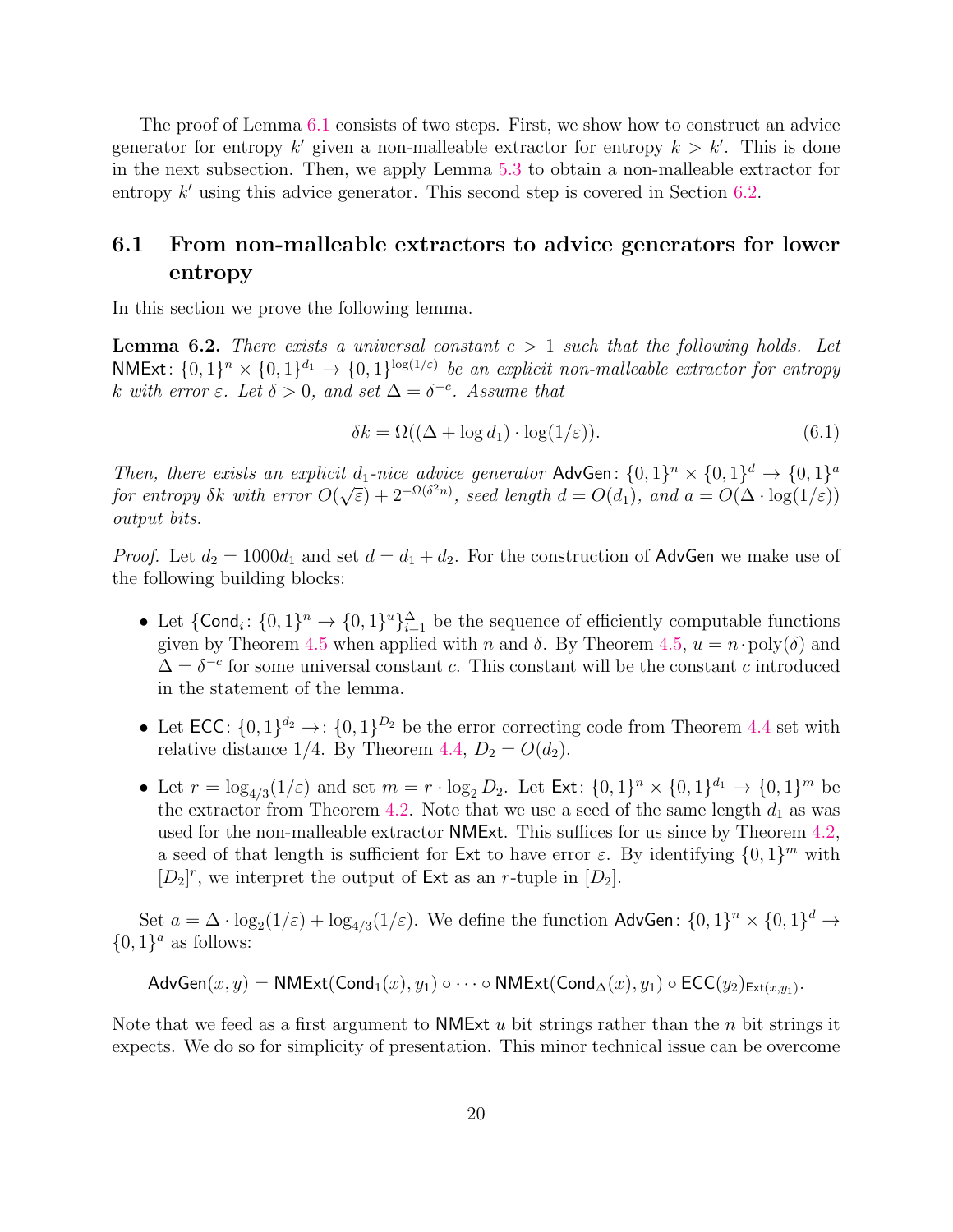by appending zeros to the u bit string so to obtain an n bit string, and instructing the extractor to ignore these zeros.

Having the definition of AdvGen at hand, we turn to the analysis. Let X be an  $(n, \delta k)$ source and let Y be an independent random variable that is uniformly distributed over  $\{0,1\}^d$ . Consider a function  $\mathcal{A}$ :  $\{0,1\}^d \to \{0,1\}^d$  with no fixed points. By Theorem [4.5](#page-15-2) (and ignoring the convexity, for ease of readability) there exists  $g \in [\Delta]$  such that  $\text{Cond}_q(X)$ is  $2^{-\Omega(\delta^2 n)}$ -close to having min-entropy k. Therefore, by Lemma [4.14,](#page-16-1) there exists a set  $B \subset \{0,1\}^{d_1}$  of density  $\sqrt{\varepsilon}$  such that for any  $y_1 \notin B$  and any  $d_1$ -bit string  $y'_1 \neq y_1$ , it holds that

<span id="page-22-0"></span>
$$
(\mathsf{NMExt}(\mathsf{Cond}_g(X), y_1), \mathsf{NMExt}(\mathsf{Cond}_g(X), y_1')) \approx_{\sqrt{\varepsilon}+2^{-\Omega(\delta^2 n)}}(U, \cdot).
$$
 (6.2)

We now fix  $y_1 \sim Y_1$  and  $y'_1 \sim \mathcal{A}(Y)_1$ . Clearly, these fixings do not introduce dependencies we now itx  $y_1 \sim y_1$  and  $y_1 \sim A(Y)$ . Clearly, these itxings do not introduce dependencies<br>between X, Y. Furthermore, by the above, we can aggregate  $\sqrt{\varepsilon}$  to the total error and assume that  $y_1 \notin B$ . We continue by considering two cases.

**Case 1** –  $y_1 \neq y'_1$ . As the output length of **NMExt** is log(1/ $\varepsilon$ ), Equation [\(6.2\)](#page-22-0) implies that the probability that  $NMExt(Cond_g(X), y_1) = NMExt(Cond_g(X), y'_1)$  is bounded above by  $O($ The probability that **NWEXI**(Cond<sub>g</sub>( $\lambda$ ),  $y_1$ ) = **NWEXI**(Cond<sub>g</sub>( $\lambda$ ),  $\sqrt{\varepsilon}$ ) + 2<sup>- $\Omega(\delta^2 n)$ </sup>. Thus, in this case, except with probability O(  $(\sqrt{\varepsilon}) + 2^{-\Omega(\delta^2 n)}$  we have that  $\mathsf{AdvGen}(X, Y) \neq \mathsf{AdvGen}(X, \mathcal{A}(Y)).$ 

**Case 2** –  $y_1 = y'_1$ . This case follows the same idea as in the proofs of Theorem [8.1](#page-26-2) and Lemma [7.1.](#page-24-1) Conditioned on  $y_1 = y'_1$  we have that  $Y_2 \neq \mathcal{A}(Y)_2$ . Hence, the codewords  $\mathsf{ECC}(Y_2), \mathsf{ECC}(\mathcal{A}(Y)_2)$  agree on at most 3/4 of the coordinates of  $[D_2]$ . Hence, the set of rtuples over  $[D_2]$  for which  $\mathsf{ECC}(Y_2)$  agrees with  $\mathsf{ECC}(\mathcal{A}(Y)_2)$  on all r coordinates of the tuple has density at most  $(3/4)^r = \varepsilon$  within  $[D_2]^r$ . We denote this set of r-tuples by  $B' \subseteq [D_2]^r$ .

density at most  $(3/4)$  =  $\varepsilon$  within  $[D_2]$ . We denote this set of *r*-tuples by  $B \subseteq [D_2]$ .<br>Recall that Ext is a strong seeded extractor with  $\varepsilon$ . Thus, except for probability  $\sqrt{\varepsilon}$  over the choice of  $y_1$ , we have that  $\text{Ext}(X, y_1)$  is  $\sqrt{\varepsilon}$ -close to uniform. Therefore, for such  $y_1$ ,  $\Pr[\text{Ext}(X, y_1) \in B'] = O(\sqrt{\varepsilon})$ . Hence, except with probability  $O(\sqrt{\varepsilon})$  over the fixings done so far, we have that also in this case,  $\mathsf{AdvGen}(X, Y) \neq \mathsf{AdvGen}(X, \mathcal{A}(Y))$ .

As for niceness property, by Lemma [4.8,](#page-15-4) the fixings of  $Y_1, \mathcal{A}(Y)_1$  reduce the average min-entropy of  $Y_2$  by a most  $2d_1$ . Once  $Y_1$ ,  $\mathcal{A}(Y)_1$  are fixed, we have that  $\mathsf{Ext}(X, Y_1)$  and  $Ext(X, \mathcal{A}(Y)_1)$  are deterministic functions of X. Thus, we can fix the latter random variables without introducing dependencies between  $X, Y$ . Further, by Lemma [4.8,](#page-15-4) the average min-entropy of X decreases by at most 2m. After these fixings,  $\mathsf{ECC}(Y_2)_{\mathsf{Ext}(X,Y_1)}$  and  $\mathsf{ECC}(\mathcal{A}(Y)_2)_{\mathsf{Ext}(X,\mathcal{A}(Y)_1)}$  are deterministic functions of Y that consist of r bits each. Thus, fixing these random variables will reduce the average min-entropy of Y by at most  $2r$ . Further, these fixings do not introduce any dependencies between  $X, Y$ .

Finally, after all of the fixings done so far,  $\mathsf{AdvGen}(X, Y)$  and  $\mathsf{AdvGen}(X, \mathcal{A}(Y))$  are deterministic functions of  $X$ . We can therefore fix these random variables, which will result in an entropy-loss of at most  $2\Delta \cdot \log(1/\varepsilon)$ . Again, these last fixings do not introduce any dependencies between  $X, Y$ .

To summarize, in the process of fixing  $\mathsf{AdvGen}(X, Y)$ ,  $\mathsf{AdvGen}(X, \mathcal{A}(Y))$ , the random variable Y lost an average entropy of  $2d_1 + 2\log_{4/3}(1/\varepsilon)$ . Thus, by the choice of  $d_2$ , except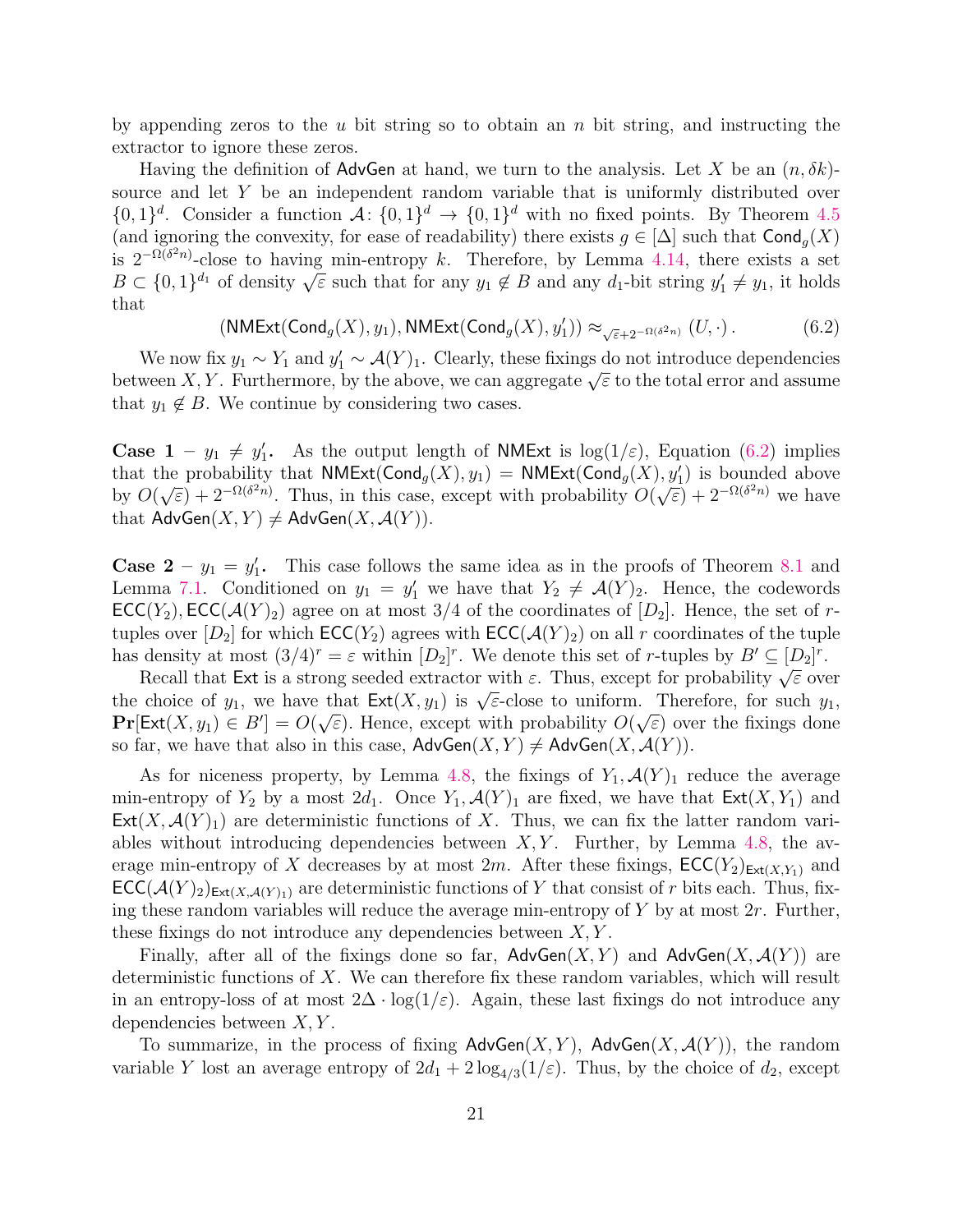with probability  $\varepsilon$  over these fixings,  $Y_2$  has min-entropy rate 0.99. As for X, the fixings reduced its average min-entropy by

$$
2\Delta \log(1/\varepsilon) + 2m = O\left(\Delta \log(1/\varepsilon) + \log(d)\log(1/\varepsilon)\right),
$$

and so by Equation [\(6.1\)](#page-21-1), except with probability  $\varepsilon$  over the fixings of AdvGen $(X, Y)$ , AdvGen $(X, \mathcal{A}(Y))$ , the source X has min-entropy rate 0.99. This concludes the proof.  $\Box$ 

#### <span id="page-23-0"></span>6.2 Proof of Lemma [6.1](#page-20-1)

*Proof of Lemma [6.1.](#page-20-1)* Let c be the constant from Lemma [6.2.](#page-21-2) Set  $\alpha = 1/(4c)$  and set  $\delta = d^{-\alpha}$ . We borrow the notation from Lemma [6.2](#page-21-2) and write  $\Delta = \delta^{-c} = d^{1/4}$ . First, we apply Lemma [6.2](#page-21-2) with the non-malleable extractor NMExt and  $\delta$  as set above. To show that this application is valid one needs to verify that

#### Claim 6.3.

$$
\delta k = \Omega((\Delta + \log d) \cdot \log(1/\varepsilon)).
$$

*Proof.* Note that  $\Delta = d^{1/4} = \Omega(\log d)$ . Thus, to prove the claim it suffices to show that  $\delta k = \Omega(\Delta \cdot \log(1/\varepsilon))$ . To verify that this inequality holds, it suffices to show that  $k =$  $\delta k = \Omega(\Delta \cdot \log(1/\varepsilon))$ . To verify that this inequality holds, it suffices to show that  $k = \Omega(\Delta^2 \cdot \log(1/\varepsilon))$ , or equivalently that  $k = \Omega(\sqrt{d} \cdot \log(1/\varepsilon))$ , which indeed follows by our assumption.  $\Box$ 

Lemma  $6.2$  transforms the given NMExt to an efficiently computable  $d$ -nice advice generator AdvGen:  $\{0,1\}^n \times \{0,1\}^{O(d)} \to \{0,1\}^a$  for entropy  $\delta k$  with advice length  $a = O(\Delta \cdot$  $log(1/\varepsilon)$  and error  $O($  $\sqrt{\varepsilon}$  + 2<sup>- $\Omega(\delta^2 n)$ </sup> =  $O(\sqrt{\varepsilon})$  $\overline{\varepsilon}$ ). Next, we would like to apply Lemma [5.3](#page-18-1) to AdvGen so to obtain a non-malleable extractor  $NMExt'$ :  $\{0, 1\}^n \times \{0, 1\}^{O(d)} \rightarrow \{0, 1\}^m$  for entropy  $\delta k$ , with error  $O(\varepsilon^{1/4})$ . To this end, we need to verify that the hypothesis of the lemma holds, which is guaranteed by the following cliam.

#### Claim 6.4.

$$
m = O(\delta k/a),
$$
  
\n
$$
d = \Omega \left( a \cdot \log \left( \frac{am}{\varepsilon} \right) + \log(n/\varepsilon) \right),
$$
  
\n
$$
\delta k = \Omega \left( a \cdot \log \left( \frac{ad}{\varepsilon} \right) + \log(n/\varepsilon) \right),
$$

*Proof.* To prove the first inequality it suffices to show that  $m = O(k/(\Delta^2 \cdot \log(1/\varepsilon)))$ . Since  $\Delta = d^{1/4}$  and  $k > d$ , it suffices to show that  $m = O(\sqrt{k}/\log(1/\varepsilon))$ , which follows by the hypothesis of the lemma. As for the second inequality, first note that  $d = \Omega(\log(n/\varepsilon))$  as d is a seed for the non-malleable extractor NMExt. Thus, it suffices to verify that  $d =$  $\Omega(a \cdot \log(am/\varepsilon))$ . Since  $a = O(\Delta \cdot \log(1/\varepsilon))$ , this inequality holds as long as  $d = \Omega(\Delta^2 \cdot$  $\log^2(1/\varepsilon) \cdot \log m$ ). Since  $\Delta^2 = \sqrt{d}$ , it suffices to verify that  $d = \Omega(\log^4(1/\varepsilon) \cdot \log^2 m)$ , which holds by assumption.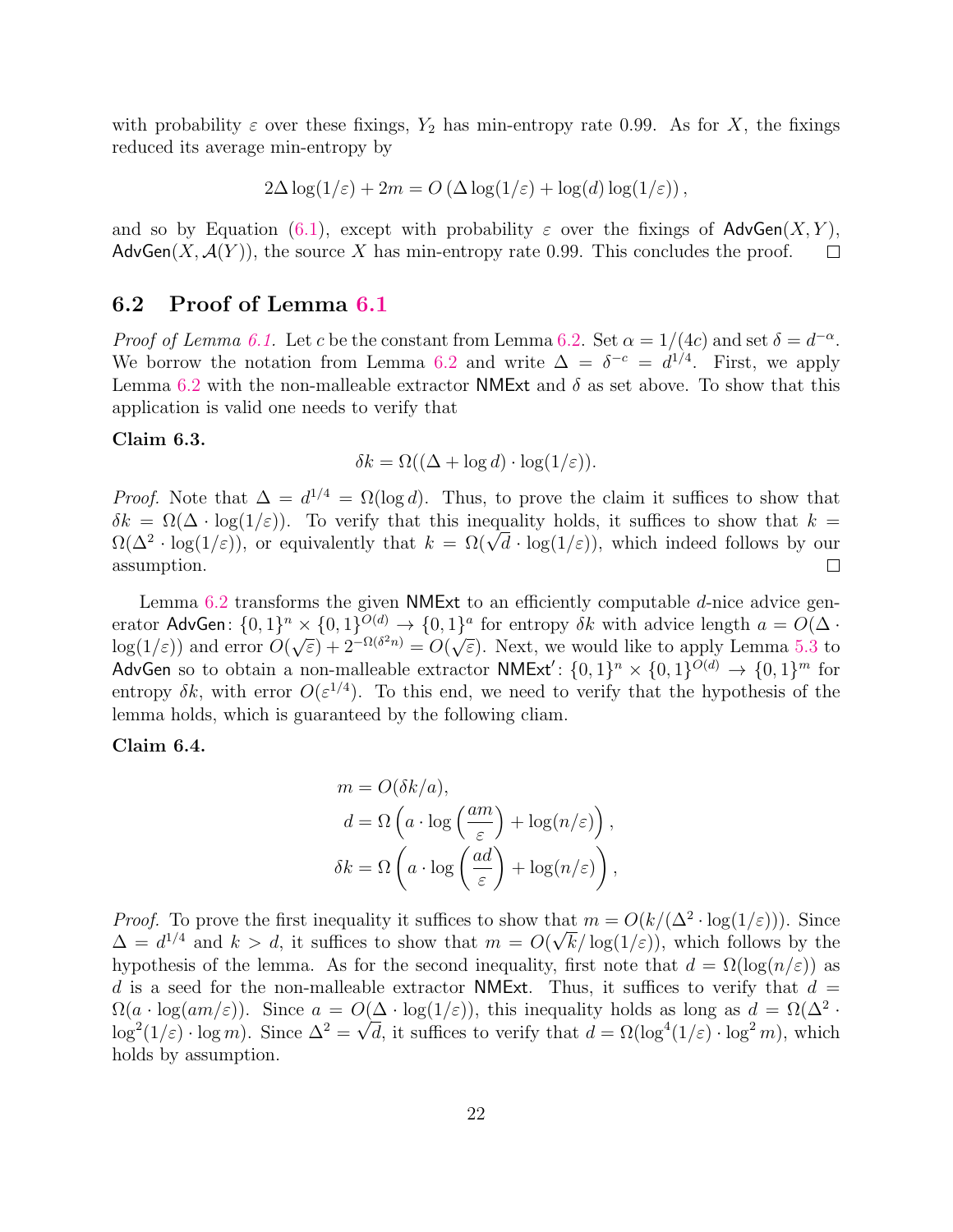As for the last inequality, we first show that  $\delta k = \Omega(a \cdot \log(ad/\varepsilon))$  and afterwards turn to verify that  $\delta k \geq \log(n/\varepsilon)$ . For the first inequality, it suffices to show that  $k = \Omega(\Delta^2 \log^2(1/\varepsilon))$ . verify that  $\delta \kappa \ge \log(n/\varepsilon)$ . For the first inequality, it suffices to show that  $\kappa = \Omega(\Delta^2 \cdot \log^2(1/\varepsilon))$ <br>log d). As  $\Delta^2 = \sqrt{d}$  and since  $\sqrt{d} = \Omega(\log^2(1/\varepsilon))$ , it suffices to show that  $k = \Omega(d \cdot \log d)$ which follows by assumption. Further, as  $\delta = d^{-\alpha}$ , the inequality  $\delta k \geq \log(n/\varepsilon)$  follows.

By the above claim, **NMExt'** is indeed a non-malleable extractor for min-entropy  $\delta k$ , with seed length  $O(d)$ , error  $O(\varepsilon^{1/4})$  and m output bits. This concludes the proof.  $\Box$ 

## <span id="page-24-0"></span>7 Increasing the Output Length of a Non-Malleable Extractor

A general tool we use is an algorithm that increases the output length of a given nonmalleable extractor in a black-box manner. This is given by the following lemma which is a formal restatement of Lemma [2.4.](#page-6-3)

<span id="page-24-1"></span>**Lemma 7.1.** There exists a universal constant  $\alpha > 0$  such that the following holds. Let NMExt:  $\{0,1\}^n \times \{0,1\}^{d_1} \rightarrow \{0,1\}^{\log(1/\varepsilon)}$  be an explicit non-malleable extractor for entropy k with error  $\varepsilon$  such that

$$
k = \Omega\left(\log(d_1/\varepsilon) \cdot \log(1/\varepsilon) + \log(n/\varepsilon)\right).
$$

Then, for any  $m < \alpha k / \log(1/\varepsilon)$  there exists an explicit non-malleable extractor NMExt':  $\{0,1\}^n \times$  ${0,1}^d \rightarrow {0,1}^m$  for entropy k with error  $O(\varepsilon^{1/4})$ , having seed length

$$
d = O\left(d_1 + \log(m/\varepsilon) \cdot \log(1/\varepsilon)\right).
$$

Note that Lemma [2.4](#page-6-3) follows by Lemma [7.1](#page-24-1) for constant  $\varepsilon$  by setting  $m = \Omega(k)$ . Indeed, the expression  $\log(m/\varepsilon) \cdot \log(1/\varepsilon)$  in the resulted seed length d is  $O(\log k)$  which is always smaller than  $d_1$  (as the seed length of any seeded extractor, in particular NMExt, is at least  $log(n - k)$ , and so in the setting of Lemma [2.4,](#page-6-3)  $d = O(d_1)$ .

Proof of Lemma [7.1.](#page-24-1) During the proof we make use of the following notation. Given a string  $y \in \{0, 1\}^d$ , we write  $y = y_1 \circ y_2$  where  $|y_1| = d_1$  and define  $d_2 = d - d_1 = 500d_1$ . We make use of the following building blocks:

- Let  $\mathsf{ECC}$ :  $\{0,1\}^{d_2} \to$ :  $\{0,1\}^{D_2}$  be the error correcting code from Theorem [4.4](#page-15-7) set with relative distance 1/4. By Theorem [4.4,](#page-15-7)  $D_2 = O(d_2)$ .
- Let  $r = \log_{4/3}(1/\varepsilon)$  and set  $v = r \cdot \log_2 D_2$ . Let  $\text{Ext} \colon \{0,1\}^n \times \{0,1\}^{d_1} \to \{0,1\}^v$  be the extractor from Theorem [4.2.](#page-14-3) Note that we use a seed of the same length  $d_1$  as was used for the non-malleable extractor **NMExt**. By identifying  $\{0, 1\}^v$  with  $[D_2]^r$ , we interpret the output of  $Ext$  as an r-tuple over  $[D_2]$ .

We proceed by proving the following claim.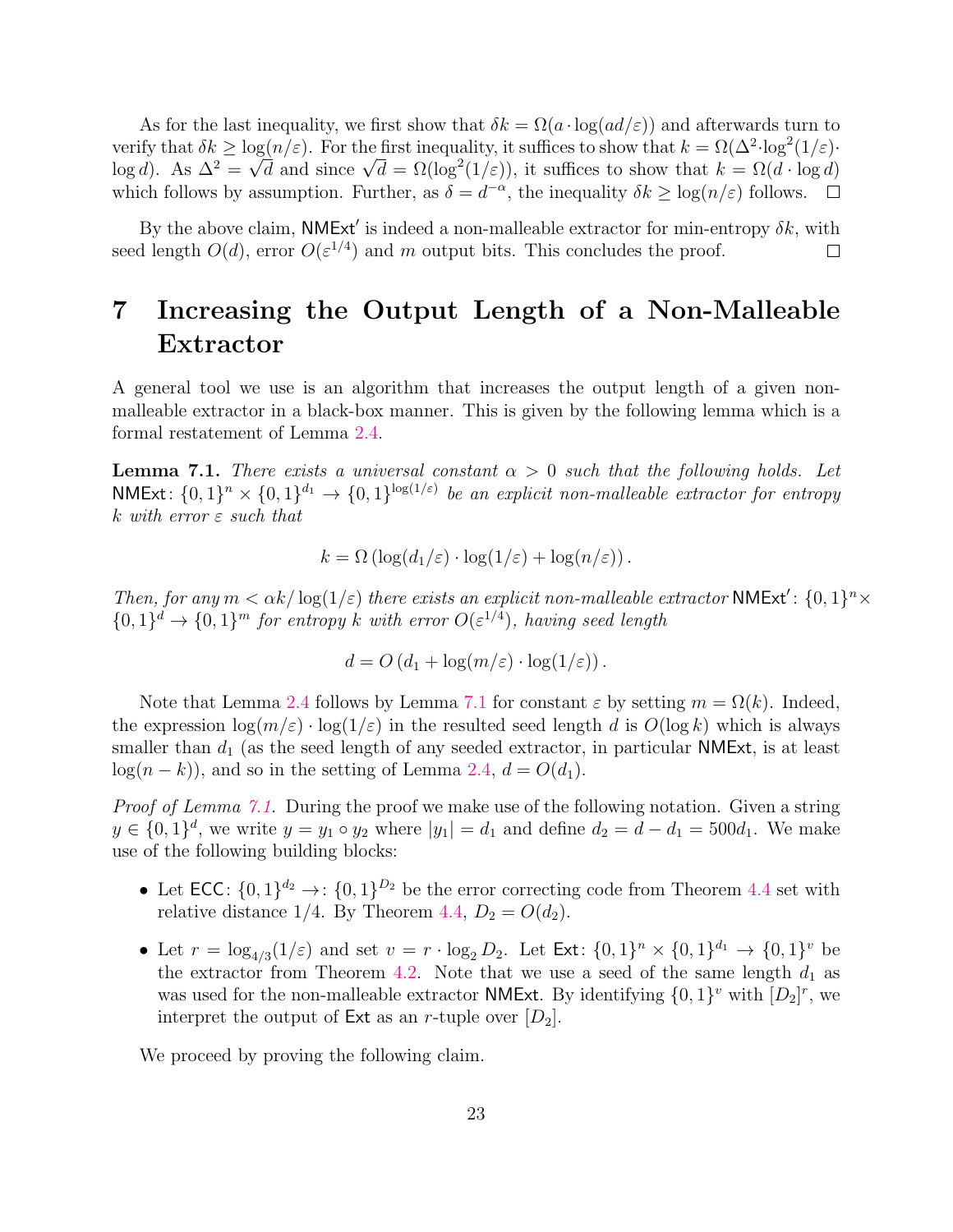Claim 7.2. The function

$$
AdvGen(x, y) = NMExt(x, y_1) \circ ECC(y_2)_{Ext(x, y_1)}
$$

is a  $d_1$ -nice advice generator for entropy  $k$  with error  $O($ √ ε).

*Proof.* By Lemma [4.14,](#page-16-1) there exists a set  $B \subset \{0,1\}^{d_1}$  of density  $\sqrt{\varepsilon}$  such that for any  $y_1 \notin B$ and any  $d_1$ -bit string  $y'_1 \neq y_1$ , it holds that

<span id="page-25-0"></span>
$$
(\text{NMExt}(X, y_1), \text{NMExt}(X, y'_1)) \approx_{\sqrt{\varepsilon}} (U, \cdot). \tag{7.1}
$$

We now fix  $y_1 \sim Y_1$  and  $y_1' \sim \mathcal{A}(Y)_1$ . Clearly, these fixings do not introduce dependencies we now itx  $y_1 \sim T_1$  and  $y_1 \sim A(T)$ . Clearly, these itxings do not introduce dependencies<br>between X, Y. Furthermore, by the above, we can aggregate  $\sqrt{\varepsilon}$  to the total error and assume that  $y_1 \notin B$ . We continue by considering two cases.

**Case 1** –  $y_1 \neq y_1'$ . In this case Equation [\(7.1\)](#page-25-0) holds. In particular, as **NMExt** has output length  $\log(1/\varepsilon)$ , the probability that  $NMExt(X, y_1) = NMExt(X, y'_1)$  is bounded above by  $O(\sqrt{\varepsilon})$ . Thus, in this case, except with probability  $O(\sqrt{\varepsilon})$  we have that  $\mathsf{AdvGen}(X, Y) \neq \emptyset$  $AdvGen(X, \mathcal{A}(Y)).$ 

**Case 2** –  $y_1 = y'_1$ . Here we follow the idea of [\[CGL15\]](#page-35-0) from Theorem [8.1.](#page-26-2) Conditioned on  $y_1 = y_1'$  we have that  $Y_2 \neq \mathcal{A}(Y)_2$ , and so the codewords  $\mathsf{ECC}(Y_2)$ ,  $\mathsf{ECC}(\mathcal{A}(Y)_2)$  agree on at most 3/4 of the coordinates of  $[D_2]$ . Hence, the set of r-tuples over  $[D_2]$  for which  $\mathsf{ECC}(Y_2)$ agrees with  $\mathsf{ECC}(\mathcal{A}(Y)_2)$  on all r coordinates of the tuple has density at most  $(3/4)^r = \varepsilon$ within  $[D_2]^r$ . We denote this set of r-tuples by  $B' \subseteq [D_2]^r$ .

Recall that Ext is a strong seeded extractor with error  $\varepsilon$ . Moreover,  $H_{\infty}(X) \geq k = \Omega(v)$ , The can that Ext is a strong seeded extractor with error  $\varepsilon$ . Moreover,  $H_{\infty}(X) \leq \kappa - \Omega(V)$ ,<br>and so except for probability  $\sqrt{\varepsilon}$  over the choice of  $y_1$ , we have that  $\text{Ext}(X, y_1)$  is  $\sqrt{\varepsilon}$ close to uniform. For any such  $y_1$  we have that  $\Pr[\text{Ext}(X, y_1) \in B'] = O(\sqrt{\varepsilon})$ . Thus, except with probability  $O(\sqrt{\varepsilon})$  over the fixings done so far, we have that also in this case  $AdvGen(X, Y) \neq AdvGen(X, \mathcal{A}(Y)).$ 

As for the niceness property, by Lemma [4.8,](#page-15-4) the fixings of  $Y_1, \mathcal{A}(Y)_1$  reduce the average min-entropy of  $Y_2$  by a most  $2d_1$ . Once  $Y_1$ ,  $\mathcal{A}(Y)_1$  are fixed, we have that  $\mathsf{Ext}(X, Y_1)$ ,  $Ext(X, \mathcal{A}(Y)_1)$ , NMExt $(X, Y_1)$ , and NMExt $(X, \mathcal{A}(Y)_1)$  are all deterministic functions of X. Thus, we can fix the latter random variables without introducing dependencies between  $X, Y$ . Further, by Lemma [4.8,](#page-15-4) the average min-entropy of X decreases by at most  $2v+2\log(1/\varepsilon) =$  $O(\log(1/\varepsilon) \cdot \log d_1).$ 

After these fixings,  $\mathsf{ECC}(Y_2)_{\mathsf{Ext}(X,Y_1)}$  and  $\mathsf{ECC}(\mathcal{A}(Y)_2)_{\mathsf{Ext}(X,\mathcal{A}(Y)_1)}$  are deterministic functions of  $Y$ , each consists of  $r$  bits. Thus, fixing these random variables will reduce the average min-entropy of Y by at most  $2r = O(\log(1/\varepsilon))$ . Further, these fixings do not introduce any dependencies between  $X, Y$ . Note that after all of the fixings done so far,  $\mathsf{AdvGen}(X, Y)$  and AdvGen $(X, \mathcal{A}(Y))$  are fixed.

To summarize, in the process of fixing  $\mathsf{AdvGen}(X, Y)$ ,  $\mathsf{AdvGen}(X, \mathcal{A}(Y))$ , the random variable  $Y_2$  lost an average entropy of  $2d_1 + 2r$ . Since  $d_2 = 500d_1$  we have that except with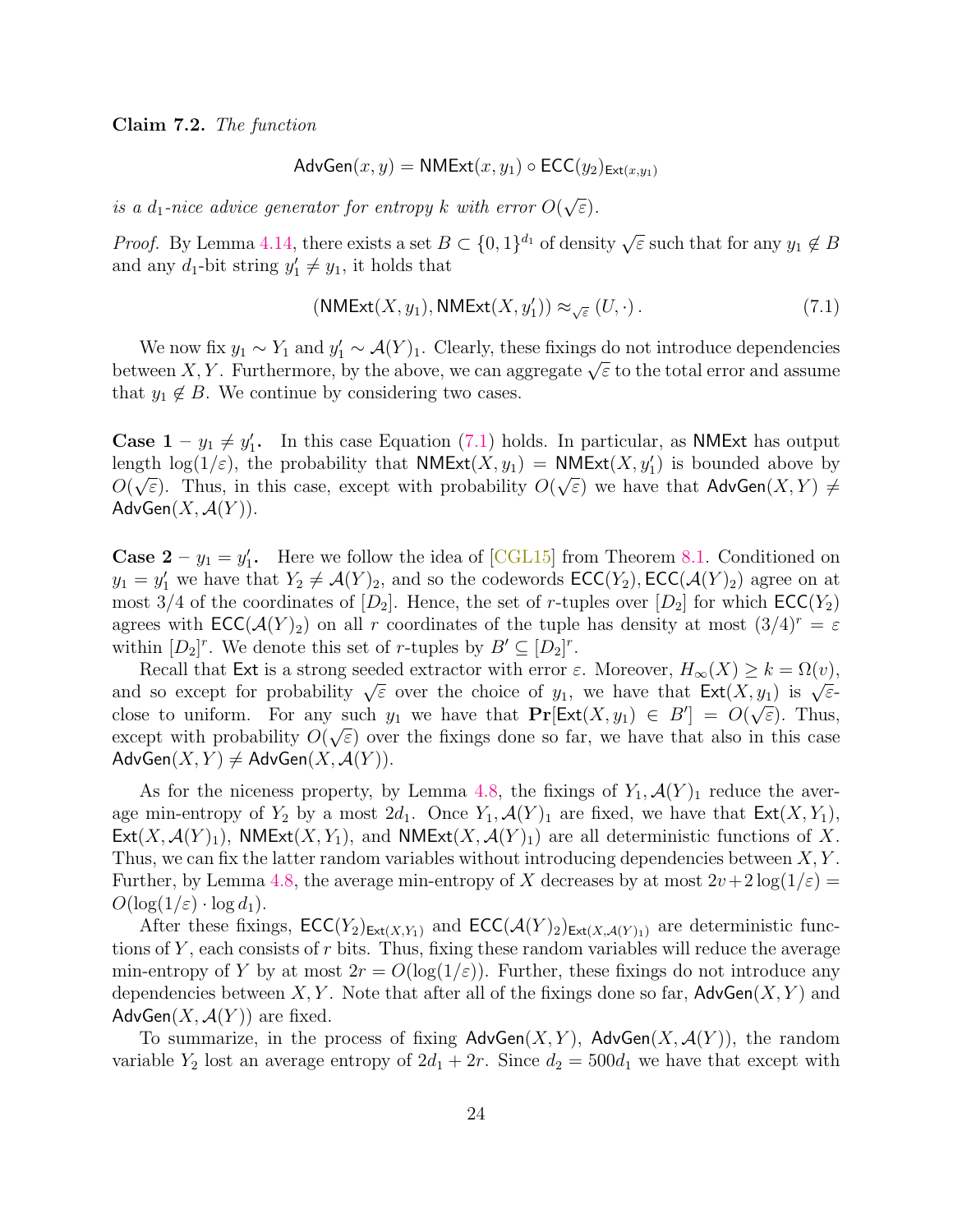probability  $\varepsilon$  over these fixings,  $Y_2$  has min-entropy rate 0.99. As for X, the fixings reduced its average min-entropy by  $O(\log(1/\varepsilon) \cdot \log d_1)$ , and so except with probability  $\varepsilon$ , X has min-entropy rate 0.99 conditioned on these fixings.  $\Box$ 

To conclude the proof we apply Lemma [5.3](#page-18-1) with AdvGen defined above and the parameter m. The hypothesis of Lemma [5.3](#page-18-1) is met due to our hypothesis on  $m, d, k$  and since  $a =$  $O(\log(1/\varepsilon)).$  $\Box$ 

### <span id="page-26-0"></span>8 Proof of Theorem [2.1](#page-5-3)

In this section we prove Theorem [2.1.](#page-5-3) For the proof we make use of the advice generator of [\[CGL15\]](#page-35-0) that is given by the following theorem.

<span id="page-26-2"></span>**Theorem 8.1** ([\[CGL15\]](#page-35-0)). For any integer n and all  $\varepsilon > 0$  there exists a  $O(\log(n/\varepsilon))$ -nice advice generator AdvGen:  $\{0,1\}^n \times \{0,1\}^d \rightarrow \{0,1\}^a$  for entropy

<span id="page-26-3"></span>
$$
k = \Omega\left(\log(1/\varepsilon) \cdot \log\log(n/\varepsilon)\right) \tag{8.1}
$$

with error  $\varepsilon$ , seed length  $d = O(\log(n/\varepsilon))$ , and  $a = O(\log(n/\varepsilon))$  output bits.

We defer the proof of Theorem [8.1](#page-26-1) to Section 8.1 and start by proving Theorem [2.1.](#page-5-3)

*Proof of Theorem [2.1.](#page-5-3)* Our first step is to apply Lemma [5.3](#page-18-1) to the advice generator AdvGen given by Theorem [8.1.](#page-26-2) For simplicity, we consider a constant error  $\varepsilon$ . One can easily verify that this gives us a non-malleable extractor  $NMExt_0$  for entropy  $\Omega(\log n \cdot \log \log n)$  having seed length  $O(\log n \cdot \log \log n)$ .

Our second step would be to reduce the entropy requirement to  $\Omega(\log n)$ . To this end, we apply Lemma [6.2](#page-21-2) to NMExt<sub>0</sub> with  $\delta = O(1/\log \log n)$ . One can easily verify that the hypothesis of Lemma [6.2](#page-21-2) holds with this choice of  $\delta$ . Thus, we obtain an advice generator with seed length  $O(\log n \cdot \log \log n)$  and advice length  $a = \text{poly}\log \log n$  for entropy  $\Omega(\log n)$ .

We now apply Lemma [5.3](#page-18-1) to AdvGen with constant output length  $m$  so to obtain a nonmalleable extractor  $NMExt_1$  with seed length  $O(log n \cdot log log n)$  for entropy  $\Omega(log n)$ . One can easily verify that the hypothesis of Lemma [5.3](#page-18-1) are met by our choice of  $\delta$ .

To obtain our final non-malleable extractor, denoted by  $NMExt_2$ , we apply Lemma [7.1](#page-24-1) to NMExt<sub>1</sub> with  $m = \Omega(\log n)$ . One can again easily verify that all the conditions of Lemma [7.1](#page-24-1) hold and that the resulting non-malleable extractor,  $NMExt_2$ , supports entropy  $\Omega(\log n)$ , has seed length  $O(\log n \cdot \log \log n)$ , and has output length  $\Omega(\log n)$ .  $\Box$ 

### <span id="page-26-1"></span>8.1 The [\[CGL15\]](#page-35-0) advice generator

In this section we prove Theorem [8.1.](#page-26-2) We give a full proof here since the theorem as stated is somewhat implicit in [\[CGL15\]](#page-35-0). Nevertheless, we stress that all the ideas already appear in [\[CGL15\]](#page-35-0).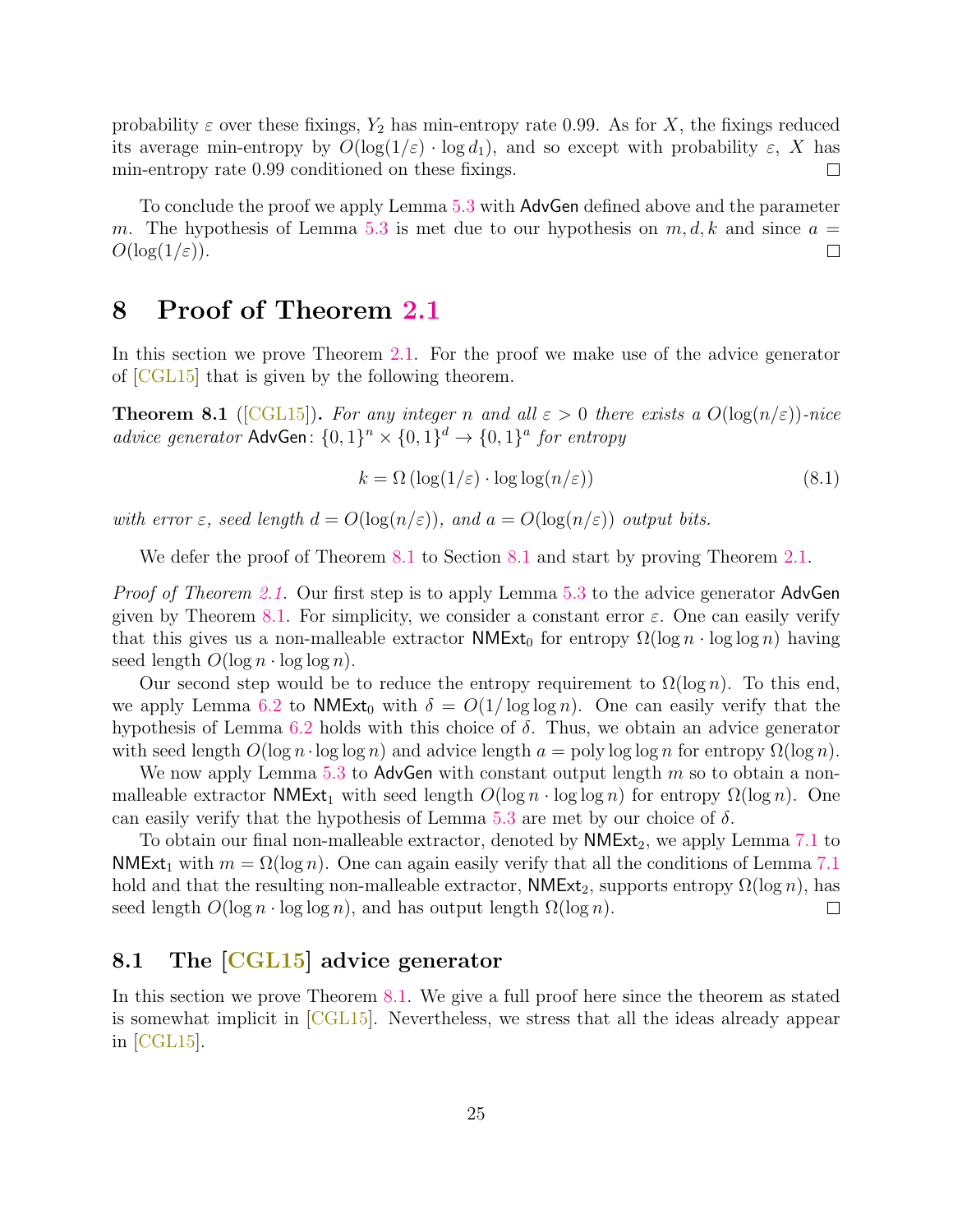*Proof of Theorem [8.1.](#page-26-2)* We start by describing the construction of AdvGen and then turn to the analysis. Let c be the universal constant from Theorem [4.2.](#page-14-3) Split  $y = y_1 \circ y_2$ , where  $y_1$ consists of  $d_1 = c \cdot \log(n/\varepsilon)$  bits, and set  $d_2 = d - d_1$ , where  $d = c' \cdot d_1$  for some large enough constant c'. We define  $\mathsf{AdvGen}(x, y) = y_1 \circ \phi(x, y)$ , where  $\phi(x, y)$  is described next. For the definition of  $\phi$  we make use of the following building blocks:

- Let  $\mathsf{ECC}$ :  $\{0,1\}^{d_2} \to$ :  $\{0,1\}^{D_2}$  be the error correcting code from Theorem [4.4](#page-15-7) set with relative distance 1/4. By Theorem [4.4,](#page-15-7)  $D_2 = O(d_2)$ .
- Let  $r = \log_{4/3}(1/\varepsilon)$  and set  $m = r \cdot \log_2 D_2$ . Let  $\text{Ext} : \{0, 1\}^n \times \{0, 1\}^{d_1} \to \{0, 1\}^m$  be the extractor from Theorem [4.2,](#page-14-3) set with error  $\varepsilon$ . Recall that we set  $d_1$  to be large enough as required by a seed for Ext. Moreover, one can verify that by our assumption on k given by Equation  $(8.1)$ ,  $k \geq 2m$ .

Let  $z = \text{Ext}(x, y_1)$ . We identify  $\{0, 1\}^m$  with  $[D_2]^r$  and let  $i_1(z), \ldots, i_r(z)$  be elements in  $[D_2]$ corresponding to the r consecutive length  $\log_2 D_2$  substrings of z. For  $j = 1, \ldots, r$ , we define

$$
\phi(x, y)_j = \mathsf{ECC}(y_2)_{i_j(z)}.
$$

We now turn to the analysis. First, note that the output length of AdvGen is  $a =$  $O(\log(n/\varepsilon))$  as stated. Indeed, the output is a concatenation of  $y_1$  with  $\phi(x, y)$ , where  $|y_1| = d_1 = O(\log(n/\varepsilon))$  and  $\phi(x, y)$  consists of  $r = O(\log(1/\varepsilon))$  bits. Now, by the strongness of Ext we have that

$$
(\mathsf{Ext}(X,Y_1),Y_1)\approx_{\varepsilon} (U_m,\cdot).
$$

Further, by Lemma [4.10](#page-15-6)

$$
(\mathsf{Ext}(X,Y_1),Y_1,\mathcal{A}(Y)_1)\approx_{\varepsilon} (U_m,\cdot)\,,
$$

Indeed, the hypothesis of Lemma  $4.10$  is met as conditioned on any fixing of  $Y_1$ , the random variable  $\textsf{Ext}(X, Y_1)$  is independent of  $\mathcal{A}(Y)_1$ . Furthermore, by Lemma [4.8,](#page-15-4)

$$
\widetilde{H}_{\infty}(Y_2 \mid Y_1, \mathcal{A}(Y)_1) \geq d_2 - 2d_1.
$$

Thus, except with probability  $2\sqrt{\varepsilon}$  over the fixing of  $y_1 \sim Y_1$ ,  $y'_1 \sim \mathcal{A}(Y)_1$ , it holds that Ext(X,  $y_1$ ) is  $\sqrt{\varepsilon}$ -close to uniform and that

<span id="page-27-0"></span>
$$
H_{\infty}(Y_2) \ge d_2 - 2d_1 - \log(1/\varepsilon) \ge 0.999d_2. \tag{8.2}
$$

From this point on we condition on a fixings of  $y_1, y_1'$  for which  $\textsf{Ext}(X, y_1)$  is  $\sqrt{\varepsilon}$ -close to From this point on we condition on a fixings of  $y_1, y_1$  for which  $\text{Ext}(X, y_1)$  is  $\sqrt{x}$  uniform and for which Equation [\(8.2\)](#page-27-0) holds, and aggregate  $2\sqrt{\varepsilon}$  to the total error.

As  $y_1$  is a prefix of AdvGen $(x, y)$  and  $y'_1$  is a prefix of AdvGen $(x, \mathcal{A}(y))$ , we have that if  $y_1 \neq y_1'$  then AdvGen $(X, Y) \neq$  AdvGen $(X, \mathcal{A}(Y))$ . Therefore, we may assume that  $y_1 =$  $y'_1$ . Since A has no fixed points it holds that  $Y_2 \neq \mathcal{A}(Y)_2$ . Therefore, the codewords  $\mathsf{ECC}(Y_2)$ ,  $\mathsf{ECC}(\mathcal{A}(Y)_2)$  agree on at most 3/4 fraction of the coordinates of  $[D_2]$ , and so the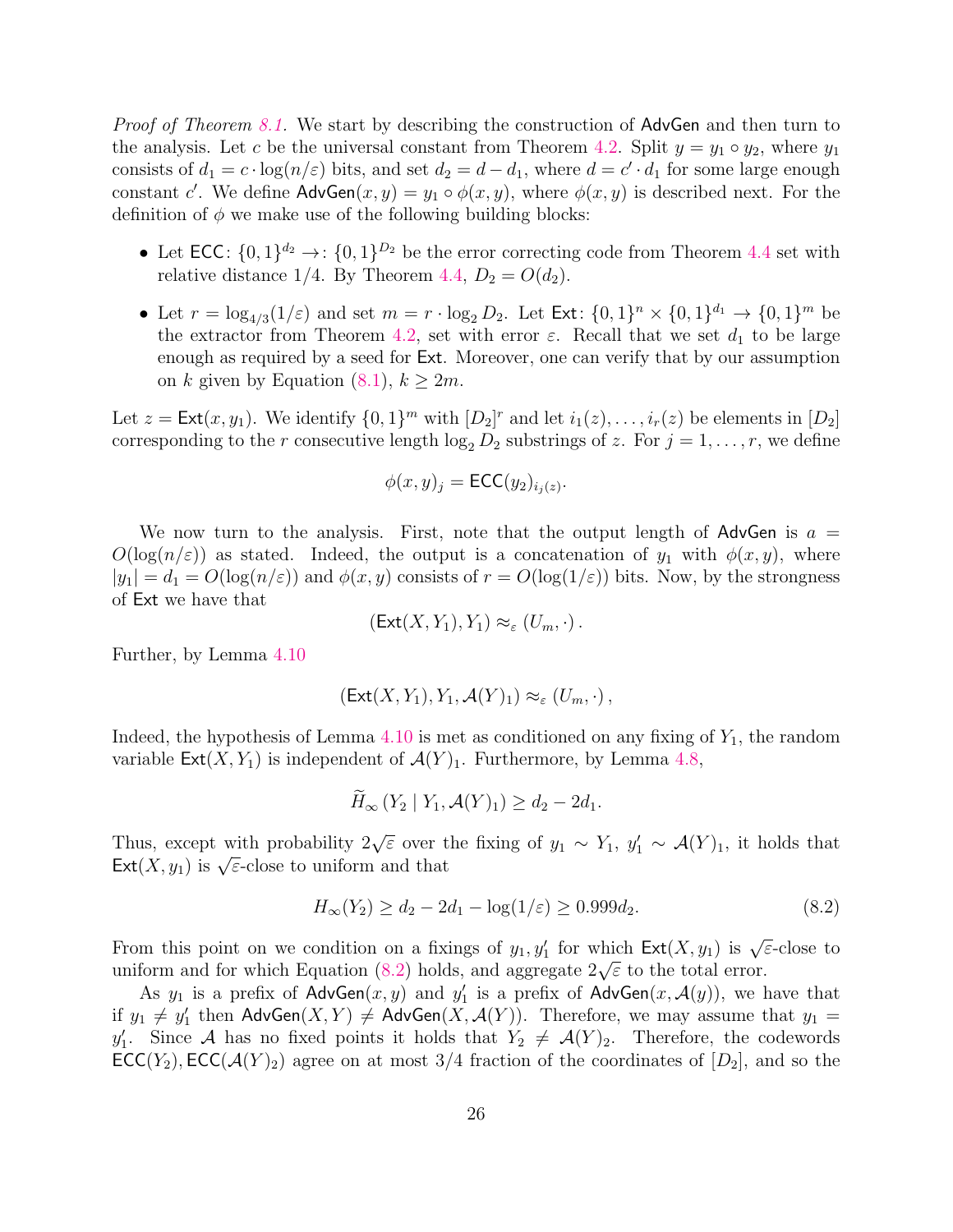set of r-tuples over  $[D_2]$  in which  $\mathsf{ECC}(Y_2)$  equals  $\mathsf{ECC}(\mathcal{A}(Y)_2)$  in all r coordinates has density at most  $(3/4)^r = \varepsilon$  within  $[D_2]^r$ . We denote this set of "bad" *r*-tuples by  $B \subseteq [D_2]^r$ .

 $\text{dist}(\mathcal{S}/4) = \varepsilon$  within  $[\mathcal{D}_2]$ . We denote this set of<br>As  $\text{Ext}(X, y_1)$  is  $\sqrt{\varepsilon}$ -close to uniform, we have that

$$
\Pr[\text{Ext}(X, y_1) \in B] \le \varepsilon + \sqrt{\varepsilon} \le 2\sqrt{\varepsilon},
$$

and so

$$
\Pr_{\substack{x \sim X \\ y \sim Y}}[\mathsf{AdvGen}(x, y) = \mathsf{AdvGen}(x, \mathcal{A}(y))] = O(\sqrt{\varepsilon}).
$$

As for the niceness property, note that conditioned on the fixings done so far, namely, the fixings of  $Y_1$  and  $\mathcal{A}(Y)_1$  it holds that both  $\mathsf{Ext}(X, Y_1)$ ,  $\mathsf{Ext}(X, \mathcal{A}(Y)_1)$  are deterministic functions of X. As these random variables consist of  $2m$  bits altogether, we have that conditioned on the further fixings of  $\text{Ext}(X, Y_1)$ ,  $\text{Ext}(X, \mathcal{A}(Y)_1)$ , the average min-entropy of X is bounded below by  $k - 2m$ . Hence, by Lemma [4.9,](#page-15-5) except with probability  $\varepsilon$  over the further fixings of these random variables,

$$
H_{\infty}(X) \ge k - 2m - \log(1/\varepsilon) \ge 0.99k.
$$

Note that the fixing of  $\textsf{Ext}(X, Y_1)$ ,  $\textsf{Ext}(X, \mathcal{A}(Y)_1)$  does not reduce the entropy of  $Y_2$  and does not introduce any correlation between  $X, Y$ .

Conditioned on the fixings done so far, we have that  $\textsf{Ext}(X, Y_1)$ ,  $\textsf{Ext}(X, \mathcal{A}(Y)_1)$  are fixed, and so  $\phi(X, Y)$ ,  $\phi(X, \mathcal{A}(Y))$  are deterministic functions Y that consist of 2r bits. Thus, we can further condition the fixings of  $\phi(X, Y)$ ,  $\phi(X, \mathcal{A}(Y))$ , which results in the fixings of AdvGen(X, Y) and AdvGen(X,  $\mathcal{A}(Y)$ ). Furthermore, as  $2r + \log(1/\varepsilon) \leq 0.009d_2$ , conditioned on these fixings we have that  $Y_2$  has min-entropy rate 0.99 except with probability  $\varepsilon$ . Note that these fixings do not introduce dependencies between  $X, Y$ . Further, note that the total error incurred so far can be reduced from  $O(\sqrt{\varepsilon})$  to  $\varepsilon$  without need for any change in the hypothesis of the theorem. This concludes the proof of the theorem.  $\Box$ 

### <span id="page-28-0"></span>9 Proof of Theorem [2.2](#page-5-4)

Building on results developed so far, in this section we prove Theorem [2.1.](#page-5-3)

*Proof of Theorem [2.2.](#page-5-4)* Set  $m = \log n$ . Our starting point is the explicit non-malleable extractor NMExt<sub>0</sub>:  $\{0,1\}^n \times \{0,1\}^d \rightarrow \{0,1\}^m$  from Theorem [4.6](#page-15-3) that supports entropy 0.6n, has error  $1/\log n$ , and seed length  $d = O(\log n)$ . We apply Lemma [6.1](#page-20-1) to NMExt<sub>0</sub> with m as set above so to obtain a second non-malleable extractor  $\mathsf{NMExt}_1$ :  $\{0,1\}^n \times \{0,1\}^{d_1} \to \{0,1\}^m$ , where  $d_1 = O(d)$ . One can easily verify that the hypothesis of Lemma [6.1](#page-20-1) holds, and so Lemma [6.1](#page-20-1) guarantees that **NMExt**<sub>1</sub> is a non-malleable extractor for entropy  $k_1 = k_0/d_0^{\alpha}$  $\Omega(n/(\log n)^{\alpha})$ , where  $\alpha$  is the universal constant from Lemma [6.1.](#page-20-1) By Lemma [6.1,](#page-20-1) the error of **NMExt**<sub>1</sub> is  $\varepsilon_1 = O((\log n)^{-1/4})$ .

We apply Lemma [6.1](#page-20-1) again, now to  $NMExt_1$  with m as before. One can verify that the hypothesis of this application of Lemma [6.1](#page-20-1) holds as well, and so we obtain a third nonmalleable extractor  $\mathsf{NMExt}_2$ :  $\{0,1\}^n \times \{0,1\}^{d_2} \to \{0,1\}^m$ , where  $d_2 = O(d_1) = O(d)$ , for min-entropy  $k_2 = k_1/d_1^{\alpha} = \Omega(n/(\log n)^{2\alpha})$ . The error of NMExt<sub>2</sub> is  $\varepsilon_2 = O((\log n)^{-1/4^2})$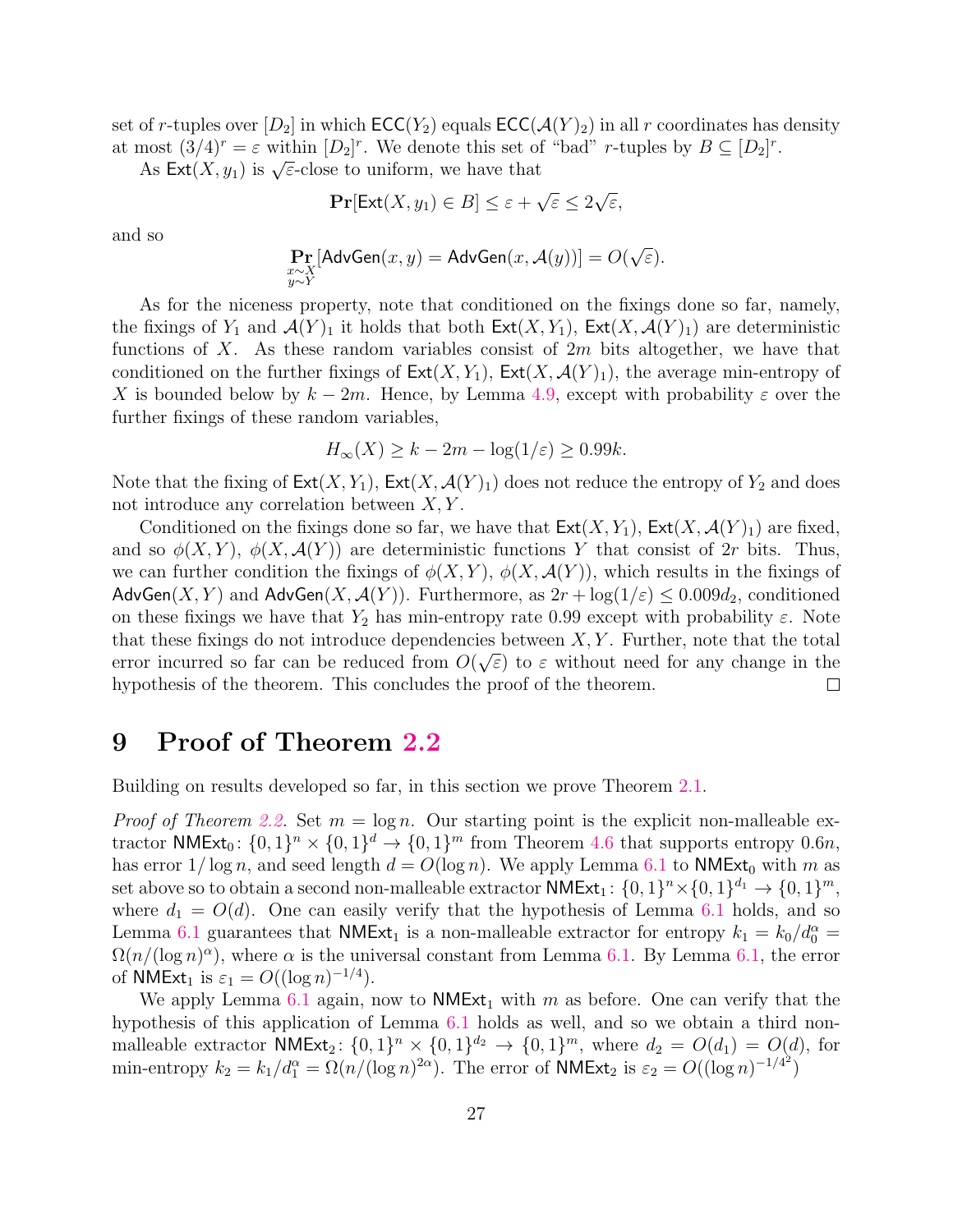We repeat this process, producing a sequence of non-malleable extractors, always with m output bits. After r iterations we obtain a non-malleable extractor  $NMExt_r: \{0,1\}^n \times$  $\{0,1\}^{d_r} \to \{0,1\}^m$ , where  $d_r = 2^{O(r)} \cdot \log n$ , having error  $\varepsilon_r = (\log n)^{-1/4^r}$  for entropy  $k_r = \Omega(n/(\log n)^{\alpha r})$ . One can prove by induction that indeed for any constant r, these sequence of applications of Lemma  $6.1$  is valid. Notice that for any constant r the error is bounded above by  $\varepsilon$  – the desired constant error guarantee, assuming n is large enough. Thus, by setting  $r = c/\alpha$ , we obtain a non-malleable extractor with seed length  $O(\log n)$  for entropy  $\Omega(n/\log^c n)$  with error  $\varepsilon$ .

Lastly, we increase the output length of **NMExt**, by applying Lemma [7.1](#page-24-1) with  $m = \Omega(k)$  to  $\mathsf{NMExt}_r$  so to obtain our final non-malleable extractor  $\mathsf{NMExt}'$ :  $\{0,1\}^n \times \{0,1\}^{d'} \to \{0,1\}^m$ . One can easily verify that the hypothesis of Lemma [7.1](#page-24-1) is met and that  $d' = O(\log n)$ .

## <span id="page-29-0"></span>10 From Non-Malleable Extractors to t-Non-Malleable Extractors

In this section we prove the following lemma, which is a formal restatement of Lemma [2.5.](#page-7-2)

<span id="page-29-1"></span>**Lemma 10.1.** Let  $t \geq 1$  be an integer. Let NMExt:  $\{0,1\}^n \times \{0,1\}^{d_1} \rightarrow \{0,1\}^{\log(1/\varepsilon)}$  be an explicit non-malleable extractor for entropy k with error  $\varepsilon$  such that

$$
k = \Omega(t \cdot \log(t d_1/\varepsilon) \cdot \log(1/\varepsilon) + \log(n/\varepsilon)).
$$

Then, for any  $m = O(k/(t \cdot \log(1/\varepsilon)))$  there exists an explicit t-non-malleable extractor  $NMExt' : \{0, 1\}^n \times \{0, 1\}^d \rightarrow \{0, 1\}^m$  for entropy k with error  $O(t \cdot \varepsilon^{1/4})$ , having seed length

$$
d = O\left(t^2 d_1 + t \cdot \log(t m/\varepsilon) \cdot \log(1/\varepsilon)\right).
$$

The proof of Lemma [10.1](#page-29-1) builds on what we call t-advice generators that generalize Definition [5.1.](#page-18-0)

**Definition 10.2** (*t*-advice generators). For an integer  $t \geq 1$ , a function AdvGen:  $\{0,1\}^n \times$  $\{0,1\}^d \to \{0,1\}^a$  is called a t-advice generator for entropy k with error  $\varepsilon$  if the following holds. For any  $(n, k)$ -source X, an independent random variable Y that is uniform over  $\{0,1\}^d$ , and any functions  $\{\mathcal{A}_i: \{0,1\}^d \to \{0,1\}^d\}_{i=1}^t$  with no fixed points, it holds that

$$
\Pr_{\substack{x \sim X \\ y \sim Y}} \left[ \exists i \in [t] \quad \textsf{AdvGen}(x, y) = \textsf{AdvGen}(x, \mathcal{A}_i(y)) \right] \le \varepsilon.
$$

Note that a 1-advice generator is an advice generator as defined in Definition [5.1.](#page-18-0) Similarly to our reduction in Lemma [5.3,](#page-18-1) some extra guarantee from the t-advice generator is needed for the reduction from  $t$ -non-malleable extractors to  $t$ -advice generators. This is encapsulated in the following definition.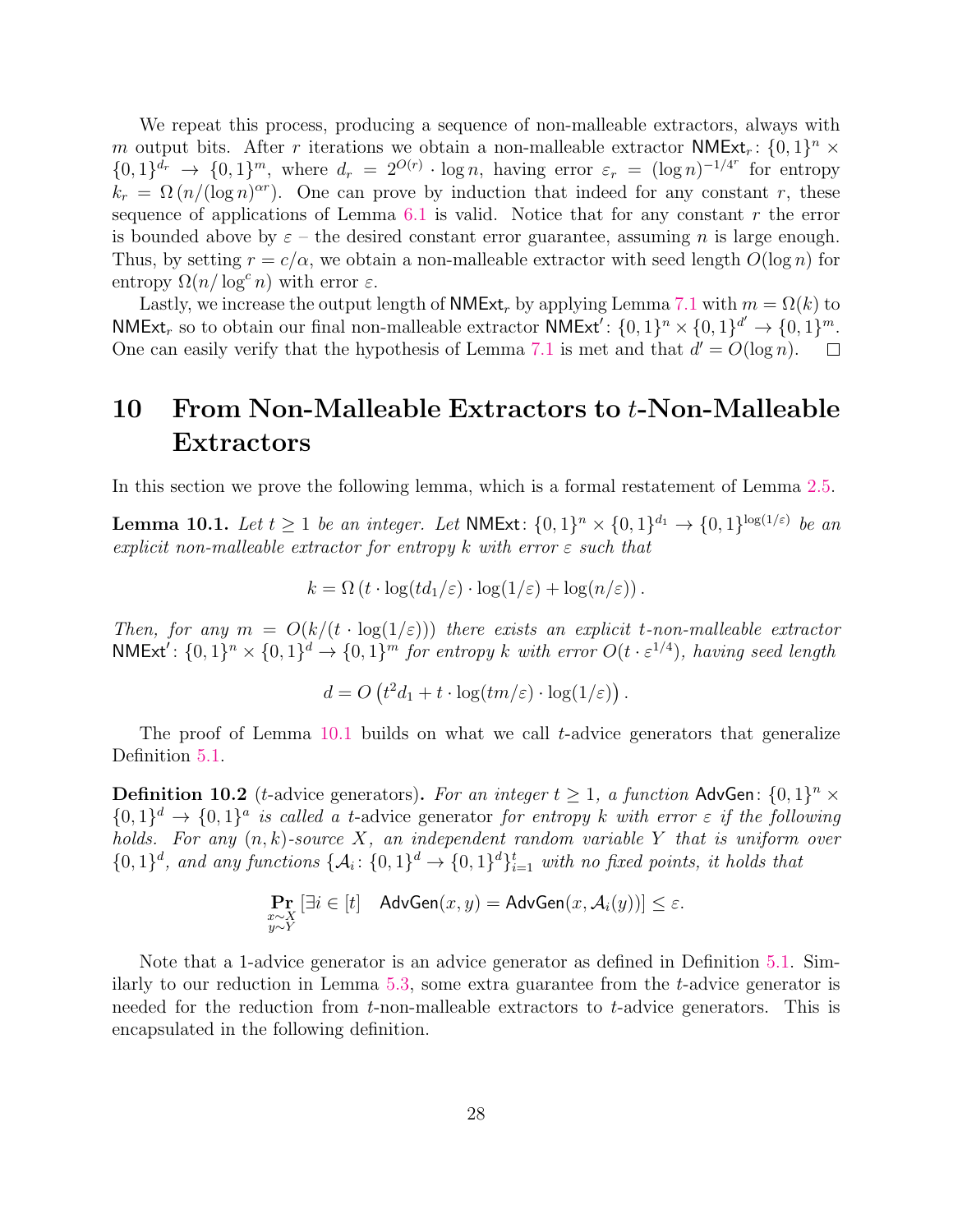**Definition 10.3** (Nice t-advice generators). A t-advice generator AdvGen:  $\{0,1\}^n \times \{0,1\}^d \rightarrow$  ${0,1}^a$  for entropy k with error  $\varepsilon$  is said to be  $d_1$ -nice if the following holds. Let X be an  $(n, k)$ -source, let Y be a random variable that is independent of X and is uniformly distributed over  $\{0,1\}^d$ , and let  $\{\mathcal{A}_i: \{0,1\}^d \to \{0,1\}^d\}_{i=1}^t$  be functions with no fixed points. Then, except with probability  $\varepsilon$  over the fixings of  $\mathsf{AdvGen}(X, Y)$ ,  $\{\mathsf{AdvGen}(X, \mathcal{A}_i(Y))\}_{i=1}^t$  it holds that:

- $X, Y$  are independent.
- $H_{\infty}(X) > 0.99k$ .
- The length  $d d_1$  suffix of Y has min-entropy rate  $1 1/(100t)$ .

Note that a nice 1-advice generator is a nice advice generator as defined in Section [5.](#page-17-0) Mimicking the proof of Lemma [5.3](#page-18-1) we obtain the following lemma.

<span id="page-30-0"></span>**Lemma 10.4.** There exist universal constants  $0 < c < 1 < c', c''$  such that the following holds. Let AdvGen:  $\{0,1\}^n \times \{0,1\}^d \rightarrow \{0,1\}^a$  be an explicit t-advice generator for entropy k with error  $\varepsilon$  that is d<sub>1</sub>-nice, with  $d_1 \leq d/2$ . Then, for any integer m such that

$$
m \leq c \cdot k/(at)
$$
  
\n
$$
d \geq c't \cdot \max\left(a \cdot \log\left(\frac{atm}{\varepsilon}\right), \log(n/\varepsilon)\right),
$$
  
\n
$$
k \geq c'' \cdot \max\left(at \cdot \log\left(\frac{ad}{\varepsilon}\right), \log(n/\varepsilon)\right),
$$

there exists a t-non-malleable extractor NMExt:  $\{0,1\}^n \times \{0,1\}^d \rightarrow \{0,1\}^m$  for entropy k with error  $O(\sqrt{\varepsilon}).$ 

*Proof.* We start by describing the construction of **NME**xt and then turn to the analysis. Given a string  $y \in \{0,1\}^d$ , we partition y to three consecutive substrings  $y = y_1 \circ y_2 \circ y_3$ , where  $|y_1| = d_1$ ,  $|y_2| = d_2 = \Omega(\log(n/\varepsilon))$  is a sufficient length for a seed of the extractor from Theorem [4.3](#page-14-2) set with error  $\varepsilon$ , and  $|y_3| = d_3 = (10t-1)d_2$ . By our hypothesis, d is large enough so to satisfy these properties. We make use of the following building blocks:

• Let Raz:  $\{0,1\}^n \times \{0,1\}^d \to \{0,1\}^{\ell}$  be the extractor from Theorem [4.3,](#page-14-2) where

$$
\ell = c'''\cdot \max(atm,at\log(ad/\varepsilon))
$$

for some suitable constant  $c'''$  to be chosen next. By our choice of  $d_2$ , the error of Raz is bounded above by  $\varepsilon$ .

• Let AdvCB:  $\{0,1\}^{d_3} \times \{0,1\}^{\ell} \times \{0,1\}^a \rightarrow \{0,1\}^m$  be the *t*-correlation breaker with advice from Theorem [4.12](#page-16-3) set with error  $\varepsilon$ . By Theorem [4.12,](#page-16-3)  $c'''$  can be chosen such that the output length of  $\mathsf{AdvCB}$  is indeed m.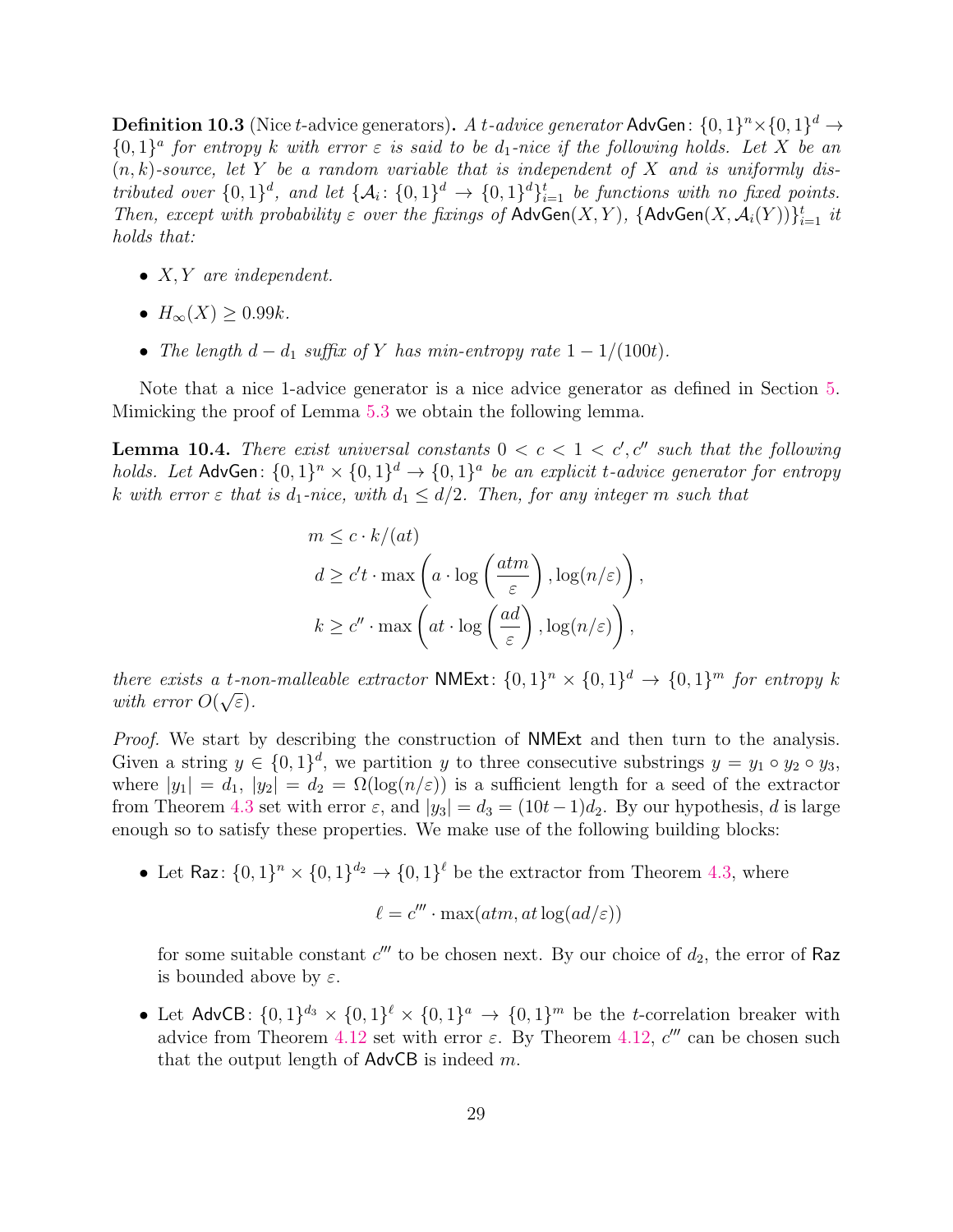With the notation set and using the building blocks above, we define

$$
\mathsf{NMExt}(x,y) = \mathsf{AdvCB}\left(y_3, \mathsf{Raz}(x,y_2), \mathsf{AdvGen}(x,y)\right).
$$

We now turn to the analysis. Let X be an  $(n, k)$ -source, let Y be an independent random variable that is uniformly distributed over  $\{0,1\}^d$ , and let  $\{\mathcal{A}_i: \{0,1\}^d \to \{0,1\}^d\}_{i=1}^t$ be functions with no fixed points. As AdvGen is a  $d_1$ -nice t-advice generator with error ε, we have that except with probability ε over the fixings of  $\alpha \sim \text{AdvGen}(X, Y)$ ,  $\{\alpha^i \sim \alpha\}$  $\mathsf{AdvGen}(X, \mathcal{A}_i(Y))\}_{i=1}^t$ , it holds that

- $\alpha \notin {\{\alpha^{1}, \ldots, \alpha^{t}\}}$ .
- $X, Y$  remain independent.
- $H_{\infty}(X) > 0.99k$ .
- The length  $d d_1$  suffix of Y has min-entropy rate  $1 1/(100t)$ .

We condition on such fixings. Next, we argue that except with probability  $\varepsilon$  over  $y_3 \sim Y_3$  it holds that  $Y_2 | (Y_3 = y_3)$  has min-entropy rate at least 0.6. To see this, apply Lemma [4.8](#page-15-4) to obtain

$$
\widetilde{H}_{\infty}(Y_2 \circ Y_3 \mid Y_3) \ge H_{\infty}(Y_2 \circ Y_3) - |Y_3| \ge \left(1 - \frac{1}{100t}\right)(d_2 + d_3) - d_3 = 0.9d_2.
$$

Thus, by Lemma [4.9,](#page-15-5) except with probability  $\varepsilon$  over  $y_3 \sim Y_3$  it holds that

$$
H_{\infty}(Y_2 \mid Y_3 = y_3) = H_{\infty}(Y_2 \circ Y_3 \mid Y_3 = y_3) \ge 0.9d_2 - \log(1/\varepsilon) \ge 0.6d_2.
$$

Therefore, except with probability  $\varepsilon$  over the fixing of  $Y_3$ , the min-entropy rate of  $Y_2$  is bounded below by 0.6. For the remaining of the proof we assume that the min-entropy rate of  $Y_2$  is at least 0.6, and aggregate an additional error of  $\varepsilon$  to the total error.

As  $H_{\infty}(X) \geq 0.99k \geq 2\ell$ ,  $H_{\infty}(X) = \Omega(d_2)$ , and since  $Y_2$  is a  $(d_2, 0.6d_2)$ -source with  $d_2 = \Omega(\log(n/\varepsilon))$ , Theorem [4.3](#page-14-2) implies that

$$
(\mathsf{Raz}(X,Y_2),Y_2)\approx_{\varepsilon} (U_{\ell},Y_2).
$$

As  $\textsf{Raz}(X, Y_2)$  is independent of the joint distribution of  $\{(\mathcal{A}_i(Y))_2\}_{i=1}^t$  conditioned on the fixing of  $Y_2$ , Lemma [4.10](#page-15-6) implies that

$$
(\mathsf{Raz}(X,Y_2),Y_2,\{(\mathcal{A}_i(Y))_2\}_{i=1}^t) \approx_{\varepsilon} (U_{\ell},\cdot).
$$

Thus, except with probability  $\sqrt{\varepsilon}$  over the fixings of  $Y_2$ ,  $\{(\mathcal{A}_i(Y))_2\}_{i=1}^t$  it holds that  $\textsf{Raz}(X, Y_2)$ is  $\sqrt{\varepsilon}$ -close to uniform. As for the entropy loss of  $Y_3$  resulted by these fixings,

$$
\widetilde{H}_{\infty}\left(Y_3 \mid Y_2, \{(\mathcal{A}_i(Y))_2\}_{i=1}^t\right) \ge \left(1 - \frac{1}{100t}\right)(d_2 + d_3) - (t+1)d_2 \ge 0.8d_3
$$

and so except with probability  $\varepsilon$  over  $Y_2$ ,  $\{(\mathcal{A}_i(Y))_2\}_{i=1}^t$  it holds that  $Y_3$  has min-entropy rate larger than 0.5. To summarize, except with probability  $O(\sqrt{\varepsilon})$  over all fixings done so far, we have that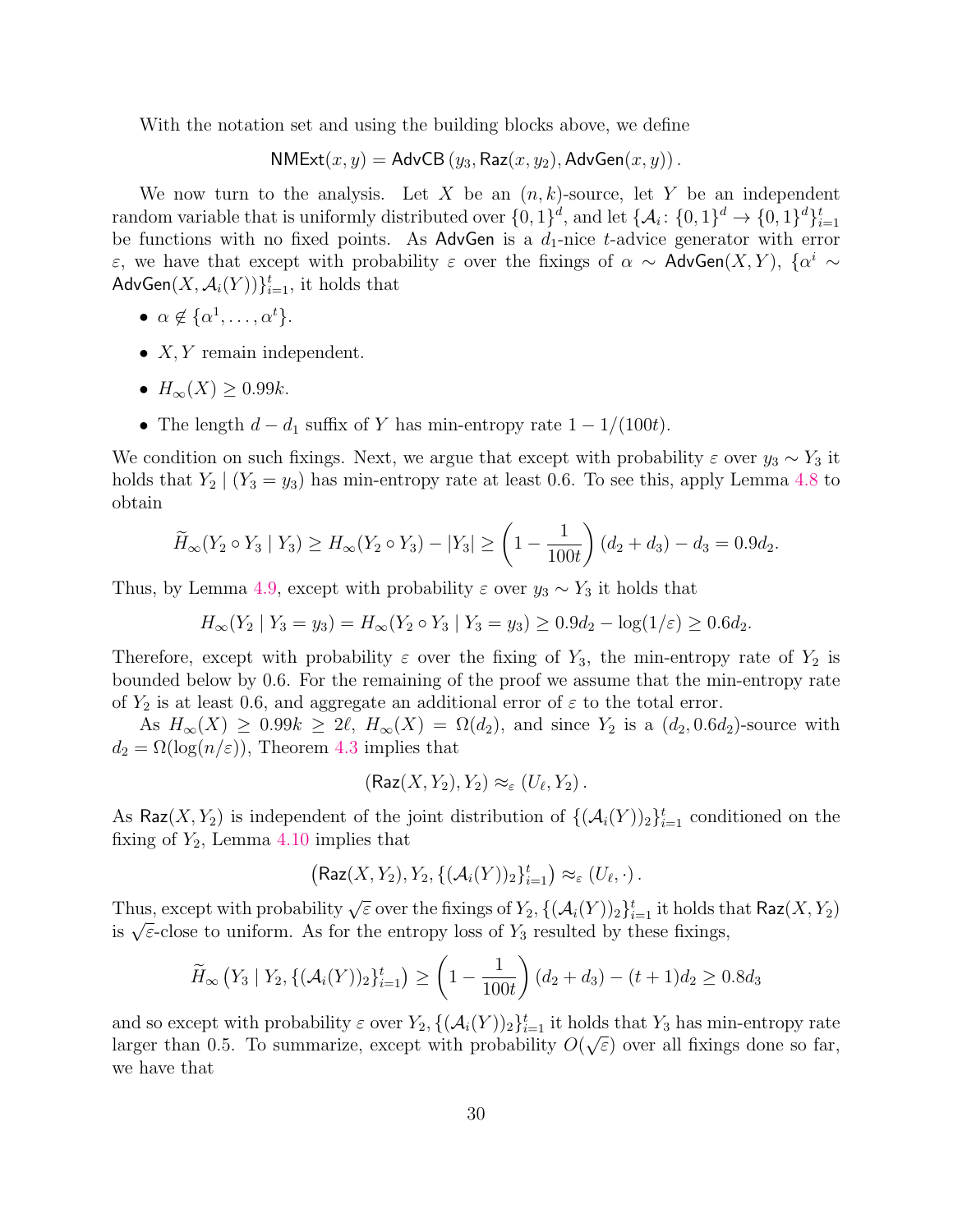- The joint distribution of  $\textsf{Raz}(X, Y_2)$ ,  $\{\textsf{Raz}(X, (\mathcal{A}_i(Y))_2)\}_{i=1}^t$  is independent of the joint distribution of  $Y_3, \{(\mathcal{A}_i(Y))_3\}_{i=1}^t$ .
- The min-entropy of  $Y_3$  is bounded below by

<span id="page-32-0"></span>
$$
\frac{d_3}{2} \ge \frac{9d}{20} = \Omega \left( at \cdot \log \left( \frac{atm}{\varepsilon} \right) \right) = \Omega \left( at \cdot \log \left( \frac{at}{\varepsilon} \right) \right),\tag{10.1}
$$

where we used the hypothesis on  $d$  and the choice of  $m$  for the second inequality and that  $d \geq 2d_1$  for the first inequality. For the last inequality we used our choice of  $\ell$ .

• Raz $(X, Y_2)$  is  $O(Y)$ √  $\overline{\varepsilon}$ )-close to uniform.

Therefore, we can apply Theorem [4.12](#page-16-3) and conclude that

$$
\left(\mathsf{NMExt}(X,Y), \{\mathsf{NMExt}(X,\mathcal{A}_i(Y))\}_{i=1}^t, Y\right) \approx_{O(\sqrt{\varepsilon})} (U_m, \cdot).
$$

Note that indeed the hypothesis of Theorem [4.12](#page-16-3) holds. In particular, Equation [\(4.1\)](#page-16-4) holds by our choice of  $\ell$ , and Equation [\(4.2\)](#page-16-5) follows by Equation [\(10.1\)](#page-32-0). This concludes the proof.  $\Box$ 

We are now ready to prove Lemma [10.1](#page-29-1)

*Proof of Lemma [10.1.](#page-29-1)* Write  $d = d_1 + d_2$ , where  $d_2 = 500t^2 d_1$ . For the proof we make use of the following building blocks:

- Let  $\mathsf{ECC}$ :  $\{0,1\}^{d_2} \to$ :  $\{0,1\}^{D_2}$  be the error correcting code from Theorem [4.4](#page-15-7) set with relative distance 1/4. By Theorem [4.4,](#page-15-7)  $D_2 = O(d_2)$ .
- Let  $r = \log_{4/3}(1/\varepsilon)$  and set  $v = r \cdot \log_2 D_2$ . Let  $\text{Ext} \colon \{0, 1\}^n \times \{0, 1\}^{d_1} \to \{0, 1\}^v$  be the extractor from Theorem [4.2,](#page-14-3) set with error  $\varepsilon$ . Note that we set  $d_1$  to be large enough as required by a seed for Ext. Moreover, one can verify that by our assumption on  $k$ , given by Equation  $(8.1)$ ,  $k \geq 2v$  as required by Theorem [4.2.](#page-14-3)

We proceed by proving the following claim.

Claim 10.5. The function

$$
\mathsf{AdvGen}(x, y) = \mathsf{NMExt}(x, y_1) \circ \mathsf{ECC}(y_2)_{\mathsf{Ext}(x, y_1)}
$$

is a  $d_1$ -nice t-advice generator for entropy k with error  $O(t)$ √ ε).

*Proof.* Let X be an  $(n, k)$ -source, let Y be a random variable that is independent of X and is uniformly distributed over  $\{0,1\}^d$ , and let  $\{A_i: \{0,1\}^d \to \{0,1\}^d\}_{i=1}^t$  be functions with is unnormly distributed over  $\{0,1\}$ , and let  $\{A_i: \{0,1\} \to \{0,1\} \}_{i=1}^d$  be functions with<br>no fixed points. By Lemma [4.14,](#page-16-1) there exists a set  $B \subset \{0,1\}^{d_1}$  of density  $\sqrt{\varepsilon}$  such that for any  $y_1 \notin B$  and any  $d_1$ -bit string  $y'_1 \neq y_1$ , it holds that

<span id="page-32-1"></span>
$$
(\text{NMExt}(X, y_1), \text{NMExt}(X, y'_1)) \approx_{\sqrt{\varepsilon}} (U, \cdot). \tag{10.2}
$$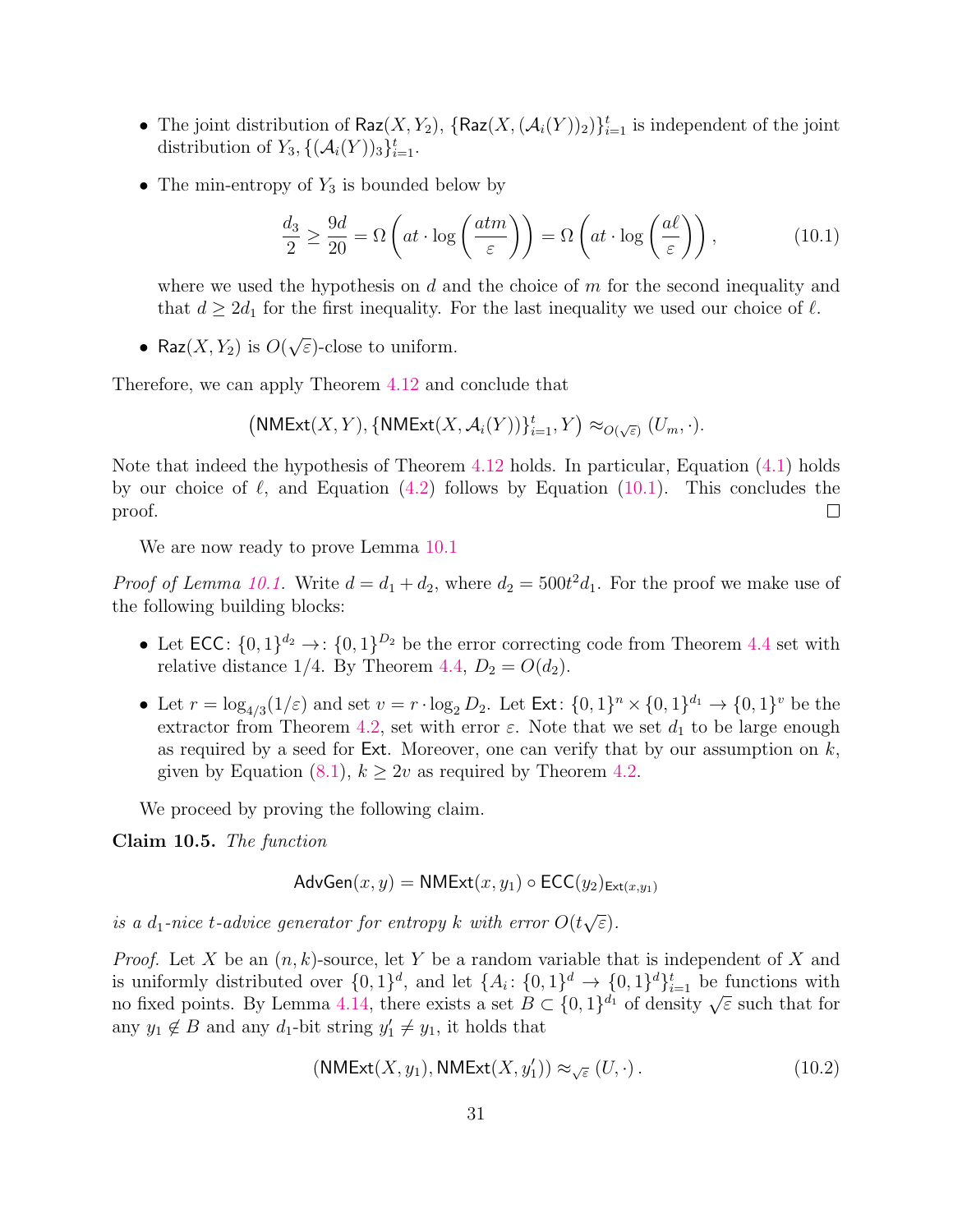We now fix  $y_1 \sim Y_1$  and  $y_1^i \sim (\mathcal{A}_i(Y))_1$  for  $i = 1, \ldots, t$ . Clearly, these fixings do not introduce we now its  $y_1 \sim T_1$  and  $y_1 \sim (\mathcal{A}_i(T))_1$  for  $i = 1, \ldots, i$ . Clearly, these fixings do not introduce<br>dependencies between X, Y. Furthermore, by the above, we can aggregate  $\sqrt{\varepsilon}$  to the total error and assume that  $y_1 \notin B$ . Let I be the set of  $i \in [t]$  such that  $y_1 \neq y_1^i$ .

Fix  $i \in I$ . By Equation [\(10.2\)](#page-32-1) it holds that  $NMExt(X, y_1)$  is  $\sqrt{\varepsilon}$ -close to uniform even conditioned on  $NMExt(X, y_1^i)$ . In particular, as  $NMExt$  has output length  $log(1/\varepsilon)$ , the probability that **NMExt** $(X, y_1) = \text{NMExt}(X, y_1^i)$  is bounded above by  $O(\sqrt{\varepsilon})$ . By the union bound over all  $i \in I$ , we have that except with probability  $O(t\sqrt{\varepsilon})$ , for all  $i \in I$ ,  $\mathsf{AdvGen}(X, Y) \neq \mathsf{AdvGen}(X, \mathcal{A}_i(Y)).$ 

Consider now  $i \notin I$ . Conditioned on  $y_1 = y_1^i$  we have that  $Y_2 \neq (\mathcal{A}_i(Y))_2$ , and so the codewords  $\mathsf{ECC}(Y_2), \mathsf{ECC}((\mathcal{A}_i(Y))_2)$  agree on at most 3/4 of the coordinates of  $[D_2]$ . Hence, the set of r-tuples over  $[D_2]$  for which  $\mathsf{ECC}(Y_2)$  agrees with  $\mathsf{ECC}((\mathcal{A}_i(Y))_2)$  on all r coordinates of the tuple has density at most  $(3/4)^r = \varepsilon$  within  $[D_2]^r$ . By the union bound over all  $i \notin I$ , at most  $\varepsilon t$  fraction of the r-tuples in  $[D_2]^r$  are such that  $\mathsf{ECC}(Y_2)$  agrees with  $\mathsf{ECC}((\mathcal{A}_i(Y))_2)$ for some  $i \notin I$ . We denote this set of r-tuples by  $B' \subseteq [D_2]^r$ .

Recall that Ext is a strong seeded extractor with error  $\varepsilon$ , and so except for probability Necall that Ext is a strong seeded extractor with error  $\varepsilon$ , and so except for probability  $\sqrt{\varepsilon}$  over the choices of  $y_1$ , we have that  $\text{Ext}(X, y_1)$  is  $\sqrt{\varepsilon}$ -close to uniform. For any such  $y_1$ we have that  $Pr[Ext(X, y_1) \in B'] \leq \varepsilon t + O(\sqrt{\varepsilon})$ . Thus, except with probability  $O(t\sqrt{\varepsilon})$  we have that also for all  $i \notin I$ ,  $\mathsf{AdvGen}(X, Y) \neq \mathsf{AdvGen}(X, \mathcal{A}_i(Y)).$ 

As for niceness property, by Lemma [4.8,](#page-15-4) the fixings of  $Y_1, \{(\mathcal{A}_i(Y))_1\}_{i=1}^t$  reduce the average min-entropy of  $Y_2$  by a most  $(t+1)d_1$ . Once  $Y_1, \{(\mathcal{A}_i(Y))_1\}_{i=1}^t$  are fixed, we have that  $\textsf{Ext}(X, Y_1), \ \{\textsf{Ext}(X, (\mathcal{A}_i(Y))_1)\}_{i=1}^t, \ \textsf{NMExt}(X, Y_1), \text{ and } \{\textsf{NMExt}(X, (\mathcal{A}_i(Y))_1)\}_{i=1}^t \text{ are }$ all deterministic functions of  $X$ . Thus, we can fix the latter random variables without introducing dependencies between  $X, Y$ . Further, by Lemma [4.8,](#page-15-4) the average min-entropy of X decreases by at most  $O(t \cdot \log(1/\varepsilon) \cdot \log d)$ .

After these fixings,  $\mathsf{ECC}(Y_2)_{\mathsf{Ext}(X,Y_1)}$  and  $\{\mathsf{ECC}((\mathcal{A}_i(Y))_2)_{\mathsf{Ext}(X,(\mathcal{A}_i(Y))_1)}\}_{i=1}^t$  are deterministic functions of  $Y$ , each consists of  $r$  bits. Thus, fixing these random variables will reduce the average min-entropy of Y by at most  $(t + 1)r = O(t \cdot \log(1/\varepsilon))$ . Further, these fixings do not introduce any dependencies between  $X, Y$ . Note that after all of the fixings done so far,  $\mathsf{AdvGen}(X, Y)$  and  $\{\mathsf{AdvGen}(X,(\mathcal{A}_i(Y)))\}_{i=1}^t$  are all fixed.

To summarize, in the process of fixing  $\mathsf{AdvGen}(X, Y)$ ,  $\{\mathsf{AdvGen}(X, (\mathcal{A}_i(Y)))\}_{i=1}^t$ , the random variable  $Y_2$  lost an average entropy of  $(t+1)(d_1+r)$ . As we set  $d_2 = 500t^2d_1$  we have that except with probability  $\varepsilon$  over these fixings,  $Y_2$  has min-entropy rate  $1 - 1/(100t)$ . As for X, the fixings reduced its average min-entropy by  $O(t \cdot \log(1/\varepsilon) \cdot \log d)$ , and so except with probability  $\varepsilon$ , X has min-entropy rate 0.99 conditioned on these fixings.  $\Box$ 

To conclude the proof we apply Lemma [10.4](#page-30-0) with AdvGen defined above and the param-eter m. The hypothesis of Lemma [10.4](#page-30-0) is met due to our hypothesis on  $m, d, k$  and since  $a = O(\log(1/\varepsilon)).$ 

 $\Box$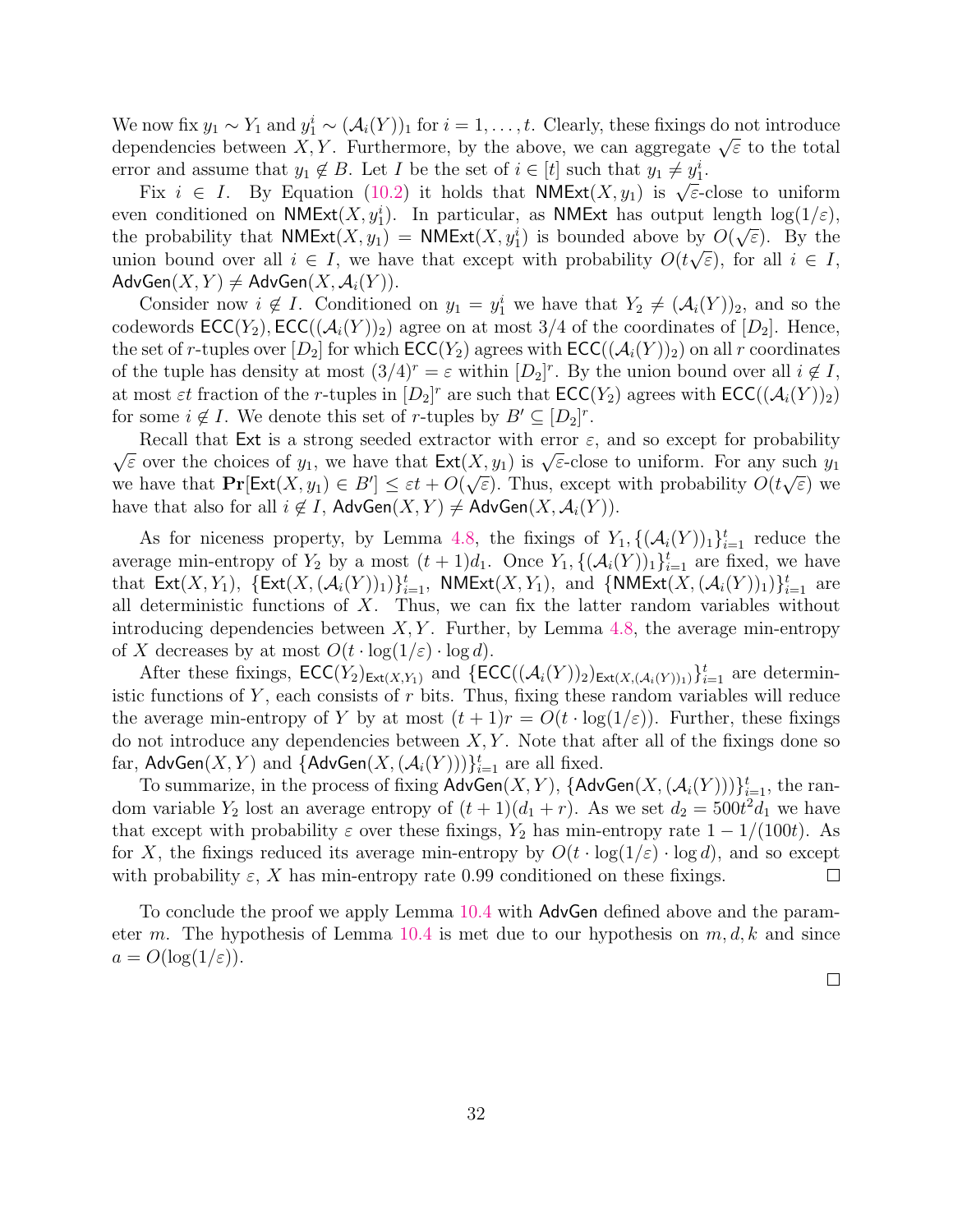### <span id="page-34-0"></span>11 Summary and Open Problems

The study of seeded extractors came a long way in the 20 years since the influential paper by Nisan and Zuckerman [\[NZ96\]](#page--1-2). The accumulation of many different ideas and competitive routes of attack eventually led to explicit constructions of seeded extractors with very close to optimal parameters [\[GUV09,](#page-36-1) [DKSS09,](#page-35-3) [TSU12\]](#page--1-3), exploiting a variety of elegant ideas and insightful connections with other pseudorandom objects.

The notion of non-malleable extractors, introduced by Dodis and Wichs [\[DW09\]](#page-36-0), rechallenged our understanding of seeded extractors, and up until the exciting result of Chattopadhyay, Goyal, and Li  $\left[\text{CGL15}\right]$ , all the techniques that were developed in the course of studying seeded extractors only led to non-malleable extractors for entropy roughly  $n/2$  [\[CRS14,](#page-35-4) [DLWZ14,](#page-35-5) [Li12a,](#page-36-3) [Li12c\]](#page-36-4). The result of  $\text{[CGL15]}$  $\text{[CGL15]}$  $\text{[CGL15]}$  got the entropy requirement down to  $\Omega(\log^2 n)$ , and this improvement was a key ingredient in the two-source extractor construction by Chattopadhyay and Zuckerman [\[CZ15\]](#page-35-1), giving yet another application for non-malleable extractors.

In this work we further contributed to the study of non-malleable extractors. On top of devising new modular tools for enhancing non-malleable extractors (see Lemma [2.4,](#page-6-3) Lemma [2.3](#page-6-2) and Lemma [2.5\)](#page-7-2), we constructed a non-malleable extractor with seed length  $O(\log n \cdot \log \log n)$ for min-entropy  $\Omega(\log n \cdot \log \log n)$  (Theorem [2.1\)](#page-5-3). We also constructed a non-malleable extractor with optimal seed length, up to constant factors, though the supported entropy is  $n/polylogn$  (Theorem [2.2\)](#page-5-4). These results set the next natural goal at constructing a nonmalleable extractor with logarithmic seed length for poly-logarithmic or even lower entropy.

A second problem that we leave for future research concerns the error of the extractor. In all of our constructions, the dependence of the seed length on the error  $\varepsilon$  is of the form  $\Omega(\log^2(1/\varepsilon))$ . This is also the case with the construction of [\[CGL15\]](#page-35-0), for to the same reason. It would be interesting to construct non-malleable extractors having seed with a better dependence in  $\varepsilon$ . In particular, an optimal dependence of  $\log(1/\varepsilon)$ .

A third question that we find intriguing concerns the entropy that can be supported by non-malleable extractors. Consider a fixed error  $\varepsilon$ . The existential proof for non-malleable extractors by Dodis and Wichs [\[DW09\]](#page-36-0) can only yield non-malleable extractors for entropy  $\Omega(\log \log n)$ . This is in contrast to strong seeded extractors that can support any entropy. It would be nice to either improve this bound or to show that it is necessary.

### Acknowledgement

We wish to thank Ronen Shaltiel for enjoyable conversations we had regarding this work during his visit at Caltech.

### References

<span id="page-34-1"></span>[AHL15] D. Aggarwal, K. Hosseini, and S. Lovett. Affine-malleable extractors, spectrum doubling, and application to privacy amplification. In *Electronic Colloquium on*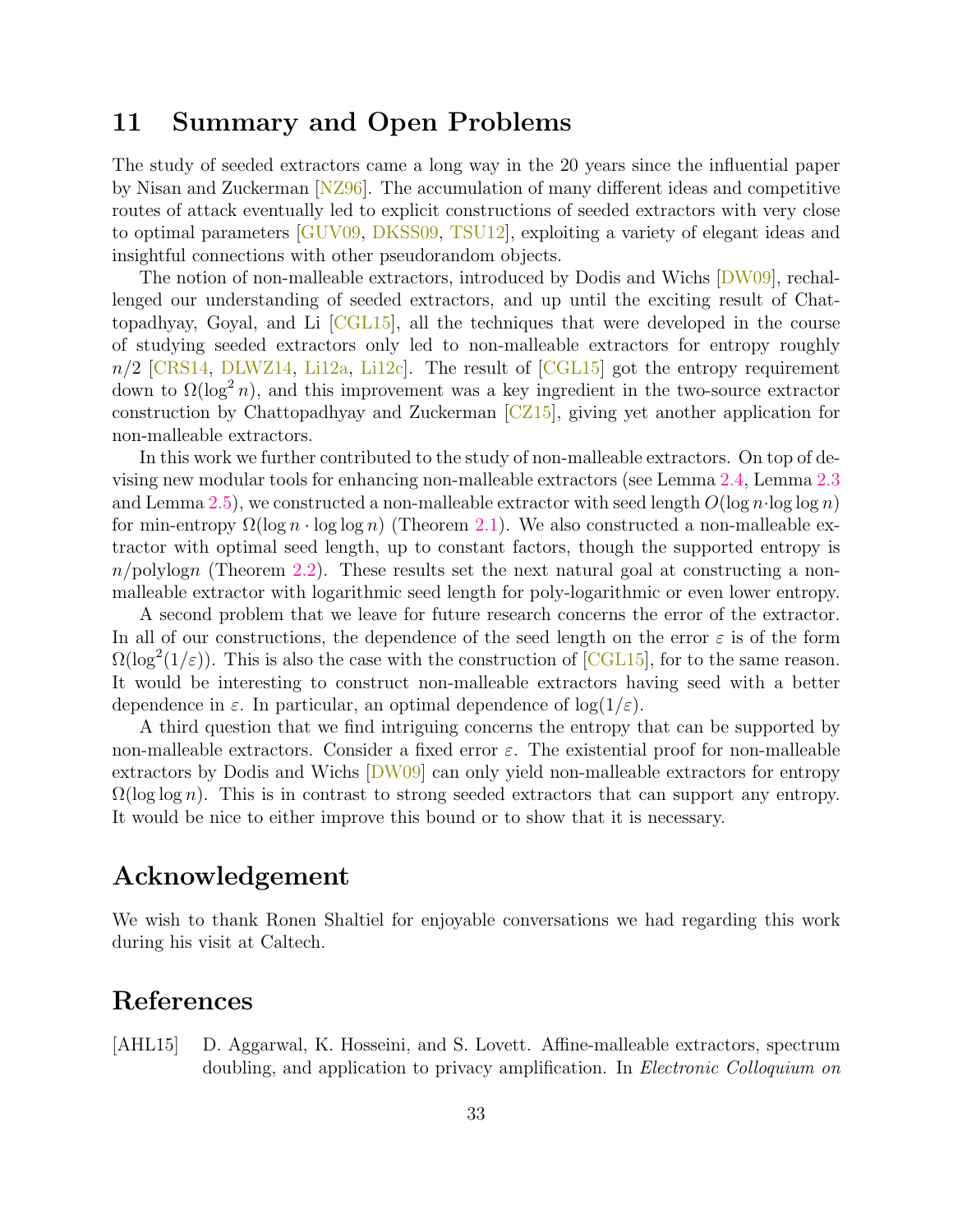Computational Complexity (ECCC), page 179, 2015.

- <span id="page-35-9"></span>[BKS<sup>+</sup>05] B. Barak, G. Kindler, R. Shaltiel, B. Sudakov, and A. Wigderson. Simulating independence: New constructions of condensers, Ramsey graphs, dispersers, and extractors. In Proceedings of the thirty-seventh annual ACM Symposium on Theory of Computing, pages 1–10. ACM, 2005.
- <span id="page-35-7"></span>[BRSW12] B. Barak, A. Rao, R. Shaltiel, and A. Wigderson. 2-source dispersers for  $n^{o(1)}$ entropy, and Ramsey graphs beating the Frankl-Wilson construction. Annals of Mathematics, 176(3):1483–1544, 2012.
- <span id="page-35-2"></span>[CG88] B. Chor and O. Goldreich. Unbiased bits from sources of weak randomness and probabilistic communication complexity. SIAM Journal on Computing, 17(2):230–261, 1988.
- <span id="page-35-0"></span>[CGL15] E. Chattopadhyay, V. Goyal, and X. Li. Non-malleable extractors and codes, with their many tampered extensions.  $arXiv$  preprint  $arXiv:1505.00107$ , 2015.
- <span id="page-35-6"></span>[Coh15a] G. Cohen. Local correlation breakers and applications to three-source extractors and mergers. In Electronic Colloquium on Computational Complexity (ECCC), page 38, 2015.
- <span id="page-35-8"></span>[Coh15b] G. Cohen. Two-source dispersers for polylogarithmic entropy and improved Ramsey graphs.  $arXiv$  preprint  $arXiv:1506.04428$ , 2015.
- <span id="page-35-4"></span>[CRS14] G. Cohen, R. Raz, and G. Segev. Nonmalleable extractors with short seeds and applications to privacy amplification. SIAM Journal on Computing,  $43(2)$ : $450-$ 476, 2014.
- <span id="page-35-1"></span>[CZ15] E. Chattopadhyay and D. Zuckerman. Explicit two-source extractors and resilient functions. Electronic Colloquium on Computational Complexity (ECCC), 2015.
- <span id="page-35-3"></span>[DKSS09] Z. Dvir, S. Kopparty, S. Saraf, and M. Sudan. Extensions to the method of multiplicities, with applications to Kakeya sets and mergers. In 50th Annual IEEE Symposium on Foundations of Computer Science, pages 181–190. IEEE, 2009.
- <span id="page-35-5"></span>[DLWZ14] Y. Dodis, X. Li, T. D. Wooley, and D. Zuckerman. Privacy amplification and nonmalleable extractors via character sums. SIAM Journal on Computing, 43(2):800– 830, 2014.
- <span id="page-35-10"></span>[DORS08] Y. Dodis, R. Ostrovsky, L. Reyzin, and A. Smith. Fuzzy extractors: How to generate strong keys from biometrics and other noisy data. SIAM Journal on Computing, 38(1):97–139, 2008.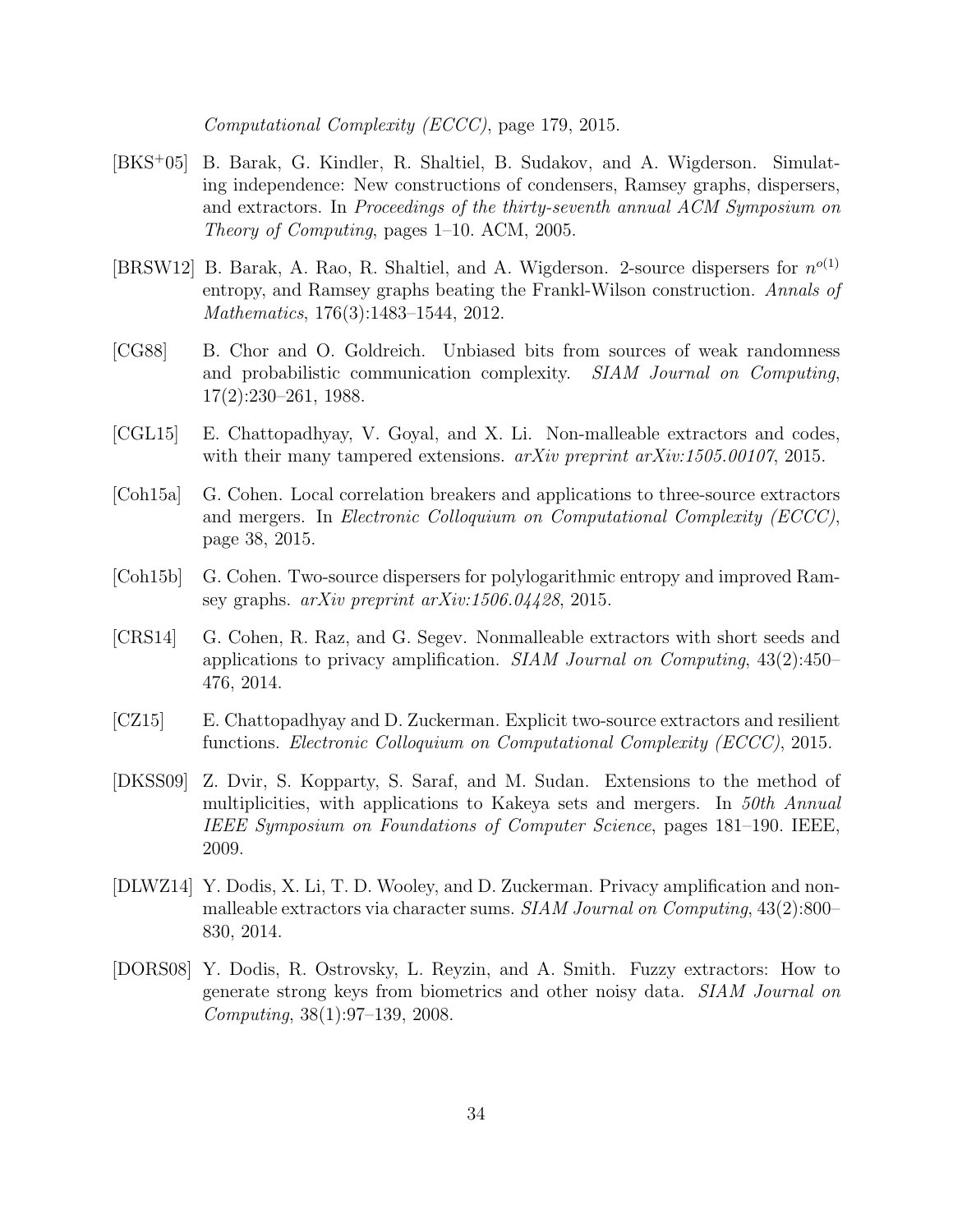- <span id="page-36-11"></span>[DP07] S. Dziembowski and K. Pietrzak. Intrusion-resilient secret sharing. In 48th Annual IEEE Symposium on Foundations of Computer Science, pages 227–237, 2007.
- <span id="page-36-0"></span>[DW09] Y. Dodis and D. Wichs. Non-malleable extractors and symmetric key cryptography from weak secrets. In Proceedings of the forty-first annual ACM Symposium on Theory of Computing, pages 601–610. ACM, 2009.
- <span id="page-36-1"></span>[GUV09] V. Guruswami, C. Umans, and S. Vadhan. Unbalanced expanders and randomness extractors from Parvaresh–Vardy codes. Journal of the ACM, 56(4):20, 2009.
- <span id="page-36-6"></span>[Li11] X. Li. Improved constructions of three source extractors. In IEEE 26th Annual Conference on Computational Complexity, pages 126–136, 2011.
- <span id="page-36-3"></span>[Li12a] X. Li. Design extractors, non-malleable condensers and privacy amplification. In Proceedings of the forty-fourth annual ACM Symposium on Theory of Computing, pages 837–854, 2012.
- <span id="page-36-5"></span>[Li12b] X. Li. Non-malleable condensers for arbitrary min-entropy, and almost optimal protocols for privacy amplification. arXiv preprint arXiv:1211.0651, 2012.
- <span id="page-36-4"></span>[Li12c] X. Li. Non-malleable extractors, two-source extractors and privacy amplification. In IEEE 53rd Annual Symposium on Foundations of Computer Science, pages 688–697, 2012.
- <span id="page-36-8"></span>[Li13a] X. Li. Extractors for a constant number of independent sources with polylogarithmic min-entropy. In IEEE 54th Annual Symposium on Foundations of Computer Science, pages 100–109, 2013.
- <span id="page-36-7"></span>[Li13b] X. Li. New independent source extractors with exponential improvement. In Proceedings of the forty-fifth annual ACM Symposium on Theory of Computing, pages 783–792. ACM, 2013.
- <span id="page-36-10"></span>[Li15a] X. Li. Extractors for affine sources with polylogarithmic entropy. In *Electronic* Colloquium on Computational Complexity (ECCC), page 121, 2015.
- <span id="page-36-9"></span>[Li15b] X. Li. Improved constructions of two-source extractors. In Electronic Colloquium on Computational Complexity (ECCC), page 125, 2015.
- <span id="page-36-12"></span>[Li15c] X. Li. Three-source extractors for polylogarithmic min-entropy. *Electronic Col*loquium on Computational Complexity (ECCC), 2015.
- <span id="page-36-2"></span>[LWZ11] X. Li, T. D. Wooley, and D. Zuckerman. Privacy amplification and nonmalleable extractors via character sums. *arXiv preprint arXiv:1102.5415*, 2011.